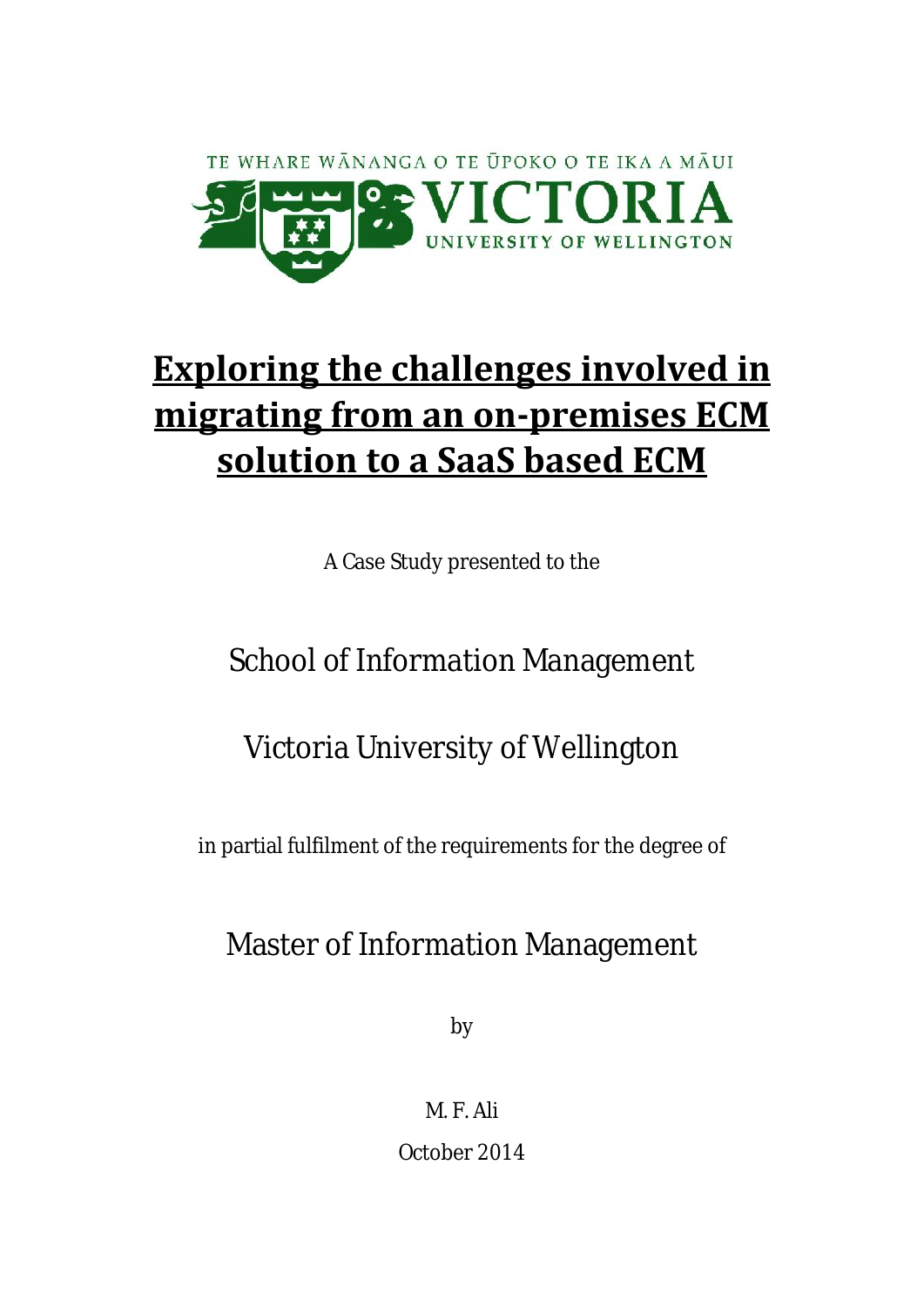# ABSTRACT

## PURPOSE

The objective of this research is to investigate the challenges that are acting as barriers to the adoption of a SaaS based ECM solution, mainly from an Information Technology viewpoint, in the wake of 'cloud first' policy that had been launched by the New Zealand government with the intent to maximize efficiencies across the public sector.

## METHODOLOGY

Qualitative research was chosen for this research and outputs from the semi-structured interviews are compared with literature in order to highlight the commonalities and potentially highlighting any additional ones that exist with regards to the challenges that are associated with the adoption of a cloud based ECM service.

## PRACTICAL IMPLICATIONS

This research will help organizations that have on-premises ECM solutions in making informed decisions through being aware of the challenges that act as barriers to adopting a SaaS based ECM solution through migrating from an on-premises ECM application.

## ORIGINALITY/VALUE

ECM in the context of a service based offering has been relatively little discussed in the literature. This research adds to the literature by examining ECM through the lens of cloud computing and investigates the challenges that are influencing its adoption.

## **KEYWORDS**

enterprise content management, software as a service, challenges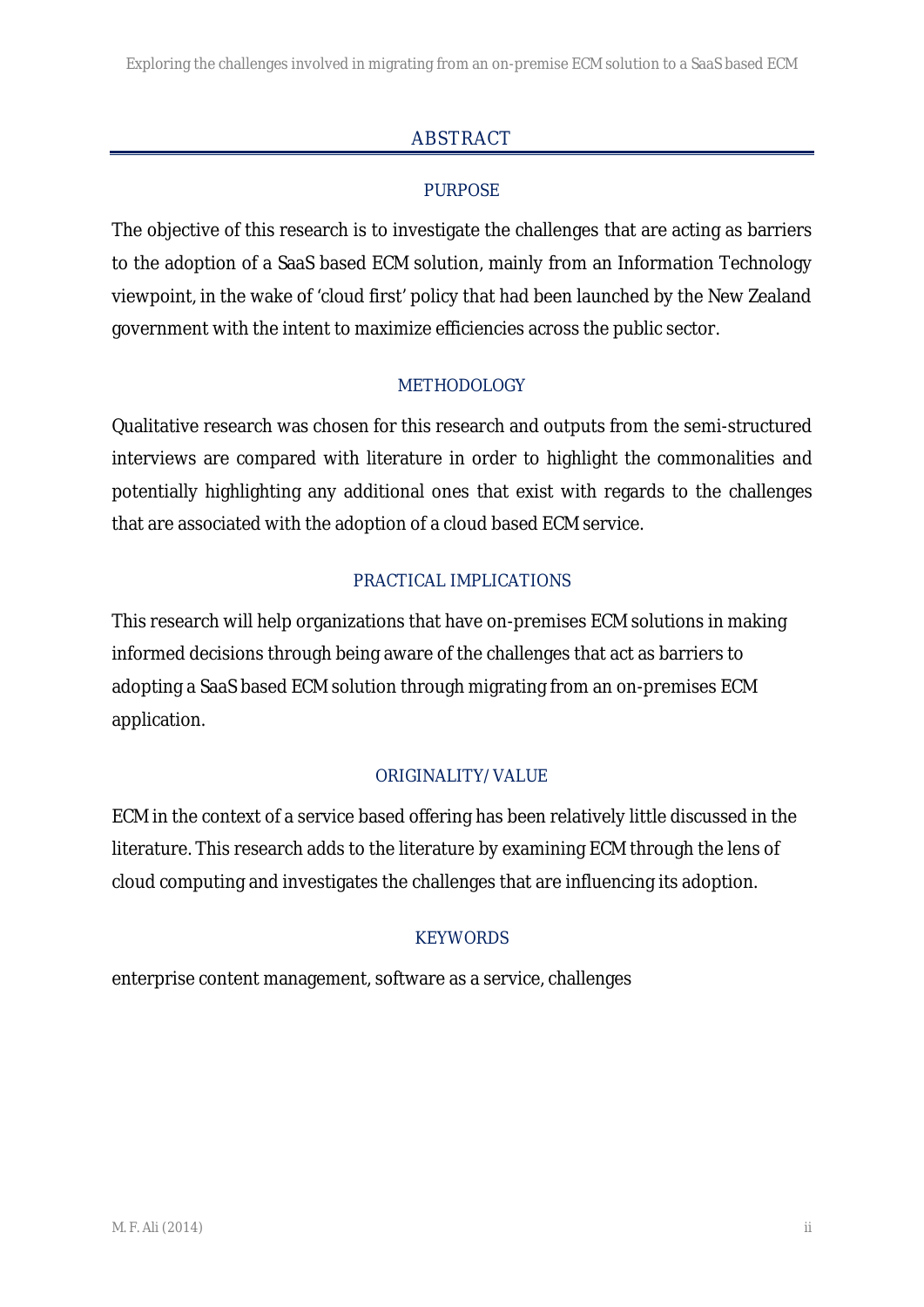## ACKNOWLEDGEMENTS

First and foremost, I wish to express my sincere gratitude and appreciation to my thesis advisor, Tony Hooper, for providing me with an opportunity to conduct this research under his auspices. I am greatly indebted to him for his guidance, encouragement, and constructive feedback throughout this research.

I would like to acknowledge our school's subject librarian, Philip Worthington, for sharing his knowledge on the references.

I appreciate the help and support of my colleagues and friends who were directly or indirectly involved in my research.

My deepest appreciation goes to my parents to whom I will be forever indebted for making me into who I am.

Last, but not by no means least, I would like to thank my beloved wife and children for their patience, support, and understanding, throughout the entire period of this study.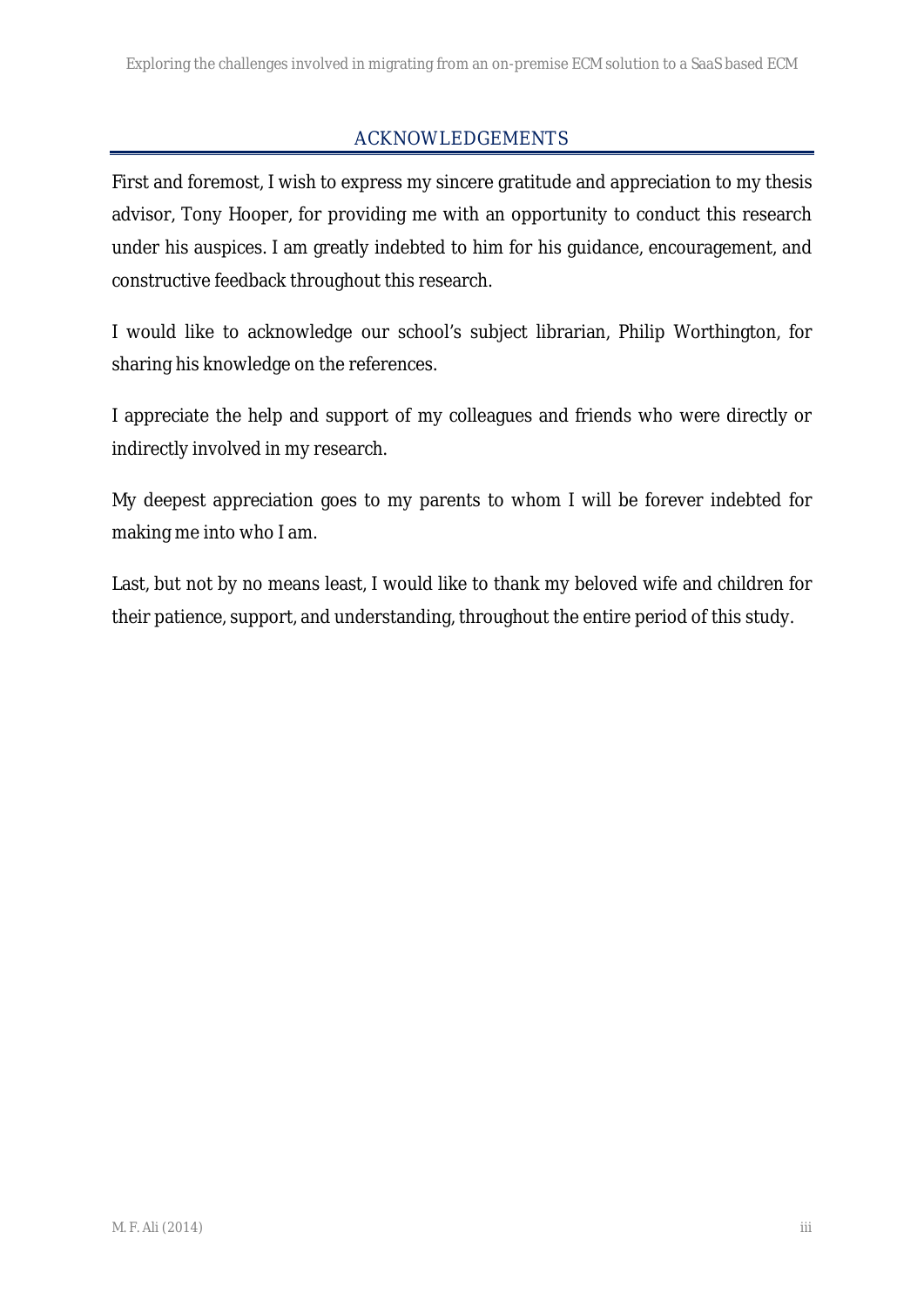# TABLE OF CONTENTS

| 1. |                                                                        |  |
|----|------------------------------------------------------------------------|--|
| 2. |                                                                        |  |
|    |                                                                        |  |
|    |                                                                        |  |
|    |                                                                        |  |
|    |                                                                        |  |
|    |                                                                        |  |
|    |                                                                        |  |
|    |                                                                        |  |
|    |                                                                        |  |
|    |                                                                        |  |
|    |                                                                        |  |
|    |                                                                        |  |
|    |                                                                        |  |
|    |                                                                        |  |
|    |                                                                        |  |
|    | The background and overview of Enterprise Content Management (ECM)  11 |  |
|    |                                                                        |  |
|    |                                                                        |  |
|    |                                                                        |  |
|    |                                                                        |  |
|    |                                                                        |  |
|    |                                                                        |  |
|    |                                                                        |  |
|    |                                                                        |  |
|    |                                                                        |  |
|    |                                                                        |  |
|    |                                                                        |  |
|    |                                                                        |  |
| 3. |                                                                        |  |
|    |                                                                        |  |
|    |                                                                        |  |
|    |                                                                        |  |
|    |                                                                        |  |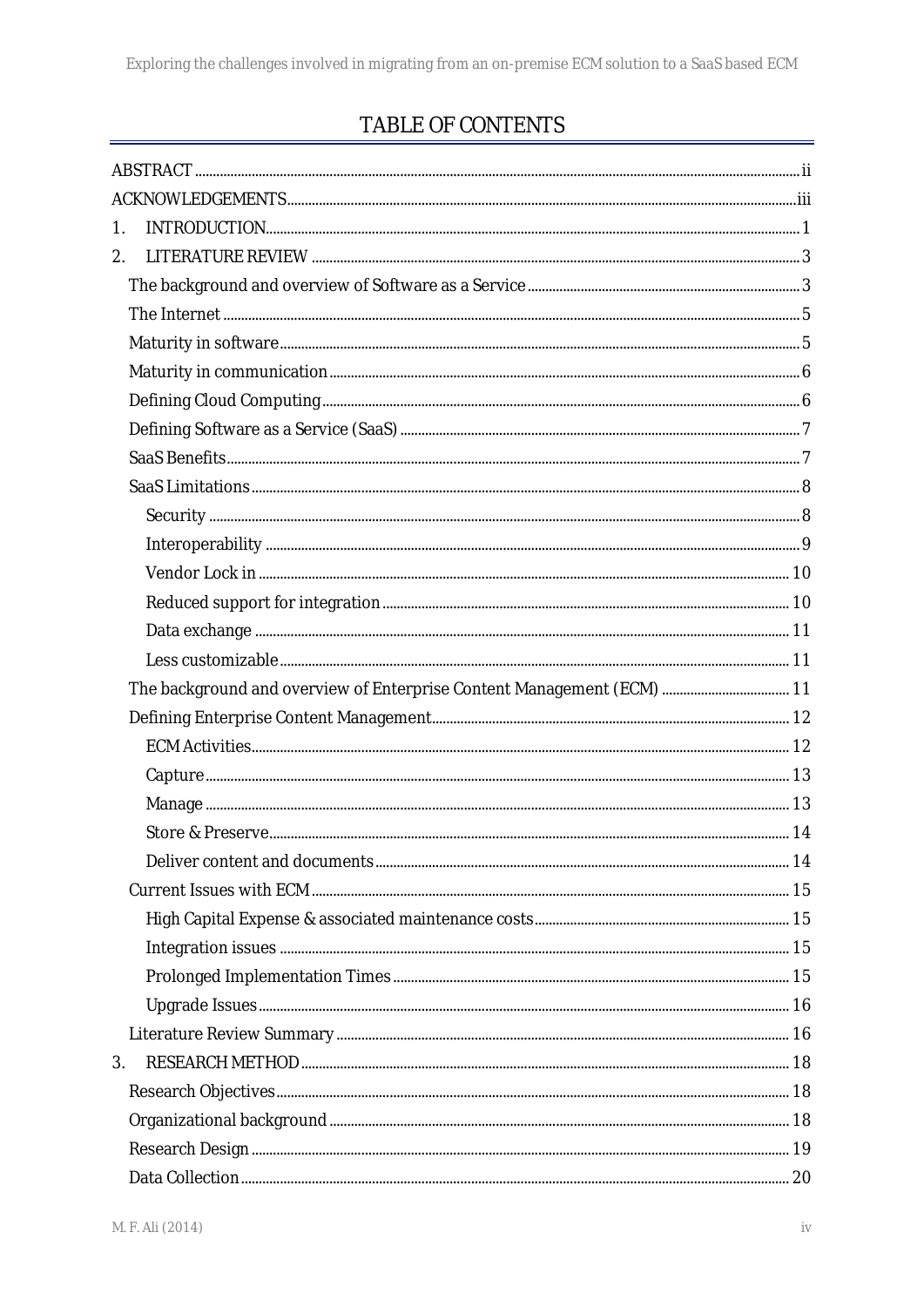| $\mathbf{4}$ . |  |
|----------------|--|
|                |  |
|                |  |
| 5.             |  |
|                |  |
|                |  |
|                |  |
|                |  |
| 6.             |  |
|                |  |
|                |  |
|                |  |
|                |  |
|                |  |
|                |  |
|                |  |
| 7 <sup>7</sup> |  |
|                |  |
|                |  |
|                |  |
|                |  |
|                |  |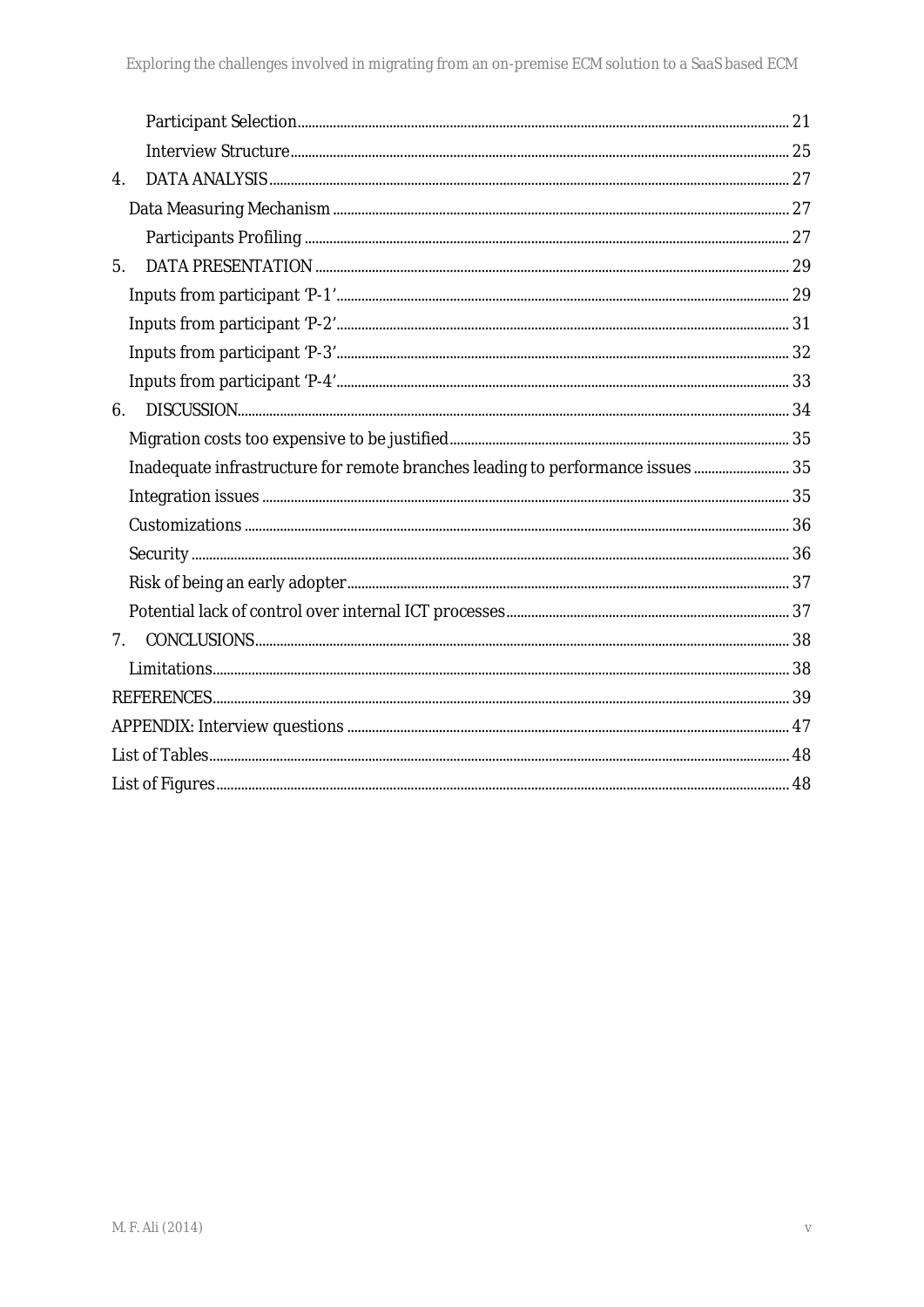## 1. INTRODUCTION

In the early days of computing, there were "dumb terminals", which relied on a central computer for any processing needs (Herr, 1974). By the virtue of more affordable and powerful processors and ubiquitous connectivity, technology has spawned the development of cloud-based computing opportunities (Jenkins, 2010). Cloud based computing comprises a new way of utilizing and consuming IT services whereby the software-vendor runs and maintains all necessary hardware and software, while buyers access the software through the use of the Internet (Choudhary, 2007).

Cloud computing services generally provides services at three different levels. These levels are referred to as Infrastructure as a Service (IaaS), Platform as a Service (PaaS), and Software as a Service (SaaS) (Foster, Zhao, Raicu, & Lu, 2008). SaaS is defined as a cloud based service where "a software vendor creates application software which runs on the infrastructure installed by an IaaS provider or on servers maintained by the application vendor which are connected to the Internet" (Rajaraman, 2014 p. 248). In the Global 100 Software Leaders report (Francis, 2014) conducted by PriceWaterhouseCoopers, it has been highlighted that revenues from the SaaS delivery model in the top 100 software leaders increased by 60%. The expected revenue from this model is expected to reach \$22.1 billion in 2015 ("Gartner Says Worldwide Software-as-a-Service Revenue to Reach \$14.5 Billion in 2012," 2012). Both these reports highlight that SaaS adoption is continuing to reflect a healthy growth.

In the wake of popularity cloud based offerings have attained, New Zealand government, as part of its Government ICT (Information and communications technology) Strategy and Action Plan to 2017 ("Cloud Programme | ICT.govt.nz,"), has endorsed the use of a series of cloud services mainly to improve service delivery and eventuate substantial savings. Under the new plan, information is to be managed as an asset, which will be managed by its enabling technologies such as Enterprise Content Management as a Service (ECMSaaS).

While the benefits of cloud computing are widely discussed (Fonseca, 2008; Talukder & Zimmerman, 2010; Waters, 2005), the issues that are associated with its adoption have gained relatively little attention (Morgan & Conboy, 2013). In the wake of New Zealand government's ECMSaaS initiative ("Cloud Programme | ICT.govt.nz,") this case study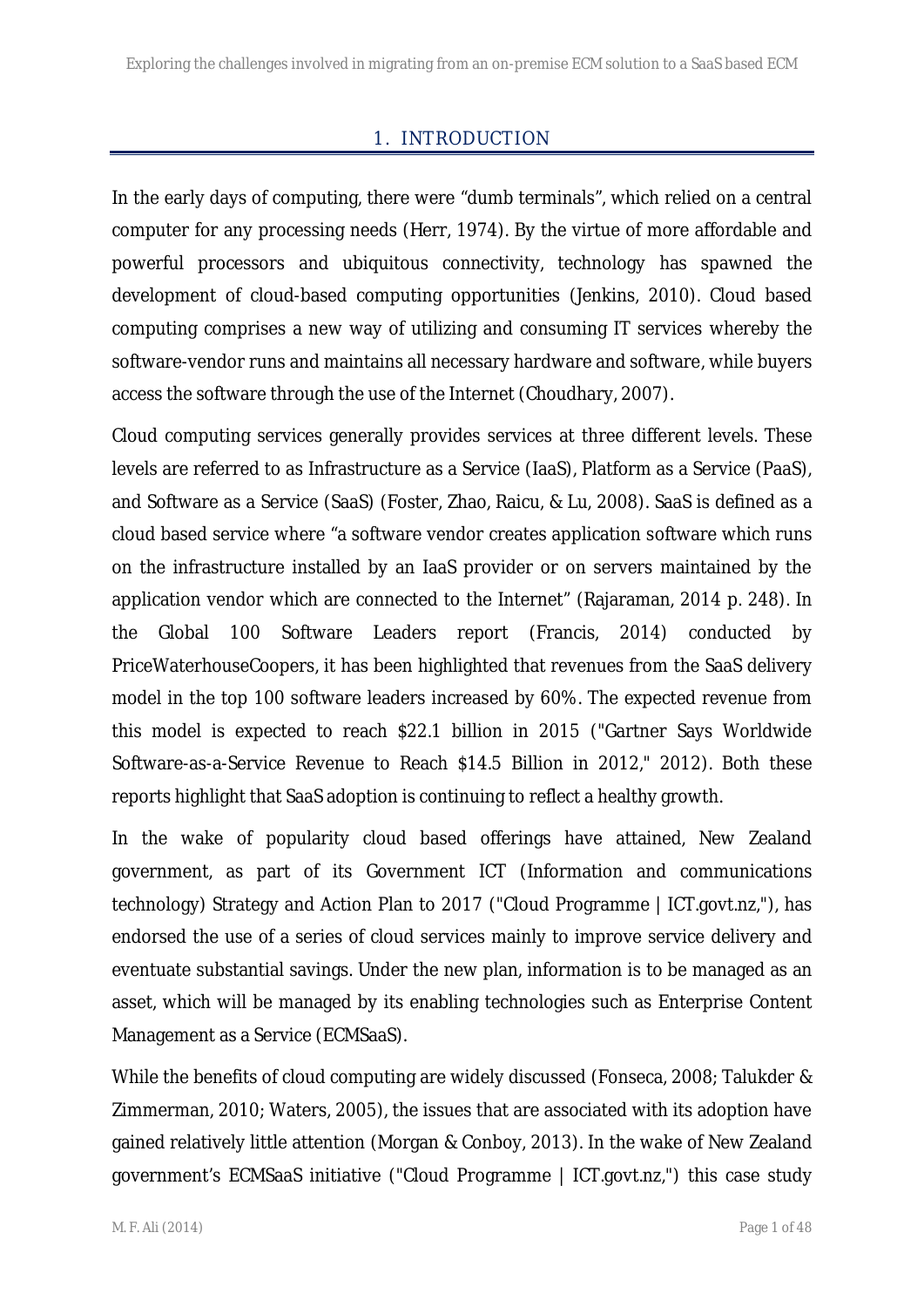takes a lead from the research dimensions identified by Alalwan and Weistroffer (2012) who identified a need for research on cloud computing in the context of ECM. The objective of this research is to investigate the challenges that are associated with the adoption of a SaaS based ECM solution through migrating from an on-premises ECM application. The word "on-premises" is being used in this research based on the definition "a type of software delivery model that is installed and operated from a customer's in-house server and computing infrastructure" by C. Janssen (2014).

A government sector organization that had made capital investment in setting up an on premises ECM application was investigated. The organization had bought server hardware and acquired necessary software licences for the deployment of its on premises ECM solution. The organization is currently evaluating their options for migrating from their existing on-premises ECM solution to a cloud based ECM solution, which has been referred to as ECMSaaS in this case study.

The key investigation explores the most relevant challenges, from an Information Technology (IT) standpoint, that effect an organization in migration of their on premises ECM solution to a cloud based EDM solution. Qualitative research was chosen for this research and outputs from the semi-structured interviews are compared with literature in order to highlight the commonalities that exist with regards to the issues that are associated with the adoption of ECMSaaS.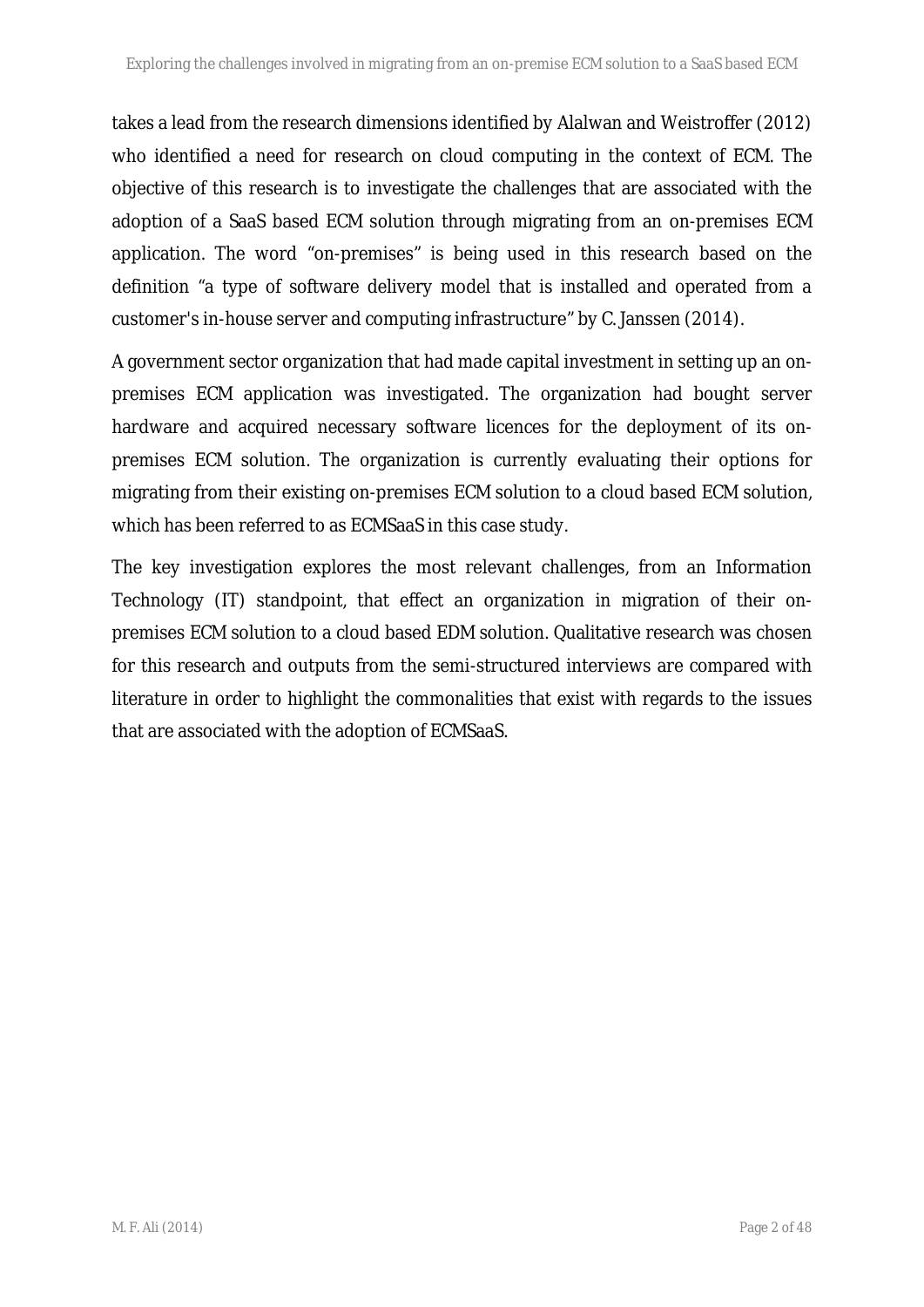## 2. LITERATURE REVIEW

#### THE BACKGROUND AND OVERVIEW OF SOFTWARE AS A SERVICE

Historically, the idea behind cloud computing dates back to the 1960s when John McCarthy conceived an innovative idea that allowed users to share each other's data by linking to a central computer (McCarthy, 1962). This was considered as a significant contribution to the development of the Internet. He further predicted that computing facilities will be provided to the general public like a utility, which was the concept that later became a precursor of Cloud Computing (Zhang, Cheng, & Boutaba, 2010). Information Technology kept evolving since and we have reached a point where the concept of sharing data, memory, and other resources has been realized in the form of Cloud Computing. Cloud computing is an umbrella service of which Software as a Service (SaaS) is a type (Desisto, Plummer, & Smith, 2008; White, Brown, Deale, & Hardin, 2009). Cloud computing is often equated to SaaS (White et al., 2009), therefore it will be referred to as SaaS hereafter in this case study.

Let us examine the history of Enterprise computing (Figure 1), which appears to have evolved through a series of incremental and gradual changes that can be aggregated to be termed as evolutionary waves. In the first wave, there were central mainframes, to which the data had to be carried manually in the form of a stack of punched cards – a technology that later became obsolete. The mainframes would then take these cards and process the data on them (Van den Ende & Dolfsma, 2005). The customer had to spend millions in capital investment for those mainframes were in millions. Followed by that was the wave of client-server software architecture that introduced a layer of separation whereby one component (client) initiated the request, and the other component (server) responded with the requested information (Hashida & Sakata, 2007). Despite the separation, both the components still needed to be directly connected for being able to communicate with each other. The next wave of enterprise computing was further enhanced the layer of (client-server) separation to an extent where client and server could remotely communicate with each other using the Internet Protocol (IP). Capital expenditure (CapEx) was still necessary for setting up the server side infrastructure, buying and implementing the software.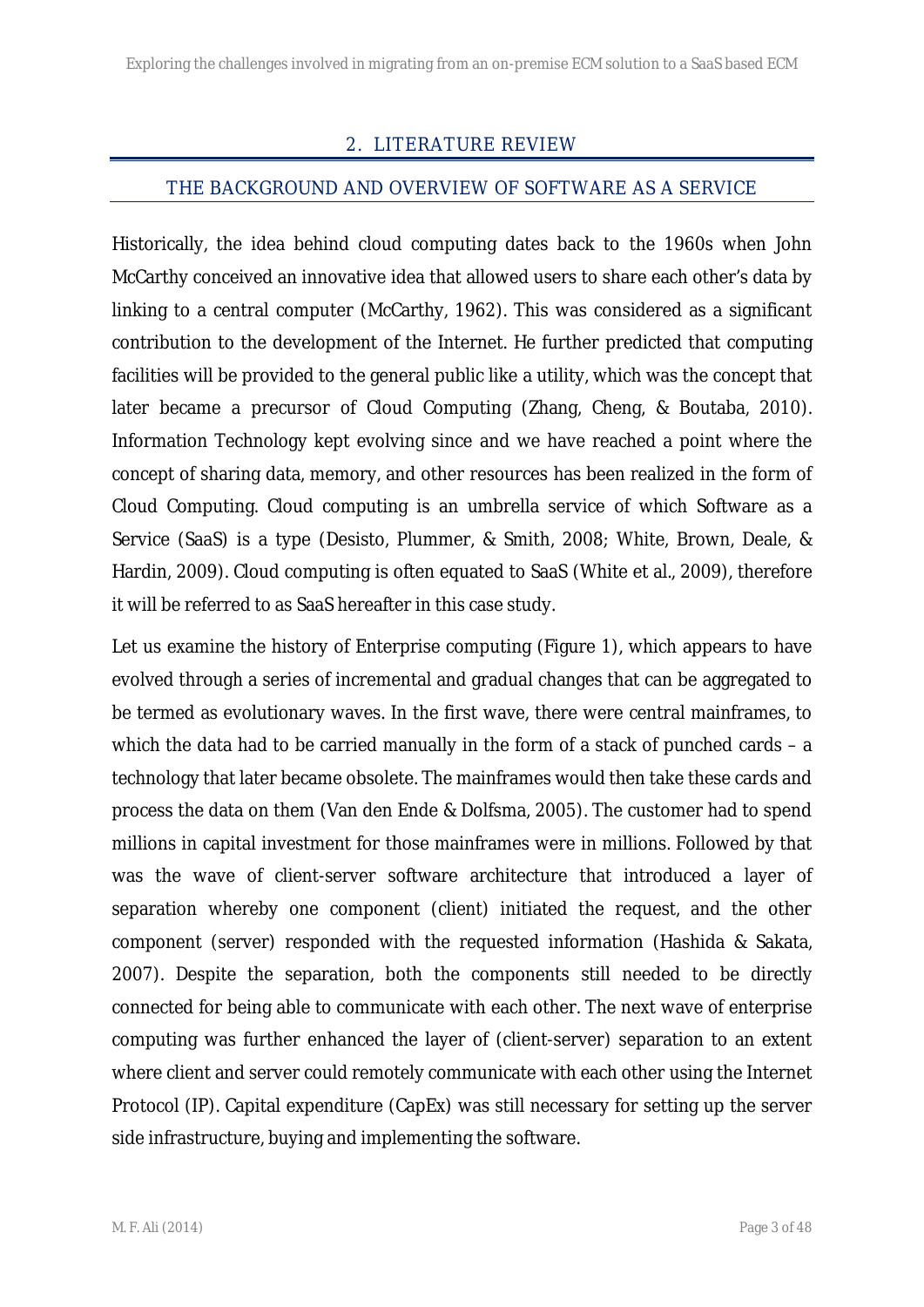Through all these waves of evolution, customers kept experiencing issues such as cost overruns, implementation delays, unforeseen maintenance and update costs, and misalignment with real-world business needs. In spite of all these issues, managers managed to justify the costs with the wider interest of providing competitive advantage to the organization. However, after the economic recession, there was a need to come up with a technology and business model that helped customers avoid these issues as it had increasingly become difficult justify such investments for reaping business advantages (Azarnik, Shayan, Alizadeh, & Karamizadeh, 2013; Jensen, Schwenk, Gruschka, & Iacono, 2009; Waters, 2005).





With the advent of the fourth wave, service based model has been introduced using which the software could be brought as an on-demand utility. This model changed the way Information Technology systems were deployed as the ordinary as well as administrative users can consume the software from a simple web browser, which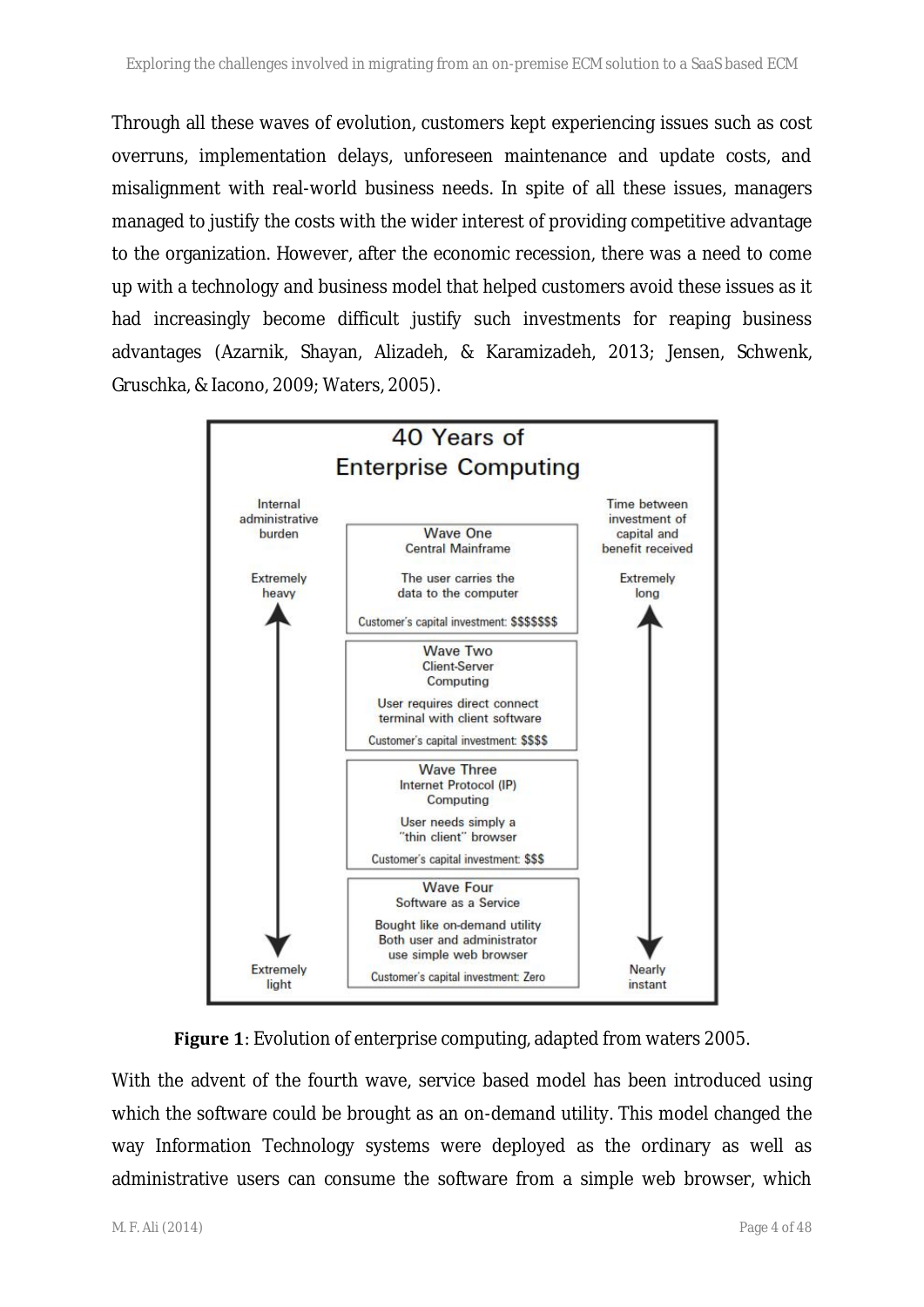brings the initial CapEx to zero. Having a retrospective look at the last wave of enterprise computing will reveal that the computing power, which used to be centrally located in the case of mainframes as they handled data processing needs (Harrigan, 1988), has now been brought back to a central location on the network otherwise known as 'cloud' or the Internet. The idea that the infrastructure will be used twentyfour hours to justify high capital costs has been revisited. In addition to that, Cloud Computing enhanced that concept by servicing multiple customers individually at the same time. Vaquero, Rodero-Merino, Caceres, and Lindner (2008) observed the same by suggesting that cloud computing is considered as a shift in the geography of computation in a way that it has moved the computing infrastructure to the network in order to help reduce the costs with the management of hardware and software resources (Vaquero et al., 2008).

Another thing that kept happening through the evolutionary changes mentioned by Waters (2005) was that the enterprise software industry kept improving and maturing in ways that acted as enablers for realizing the Software as a Service utility model. These enablers have been discussed as follows:

## THE INTERNET

The Internet was standardized to the point where each computer, regardless of the operating system it was running on, had to use the same communication protocol on the Internet. The user base kept expanding as well (Bailey & Burd, 2006; Maher, 1998). According to a study conducted by Ottens (2006), Internet penetration had reached saturation point among large enterprises as well as small and medium enterprises in most countries around the world.

## MATURITY IN SOFTWARE

The software industry had progressed as technologies such as client-server-based architecture (Berson, 1992), and web services (Levitt, 2001) were developed, which helped enabling the computers to communicate with each other regardless of their physical boundaries.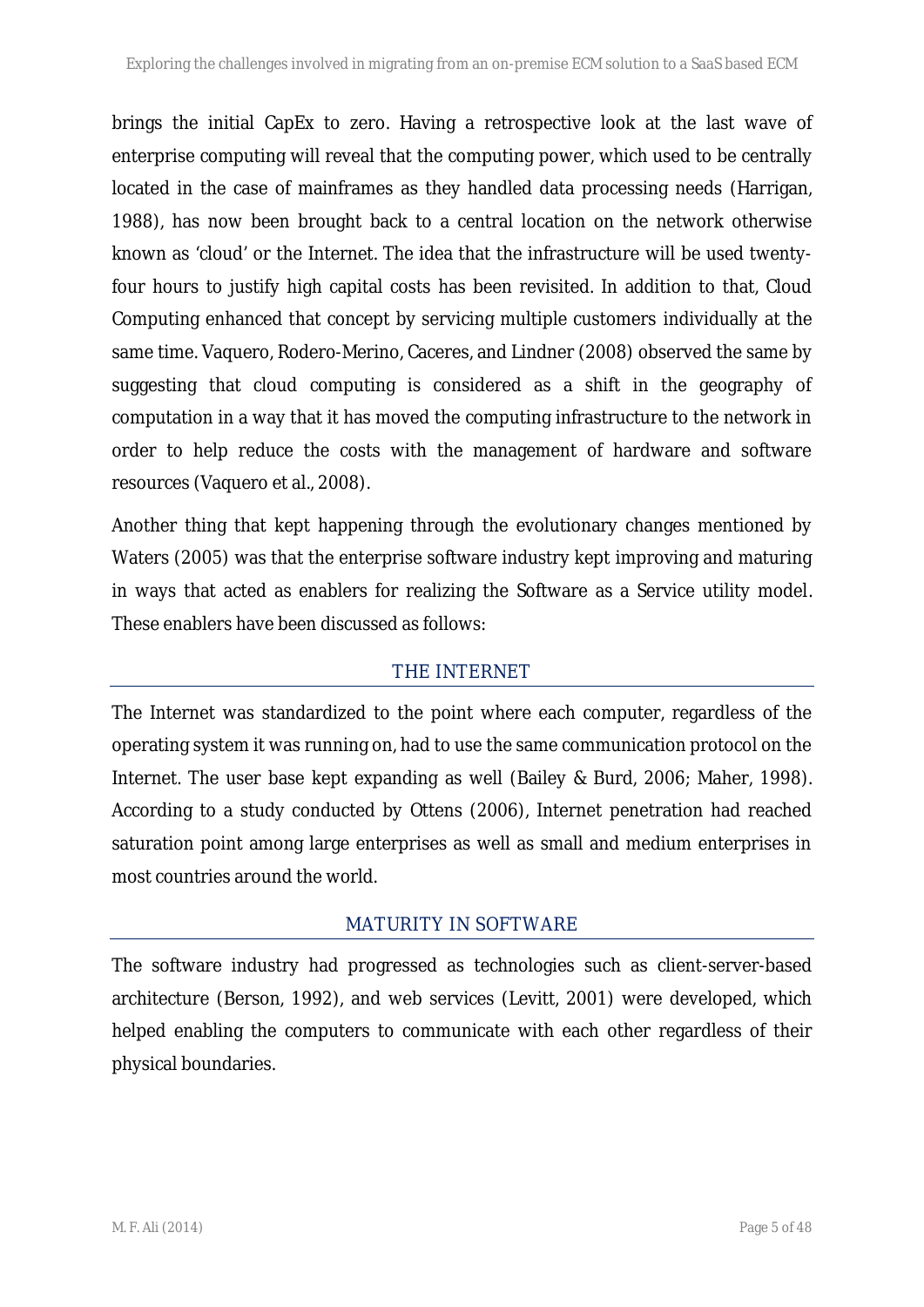#### MATURITY IN COMMUNICATION

With advancements in telecommunications such as Asymmetric digital subscriber line (ADSL), e.g., the Internet Service Providers (ISPs) were able to provide high speed Internet connections. Due to this, transfer of data between the two remotely connected computers was possible with such high speeds. Moreover, advancements in the IT industry such as rapid increases in communication bandwidth at competitive cost, means of communication have matured and acted as an enabler of cloud computing (Rajaraman, 2014).

## DEFINING CLOUD COMPUTING

A commonly accepted definition was provided by National Institute of Standards and Technology (NIST) that defined cloud computing as "*a model for enabling ubiquitous, convenient, on-demand network access to a shared pool of configurable computing resources (e.g., networks, servers, storage, applications, and services) that can be rapidly provisioned and released with minimal management effort or service provider interaction*"(Mell & Grance, 2011, p. 2).

There are four deployment models that associated with a cloud based service: public, private, community and hybrid clouds. The public cloud is based on the concept of sharing the services and infrastructure across multiple vendors and is provided by an off-site, third-party provider (Xu, 2012). Private cloud, on the other hand, is leased to a single tenant to whom infrastructure and computational resources are provided. In case of a community cloud, infrastructure and computational resources are shared between a group of cloud consumers that have shared concerns. A hybrid cloud, as the name suggests, is a combination of two or more clouds that "remain as distinct entities but are bound together by standardized or proprietary technology that enables data and application portability" (Liu et al., 2011, p. 12).

In regards to the types of capabilities provided by the Cloud Computing, the services of cloud computing services can broadly be divided into three models: Infrastructure-as-a- Service (IaaS) (also known as Hardware-as-a-Service (HaaS) as suggested by Gong, Liu, Zhang, Chen, and Gong (2010)), Platform-as-a-Service (PaaS), and Software-as-a-Service (SaaS) (Gong et al., 2010; Vaquero et al., 2008; Zhang et al., 2010). This research will be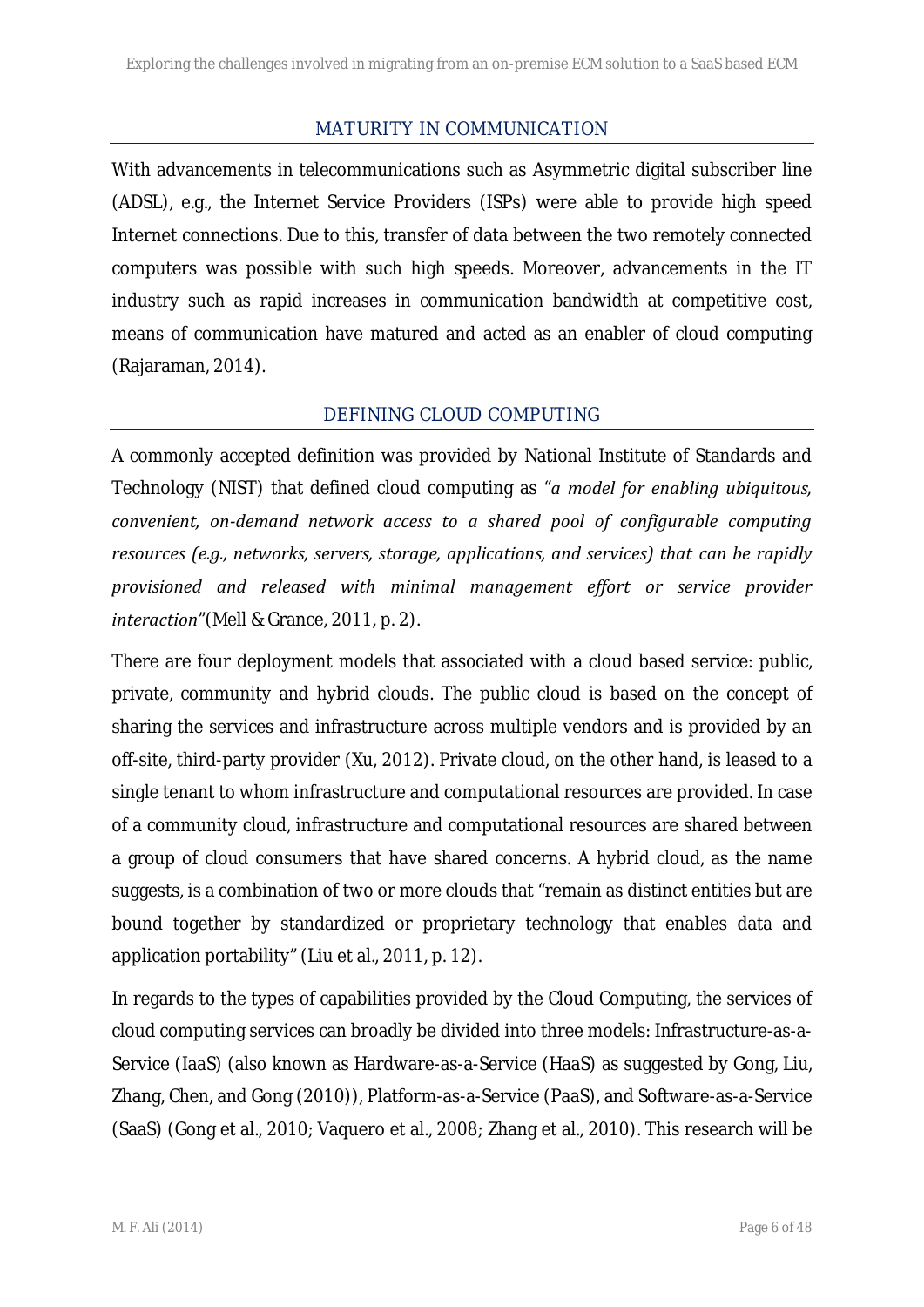focused on SaaS based cloud computing model which has been discussed in detail in the coming sections of this chapter.

## DEFINING SOFTWARE AS A SERVICE (SAAS)

Although there have been many definitions for SaaS, none of them is considered to have been accepted as a standard one (Mäkilä, Järvi, Rönkkö, & Nissilä, 2010). The definition by Rajaraman (2014) was chosen as relevant to this research. Rajaraman (2014, p. 248) defined SaaS as a type of a cloud based service where "a software vendor creates application software which runs on the infrastructure installed by an IaaS provider or on servers maintained by the application vendor which are connected to the Internet".

## SAAS BENEFITS

Before SaaS, organizations had to bear the initial CapEx in setting up the infrastructure required for developing an application. In addition to that, the organizations had to then put up, later in the lifecycle of the application, with the expense involved in maintaining and upgrading the on-premises infrastructure as well as the application. Contrary to that, in case of SaaS, CapEx is converted into an incremental Operating Expense (OpEx) whereby the users are able to consume the application on "pay as you go" basis (Fox et al., 2009). It was further argued by Fox et al. (2009) that even with a scenario where 'pay as you go' model turn out to be more expensive, SaaS would still be worth adopting as it keep the investment protected from being over- or under-utilized. The solution is not only scalable, but can also be subjected to a reduced cost if the customer plans to borrow only a fraction of resources.

In case of SaaS based implementation, tasks such as installation, configuration, and deployment can be performed by the professionals from within their own data centres without having to bear the expenses that may be involved in bringing professionals to work on the client side. This helps increase the speed of deployment (Waters, 2005).

The nature of SaaS based software promotes scalability by allowing its customers to purchase additional capacities for resources such as data storage, bandwidth, and features, et cetera on an on-demand basis (Tsai, Huang, Bai, & Gao, 2012).

One of the reasons behind low success rate of a traditional (non-SaaS) software projects is that they struggle to meet the delivery deadlines. They often end up consuming more budget than what is initially estimated. Moreover, the business requirements start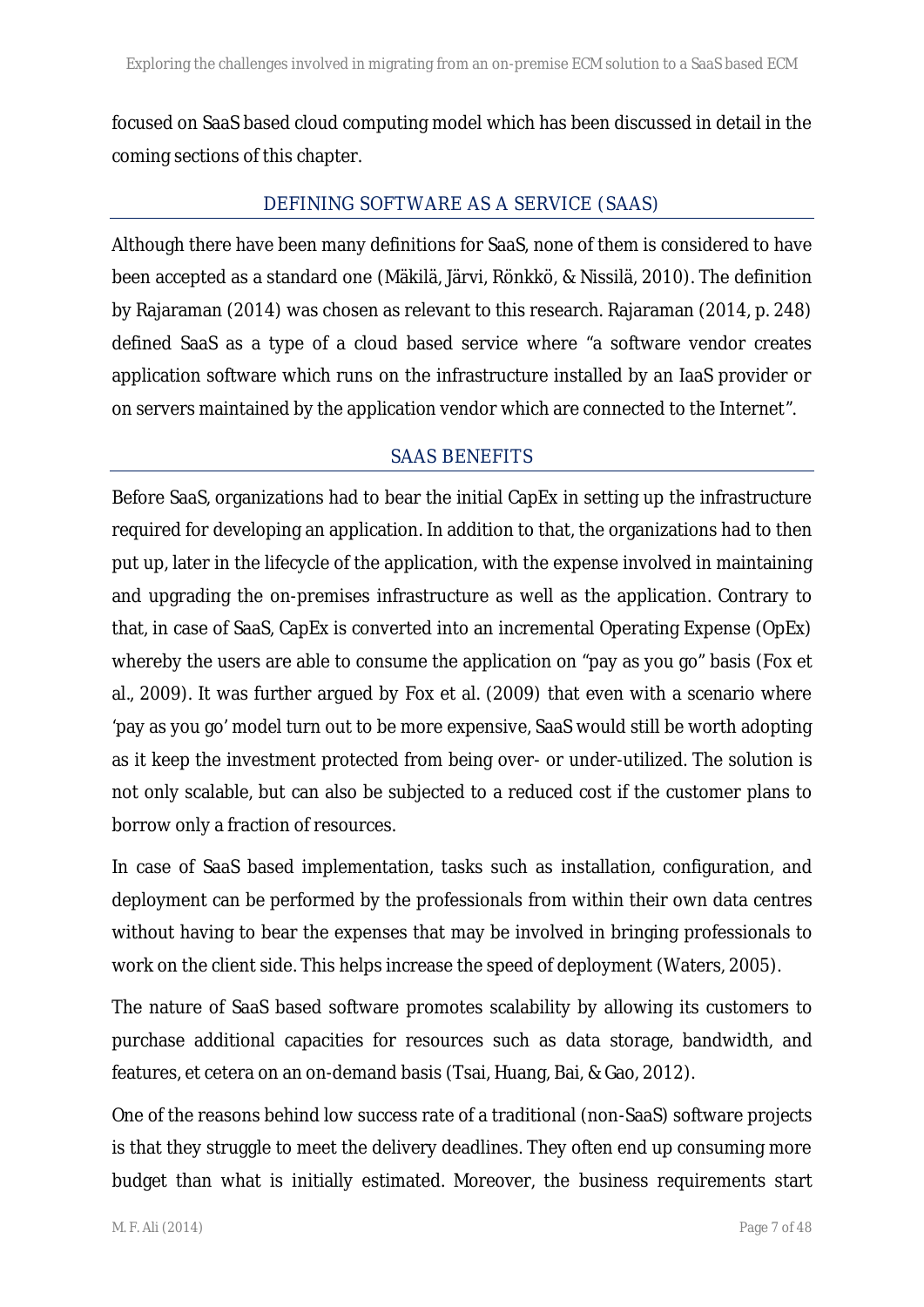getting misaligned by the time they are rolled out into production. By virtue of faster deployment SaaS helps address some of the underlying challenges.

With SaaS, the management of infrastructure as well as the application, which used to be a responsibility of the business, now rests with the cloud provider. This relocation of responsibility helps the business in getting indemnified against risks that are involved in the management of infrastructure and application (Waters, 2005).

## SAAS LIMITATIONS

It has been highlighted in the recent reports (Francis, 2014; Hamerman, 2014) that the software industry continues to reflect a consistent and growing shift towards SaaS. However, SaaS, being a recently emerged technology, has not been without exceptions to the challenges that could prevent its adoption (Dillon, Wu, & Chang, 2010). International Data Corporation (IDC), an American market research company, conducted a survey in 2009 highlighted challenges that prevent organizations from adopting Cloud Computing According to the survey, security, availability, and performance were the top three challenges that companies faced back then (Gens, 2009). Some of the key concerns that have been maintained in the literature are being discussed in the coming sections of this chapter.

## **SECURITY**

On-premises applications are kept and managed on the servers that are residing within the enterprise boundary of an organization. This arrangement offers organizations to be flexible in tailoring their access control policies according to their needs (Popovic & Hocenski, 2010).

On the other hand, in case of a SaaS, data as well as application is hosted outside the boundary of an organization at SaaS service provider's end. The data between the organization and the service provider flows over the network. This demands employment of strong network encryption techniques so that unauthorized access and leakage of sensitive information can be prevented (Popovic & Hocenski, 2010).

Another sensitive issue regarding the data is related to its locality. According to the Information Security and Privacy guidelines set by the Information & Communications Technology (ICT), no data above what has been classified as RESTRICTED should be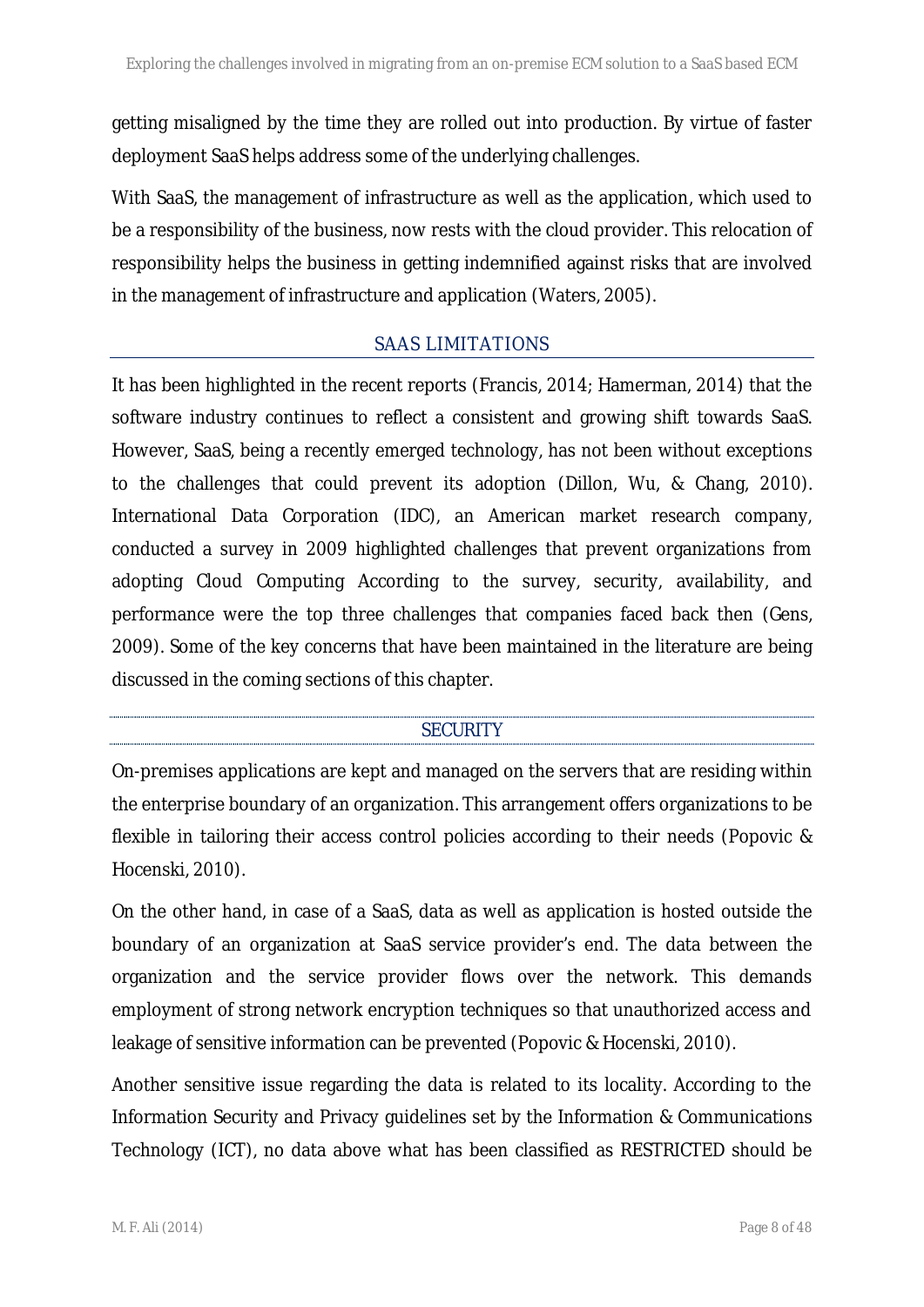held in a public cloud. Therefore organizations should pay carefully consider as to what kind of data goes into the cloud.

One of the benefits of New Zealand government's cloud initiative is that it "provides government agencies the confidence that their ICT infrastructure, including hosting, storage and backup, resides in a secure environment and is highly available." ("Infrastructure as a Service (IaaS) | ICT.govt.nz," 2014).

#### INTEROPERABILITY

The information an enterprise application is maintaining may also needed to be consumed by other applications, which may be residing on diverse systems. One way to achieve this would be to make each application have a copy of the same data. This approach means that the users unnecessarily will be spending additional time every time they go about maintaining copies of the same data in more than one application. However, if these applications are enabled to work together or inter-operate, exchange of information would become possible (Petcu, 2011). Similarly, a cloud based application also needs to exhibit interoperability so that the data across multiple applications remains synchronized. The concern however is that in order to be inter operable, the applications need to comply with a common set of standards. Even though many standardizing organizations are working to build cloud standards some of which are listed under ("Welcome to the Cloud Standards Wiki," 2012), concerns still exist over the standards that exist in the area of cloud computing (Ortiz Jr, 2011).

In terms of a unified set of ways in which the cloud consumers interact with the cloud providers, standard development organizations devised certain 'use cases'. Based on those, Lewis (2013) identified that for SaaS four basic cloud interoperability use cases namely User Authentication, Workload Migration, Data Migration, and Workload Management. These use cases are being explained as follows:

A typical scenario for the 'User Authentication' use case would be when a user needs to be authenticated before she or he could work on a given cloud based application. In order to be able to use the identity of a user to authenticate with another cloud provider, there needs to be a standard which both providers are qualified to comply with. Some of the common standards are Amazon Web Services Identity Access management (AWSIAM), OpenID, Web Services Security (WS-Security), et cetera.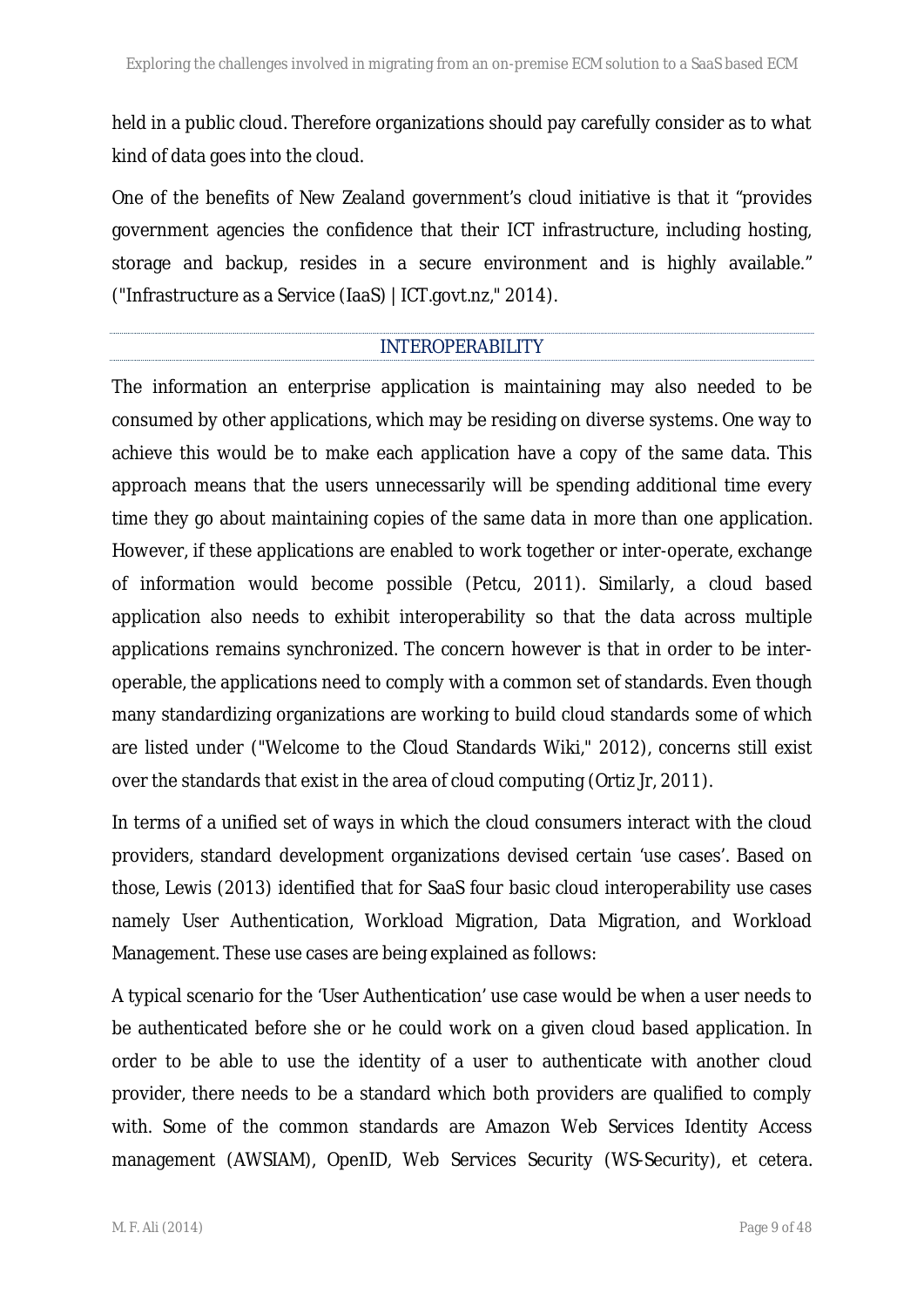'Workload Migration' use case requires migration of a workload by extracting it from one type of cloud provider and uploading that to another. Similarly, we have 'Data migration', which correspond to the extraction of data from one cloud provider to another. This can be achieved if both old and new cloud providers support standard protocols including the likes of Simple Object Access Protocol (SOAP).

## VENDOR LOCK IN

Unlike the Internet standards that were developed early on, which helped generating a wider adoption, standards for cloud computing have been going under a lot of discussion recently (Lewis, 2013; Rajaraman, 2014). In the absence of standards, enabling organizations to port their data from one cloud provider to another can be rather challenging. In the cloud community, this phenomenon is referred to as Interoperability, which potentially "locks" the data existing in a proprietary format with one of the SaaS providers (Brown & Bielskus-Barone, 2013; Chow et al., 2009; Lewis, 2013). On that basis, for an organization to switch to another ECMSaaS provider may not be easier (Brown & Bielskus-Barone, 2013; Chow et al., 2009; Lewis, 2013).

## REDUCED SUPPORT FOR INTEGRATION

An organization may have applications with which their existing on-premises application interacts with for exchange of information. Let us assume that the customer would like to retain that integration with their new SaaS application. In order to achieve this, Application Programming Interfaces (APIs) exposed by the new SaaS based application will need to be utilized to develop integration between the applications. Given the absence of cloud computing standards, these APIs are proprietary and vary with the cloud provider therefore the realization of seamless data transfer between cloud-based and local application increases the complexity of integration (Lewis, 2013). The same applies when there is a need to transfer data between two SaaS based applications that are powered by different vendors. There too, the difference in APIs eventuates in making the integration much more challenging (Hai & Sakoda, 2009).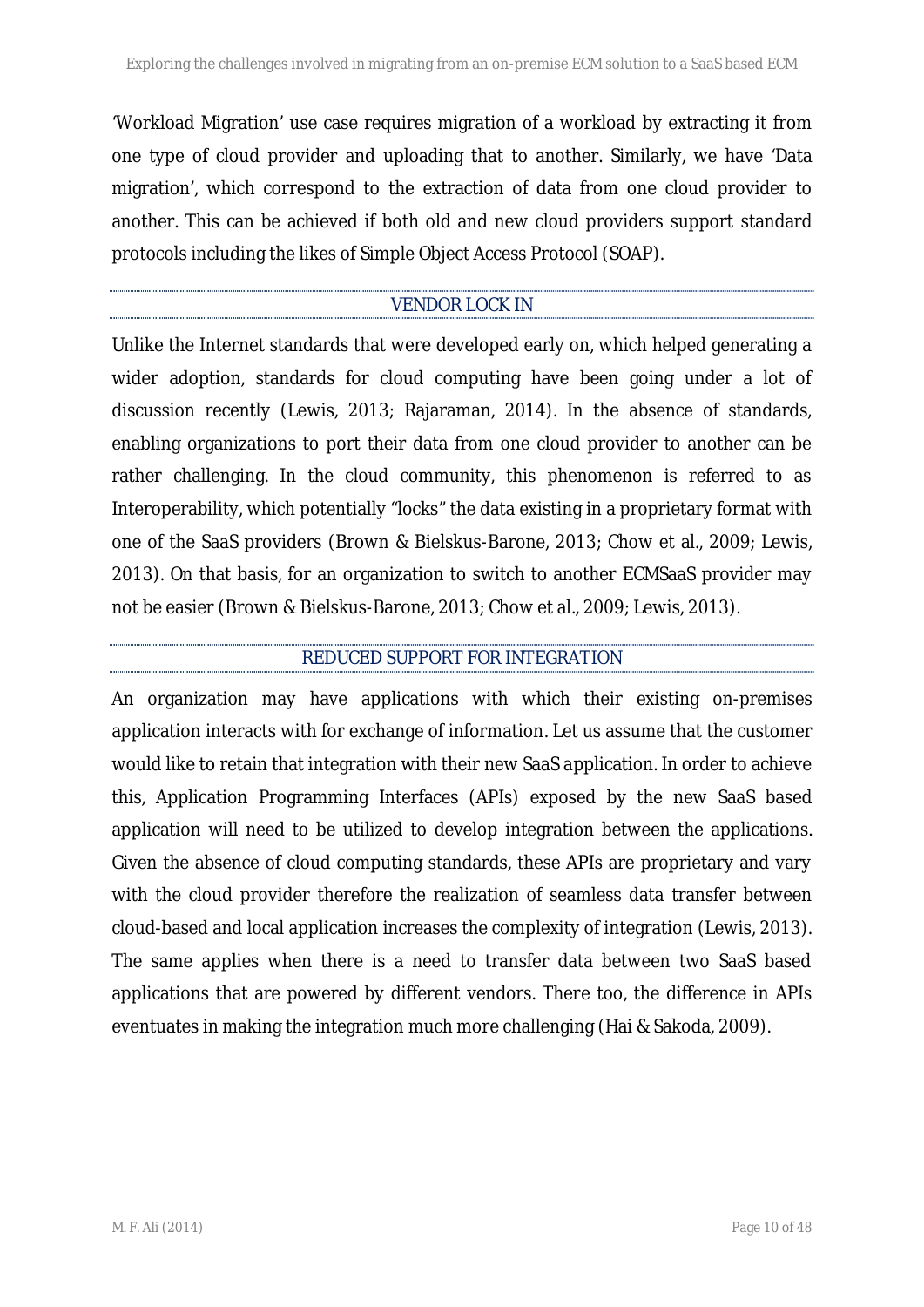## DATA EXCHANGE

SaaS applications typically access the software from a simple web browser (Waters, 2005) and are involved in consuming a large fraction of their time in transferring data on to the cloud for processing and storage of the data. Applications with such requirements are more data-intensive (Moore, Baru, Marciano, Rajasekar, & Wan, 1999). Organizations shall be aware of Internet connectivity and bandwidth limitations to avoid data transfer bottle necks so that application's availability and performance is not an issue (Feng, Chen, & Liu, 2010; Fox et al., 2009).

#### LESS CUSTOMIZABLE

In an on-premises setup, the application is typically customized to suit the needs of a given organization. SaaS applications, however, are usually shared across multiple customers while allowing them to configure the application to their needs. This way cloud providers can achieve 'multi-tenancy' for their SaaS based applications. For some organizations, however, these configurations may not offer enough flexibility for meeting specific requirements. In that case, true 'multi-tenancy' cannot be achieved as the application needs to operate as a separate instance so that it can be customized to meets specific requirements of a given organization (Bezemer & Zaidman, 2010). This SaaS limitation was also highlighted by M. Janssen and Joha (2011), which relates to the concept of "High SaaS characteristics" and "Pure SaaS characteristics" mentioned by Mäkilä et al. (2010, p. 121). Firms that represent "High SaaS characteristics" are the ones that require "client specific deployment" (Mäkilä et al., 2010, p. 121).

Despite these issues, SaaS is continuing to reflect growth ("Gartner Says Worldwide Software-as-a-Service Revenue to Reach \$14.5 Billion in 2012," 2012) in favour of the benefits it has to offer. In the next section, an overview of the ECM has been provided along with the issues that the technology is faced with.

## THE BACKGROUND AND OVERVIEW OF ENTERPRISE CONTENT MANAGEMENT (ECM)

The exponential growth of the Internet eventuated in a huge increase in the amount of information generated and shared by an organization (Blumberg & Atre, 2003). More recently, the rapid increase in adoption of modern devices have provided new interfaces to facilitate the creation of content. In 2010 alone, over 1 petabyte of data was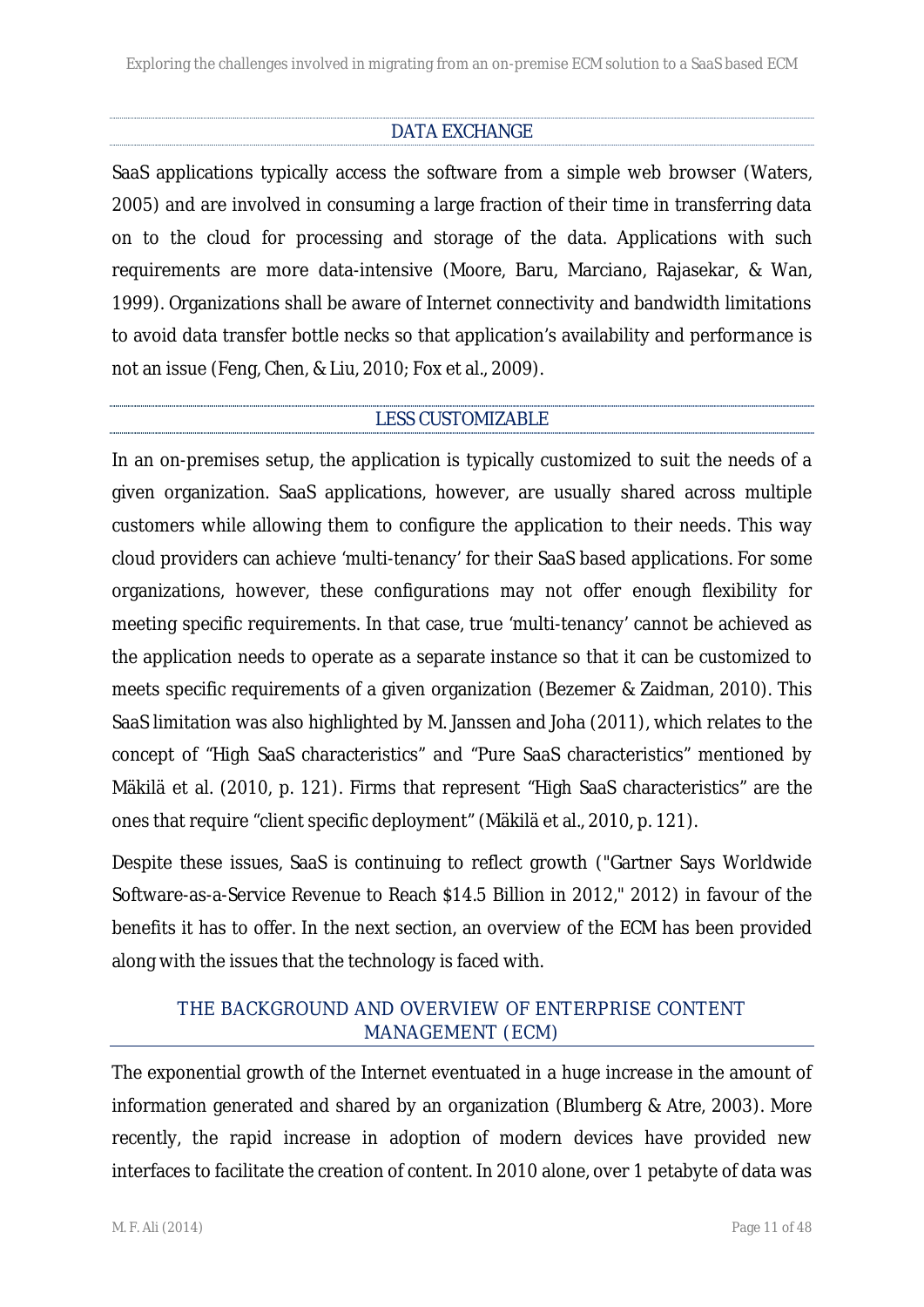generated (Villars, Olofson, & Eastwood, 2011). Experts suggested from 80 (Grimes, 2008) to 85 percent (Carnes & Longtin, 2006; Shilakes & Tylman, 1998) of all business information exist as emails, text documents, memos, images, videos, letters, chats, et cetera.

Enterprise Content Management was introduced to come to terms with sheer volume of content. It helps an organization in exploring full potential of the content. This content might be in the form of text files, which does not have a static, pre-defined structure like the data that is found in relational databases, which stores data in the form of rows and columns. Therefore a more accurate term for many of these data types might be 'semi structured' data (Hammer, McHugh, & Garcia-Molina, 1997). For an organization to find, administer, and archive such volume of semi-structured data on an ongoing basis in a quick and reliable manner can be challenging. This is where value of an ECM product is realized and it makes an important topic for information systems (IS) research.

## DEFINING ENTERPRISE CONTENT MANAGEMENT

Enterprise Content Management (ECM) as a term was first introduced and defined by Association for Information and Image Management (AIIM) as cited by Blair (2004), which has become an umbrella term for a set of technologies that help manage unstructured data (Simons & vom Brocke, 2014). It can be defined as "the strategies, methods and tools used to capture, manage, store, preserve, and deliver content and documents related to organizational processes." ("AIIM - What is ECM? What is Enterprise Content Management?," 2014).

As reflected by the above definition, ECM is unique in that it is not just about the technology or a specific product itself. Part of it is people practicing the ECM solution in line with strategies and processes that are set by the organization (Paivarinta & Munkvold, 2005).

## ECM ACTIVITIES

Smith and McKeen (2003) asserted that for an organization to implement ECM, investment in addressing each of the four lifecycle stages of the content namely capture, organize, process, and maintain is required. As per AIIM's definition, below are some commonly categorised activities that are pertinent to practicing ECM in an organization: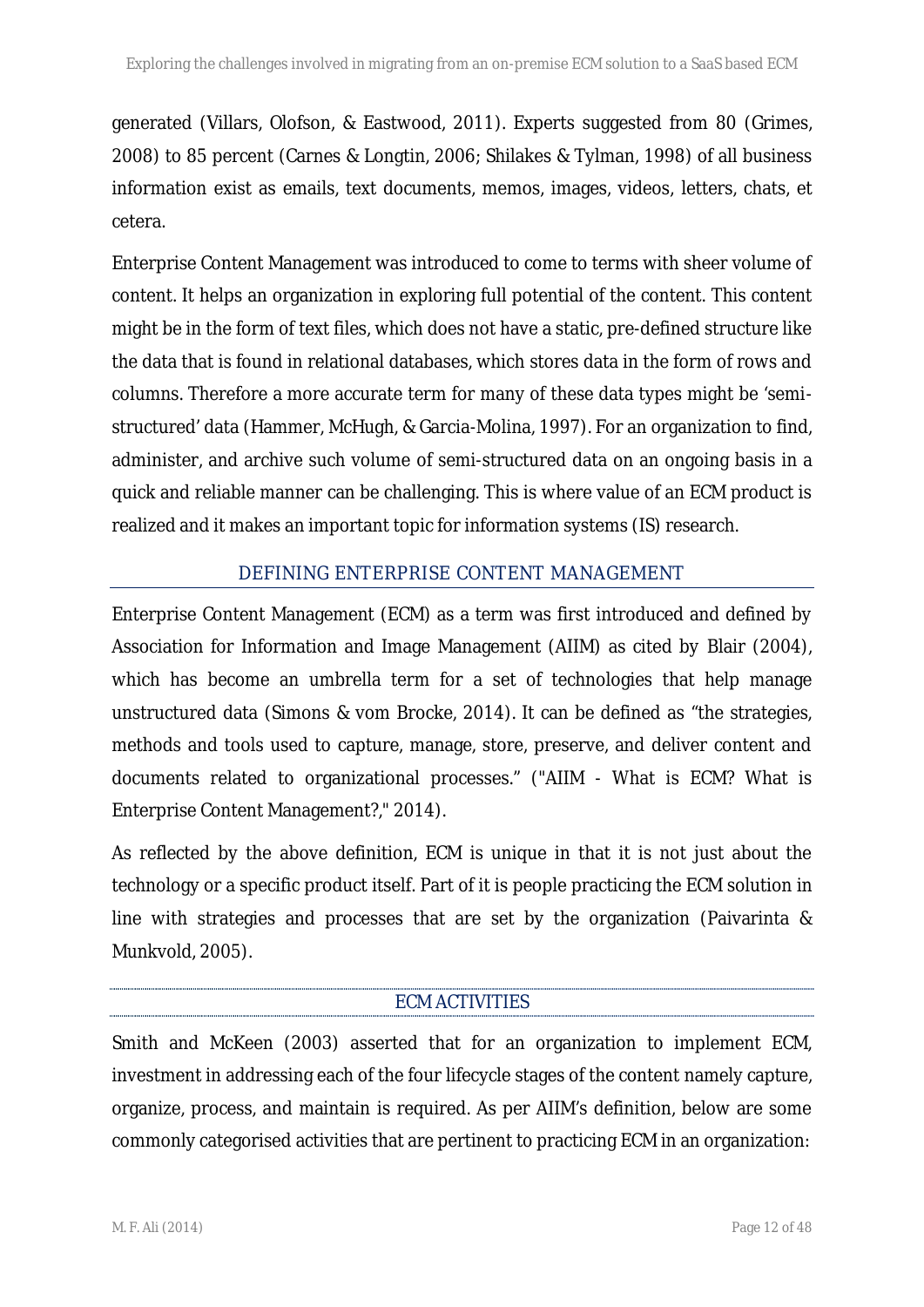## CAPTURE

'Capture' encompasses all activities that are associated with the collection of content (Smith & McKeen, 2003). Even before being able to collect the data, an organization needs to define what type of content it needs to capture as cited by Smith and McKeen (2003) from Noorlander (2001) . An ECM system is likely to attract a wider acceptance within an organization if it captures the content by emulating the existing business processes. This often requires integration with local applications (Alalwan & Weistroffer, 2012). Typically, the content would automatically be captured as a by product of collaborative work amongst ECM users thereby becoming part of an organization's invaluable knowledgebase (Jenkins & Schaper, 2005). This content could be in structured or semi-structured form (Simons & vom Brocke, 2014): paper documents, web pages, reports, spreadsheets, et cetera.

#### MANAGE

Capturing of content will not be helpful to any organization if it is not easily discovered when it is most needed. Therefore organizations need to concentrate their efforts in organizing their content.

Similar to the way information is organized in the form of rows and columns in a spreadsheet or a relational database, ECM software allows its users to organize semi structured data into a hierarchical structure, referred to as 'taxonomy' (Blumberg & Atre, 2003; Smith & McKeen, 2003). This taxonomy is often achieved by using 'metadata' (data about data) values that contains information such as author, version, as well as information about semantics of the content (Becker, Knackstedt, & Serries, 2003). Business acumen can also be utilized to optimize categorization of the content. This helps in making the information easily retrievable (Smith & McKeen, 2003).

Once content has been added, a typical ECM system provides features including but not limited to version management, and search and navigation (Kampffmeyer, 2004). Through version management, users can track changes that one or more users may have made to a given document. This way, multiple users can work in a collaborative manner without overwriting each other's contributions.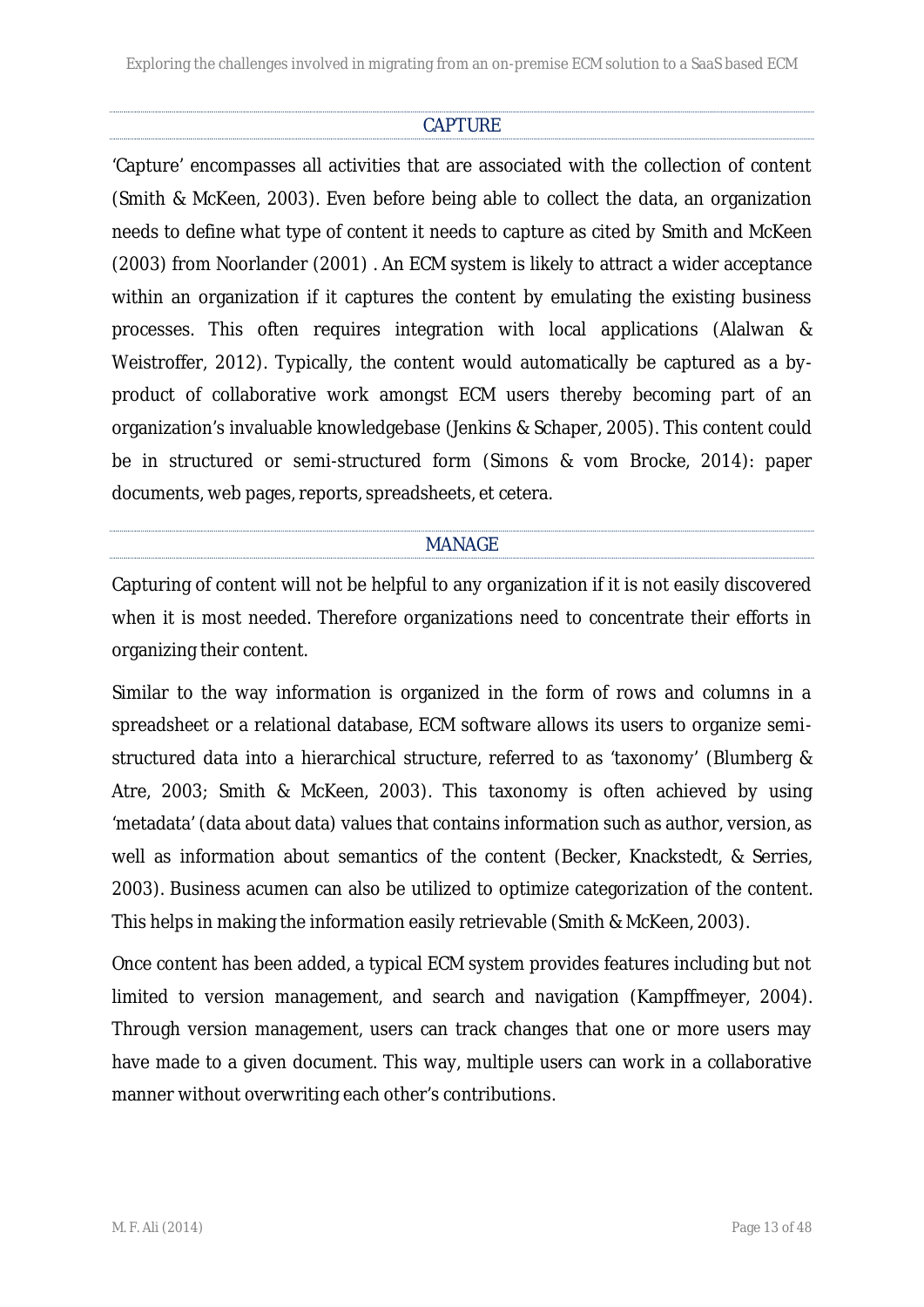## STORE & PRESERVE

One of the early challenges that organizations faced in managing their content was that important information ended up getting stored in users' private folders. This resulted in making the discovery really difficult (Nordheim & Päivärinta, 2006). Rockley, Kostur, and Manning (2003) termed this phenomenon as 'Content Silo Trap'.

One of the primary tasks in setting up the ECM systems is to define taxonomy. ECM users are usually trained to add content to these folders with respect to the hierarchy dictated by the taxonomy (Munkvold, Päivärinta, & Kristine, 2006). Moreover, these containers can be configured to abide by a set of security configurations, also known as security policies, so that once the content that is going to be added to them is governed by those security configurations. For example, all the documents that are contained in the 'shared' folder could be assigned to a 'Public content' security policy that will force the document to be viewable to every other ECM user in the organization. This is one of the approaches that the ECM software can offer an organization in order to make information discoverable and mitigate the risks of 'content silos'.

## DELIVER CONTENT AND DOCUMENTS

Delivery of the content is the last stage of any ECM. Once the content has been added into an ECM system, in the form of emails, documents, recordings, et cetera, the administrative users of the system ensure that it remains accessible to the authorized users for as long as their organization is required to retain that for administrative, legal, fiscal, or research purposes (Blair, 2004; Huth, 2002). In New Zealand, Public Records Act 2005 governs as to when the information can be disposed of ("Legislation.govt.nz," 2014). In a nutshell, the content is subject to certain retention and disposal policies which again are configured and maintained in the ECM system (Blair, 2004).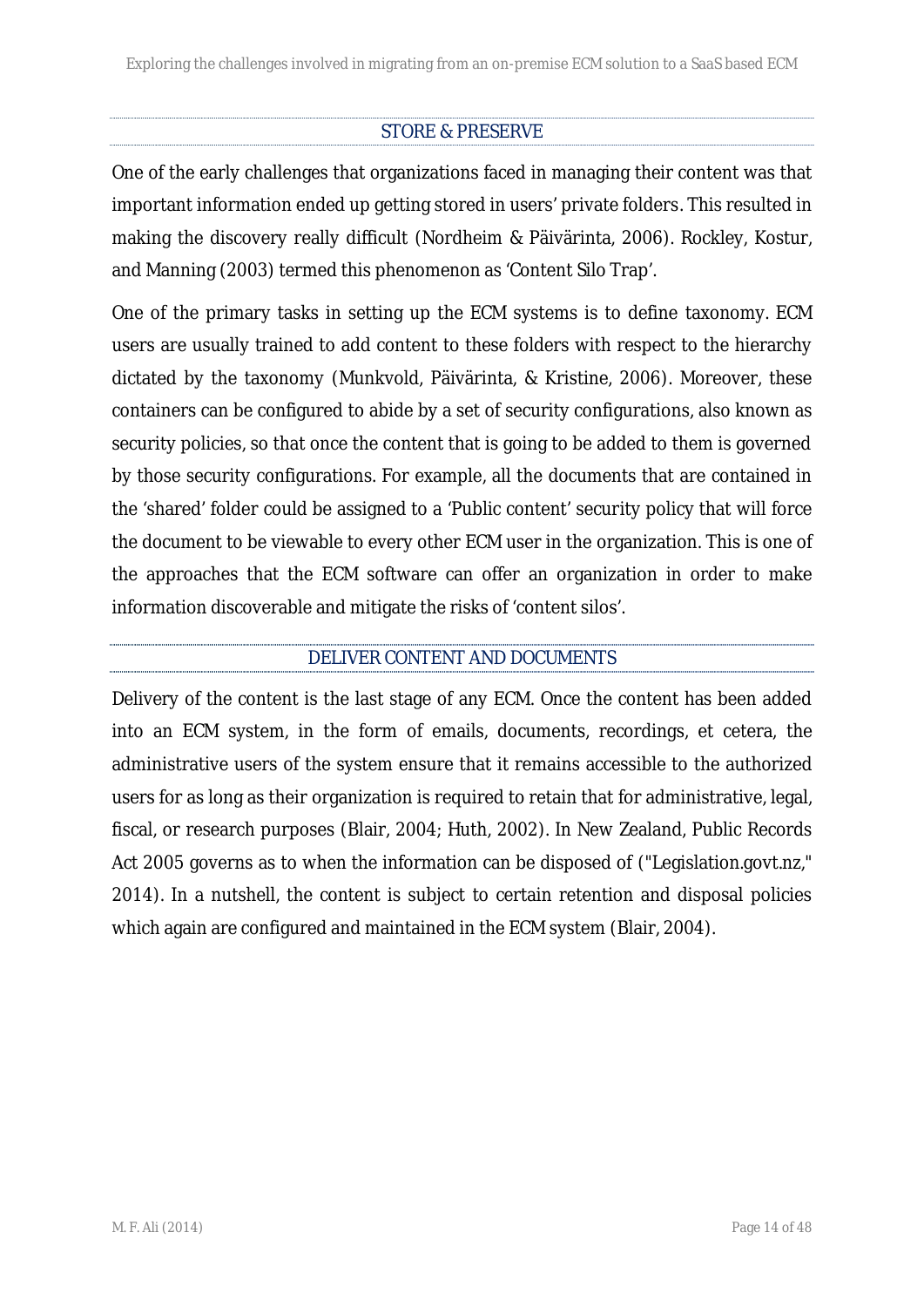## CURRENT ISSUES WITH ECM

## HIGH CAPITAL EXPENSE & ASSOCIATED MAINTENANCE COSTS

As with any other on-premises based software, the organization has to spend money necessary in setting up an infrastructure that is necessary for the application to run on. A considerable amount of effort is then spent on buying software licences and hiring services in order to develop the application. Once the application goes live, the organization typically has to maintain a routine of maintenance to keep the application running for which budgets are allocated typically on annual basis (Paivarinta & Munkvold, 2005).

#### INTEGRATION ISSUES

Given the widespread increase in the use of modern devices, content can now be accessed and managed through using heterogeneous repositories, each of which may have a proprietary technical format of its own. According to Jenkins and Schaper (2005, p. 9), "on average a single enterprise-wide deployment of ECM involves more than 20 unique solutions". Therefore, content from these sources is typically heterogeneous in nature (Munkvold et al., 2006) and is likely to attract additional effort for integrating and unifying information from a variety of sources. According to Bernstein and Haas (2008), this integration related work could consume about 40 percent of the project's budget. Moreover, this integration may not just be a one-time effort. Over a period of time, an organization could possibly introduce new products or upgrading their existing software stack. As a consequence, this could necessitate modifications to existing components and/or development of new components so that the solution is able to use them for integration and unification of the content (Scott, Globe, & Schiffner, 2004).

#### PROLONGED IMPLEMENTATION TIMES

Of all the stages of a an ECM project lifecycle, most of the revenue is spent in implementation stage (Boiko, 2005). As mentioned earlier, in the interest of gain a wider acceptance within an organization, an ECM solution may need to be integrated with a variety of data repositories (Alalwan & Weistroffer, 2012). Moreover it may also need to be personalized for emulating existing business processes. Such requirements add to the scope of the overall solution thereby prolonging the implementation phase of what initially was presumed to be a COTS implementation.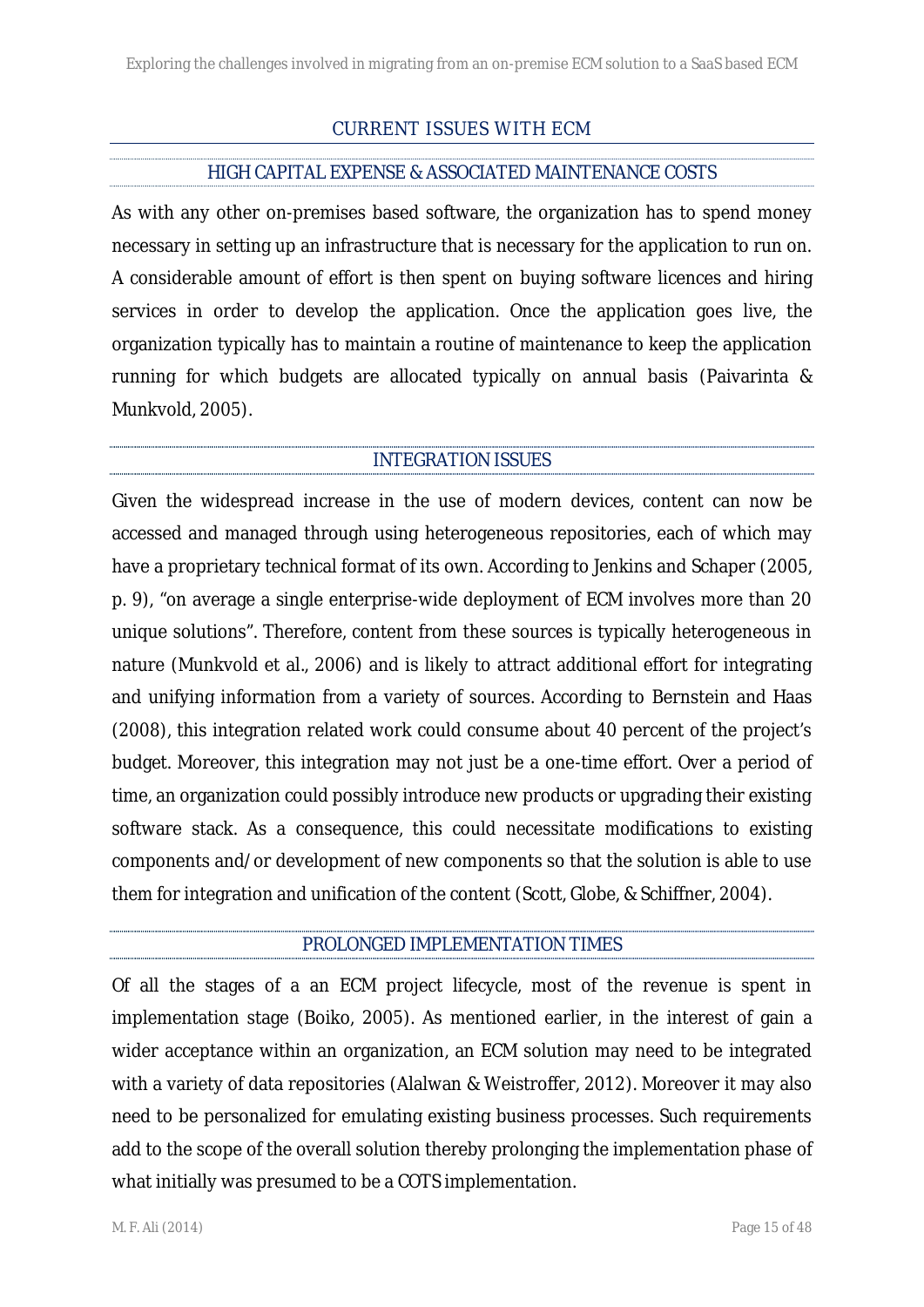## UPGRADE ISSUES

In most cases, a standard "off the shelf" ECM offering is not sufficient to fulfil specific requirements of an organization (Nordheim & Paivarinta, 2004). SaaS based offerings are no exception due to the limited configurability they have been able to offer (Jenkins, 2010) . Therefore the system may need to be enhanced to be able to interface with third party applications, simplification of user interfaces, et cetera (Soh, Kien Sia, Fong Boh, & Tang, 2003). Code changes that are necessary to realize these customizations need to be carried forward whenever there is an upgrade. While organizations may take advantage of customizations in securing a greater user buy-in (Nah, Lau, & Kuang, 2001), it can, on the other hand, add complexity possibly due to the custom code that was in conflict with the code that is present in the newer version thereby complicating the upgrade process.

In the interest of coming to terms with some, if not all, of the above mentioned issues and benefiting from the advantages that SaaS based solutions claim to offer, ECM, in this research, is being viewed in a SaaS context. It investigates the challenges that are involved in the migration of an on-premises ECM application to an ECMSaaS application.

#### LITERATURE REVIEW SUMMARY

The value of central computing has been revisited in the form of cloud based computing through which multiple clients are serviced by the centrally located cloud provider. The cloud provider invests in setting up an infrastructure facility and attempts to bring the savings by maximizing the utilization of the infrastructure through servicing multiple clients at the same time. The client, on the other hand, no longer has to worry about managing the infrastructure as it is going to be done by the cloud provider. SaaS users are able to consume the application on "pay as you go" basis (Fox et al., 2009). Some of the key benefits that were identified during the literature review included but not limited to low cost of ownership, scalability, and faster deployment of the application.

While the revenues from cloud based offerings are expected to rise even higher in the coming years (Francis, 2014; "Gartner Says Worldwide Software-as-a-Service Revenue to Reach \$14.5 Billion in 2012," 2012), it does has certain limitations, which can be true of any emerging approach. Concerns including security, interoperability, vendor lock-in, reduced support for integration and data exchange, less customizability were found to have been associated with SaaS.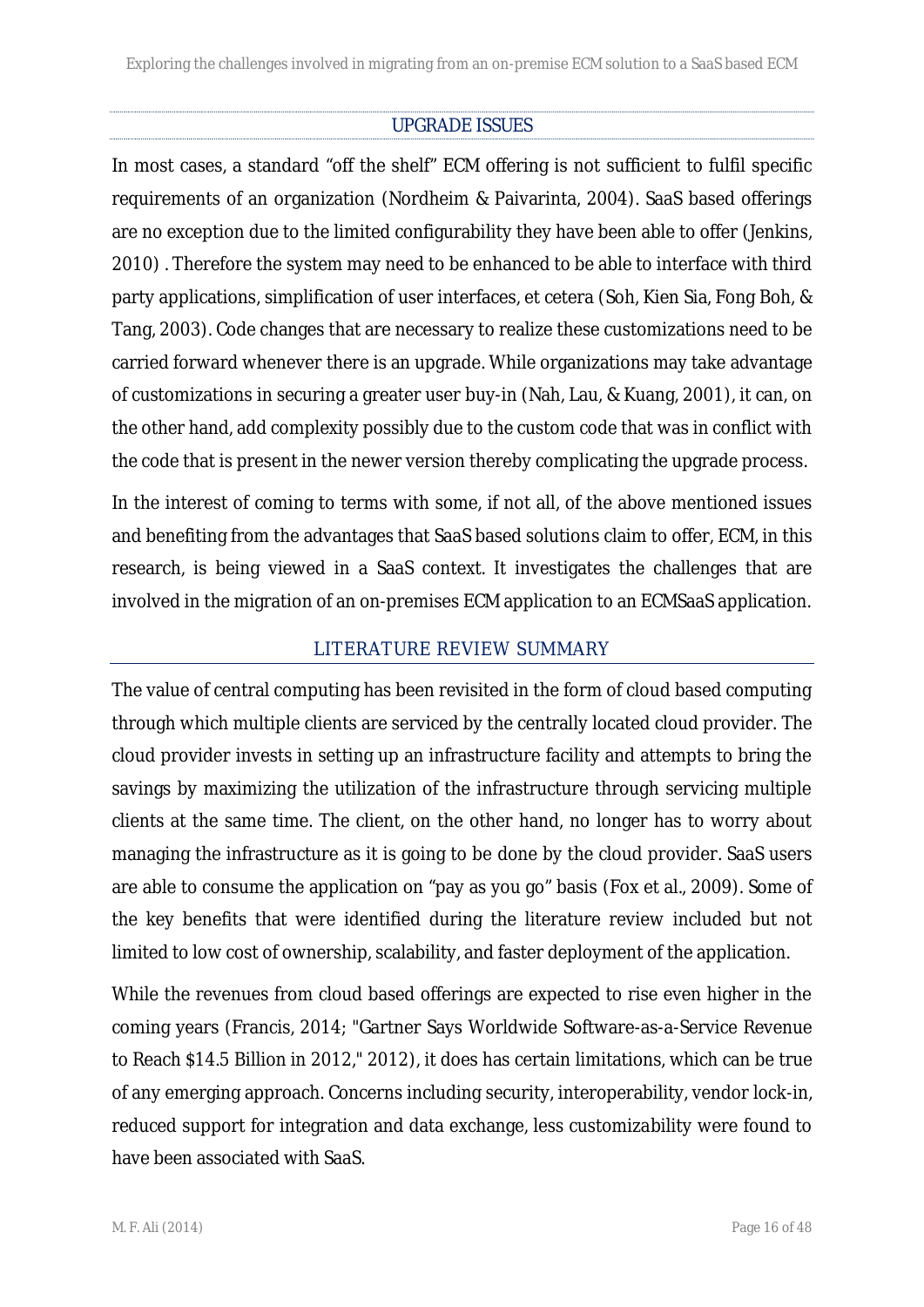Literature review then gives an overview of the ECM technology by highlighting its main activities that include capturing, management, storage, preservation, and delivery of the content to the organization. The ECM technology is faced with issues including high capital expense, maintenance costs, prolonged implementation times, issues related to its integration and upgrade.

This research extends on the New Zealand government's Cloud initiative ("Cloud Programme | ICT.govt.nz,") alongside the research dimensions that had been identified by Alalwan and Weistroffer (2012) after a comprehensive literature review of the ECM. It contributes to the ECM literature through investigating what are the challenges that are associated with the migration of an on-premises ECM application to an ECMSaaS application. The next section will explain the research method that has was adopted for this case study research.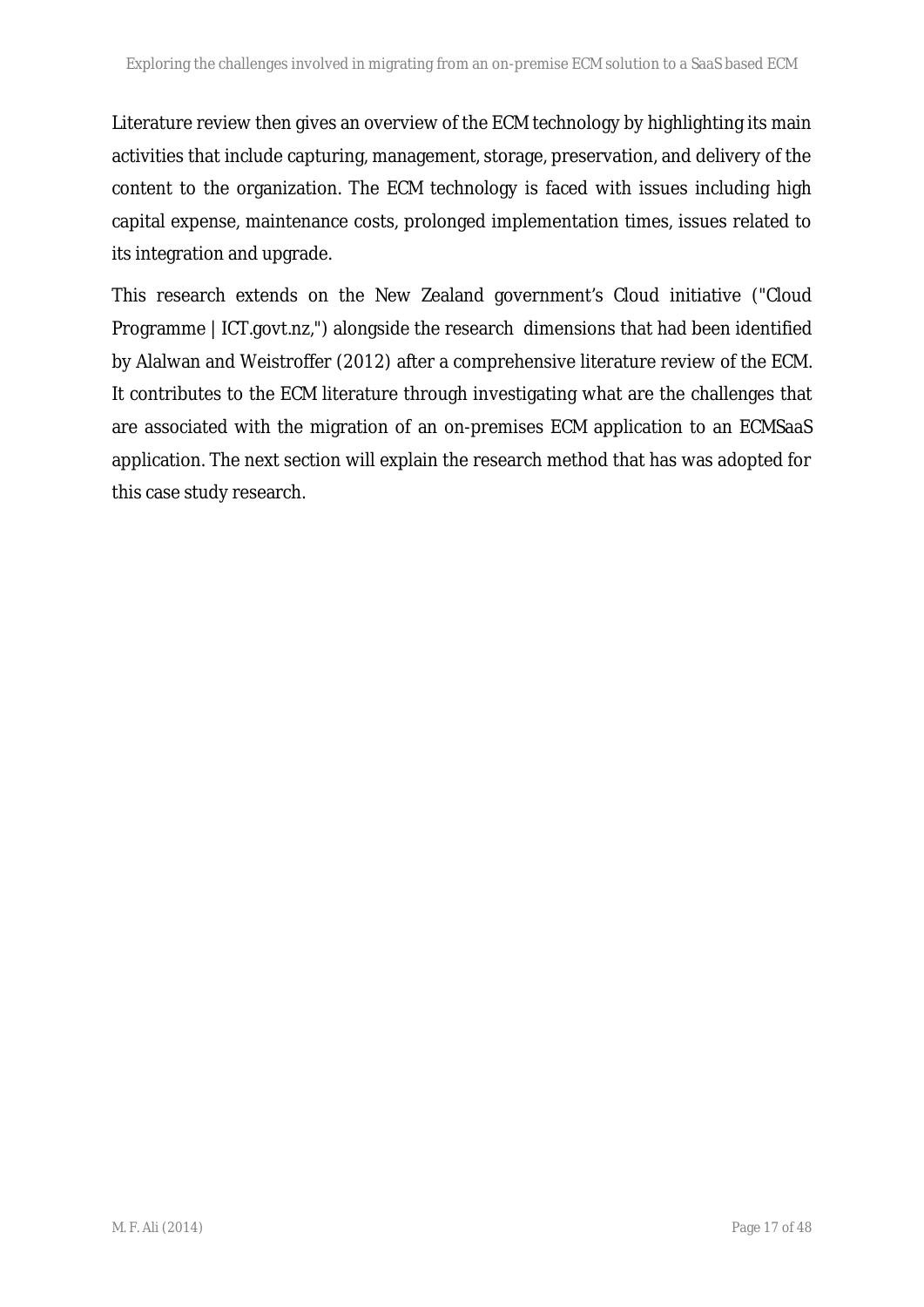## 3. RESEARCH METHOD

This chapter explains the method of research, which shall be chosen carefully such that it enables the researcher to analyse the results in an appropriate manner (Gill & Johnson, 2010).

The chapter starts by providing a brief overview of what the research objectives were. Followed by that is a brief overview of the organization that has been provided to introduce the context in which the research was conducted. Research design section will then explain the approach that was taken to execute the research. It also explains why qualitative research was chosen as the research strategy. Remaining sections of this chapter discuss how the data collection was approached followed by the details on how participants were selected and interviews were structured.

#### RESEARCH OBJECTIVES

The purpose of this investigation was to examine an organization, which had made capital investment in setting up an 'on-premises' ECM application, with the intent to explore the challenges associated with the migration to an ECMSaaS mainly from an IT viewpoint.

Findings from this research add to the SaaS literature specifically in the context of ECM applications. It was expected that this investigation will confirm some or all of the challenges that were identified during the literature review of ECMSaaS and possibly discover additional ones. Reflecting upon the identified challenges will help organizations in prioritizing their efforts in relation to migrating from their existing on premises ECM applications to SaaS based alternates.

#### ORGANIZATIONAL BACKGROUND

This research was conducted in one of the government sector organizations, which is responsible for delivering a variety of services on behalf of New Zealand government. It employs more than 3000 employees and has over 90 different locations across New Zealand.

More than 6 years ago, the organization decided to buy a commercially off the shelf (COTS) ECM product that would meet their ECM requirements. For this, they invested in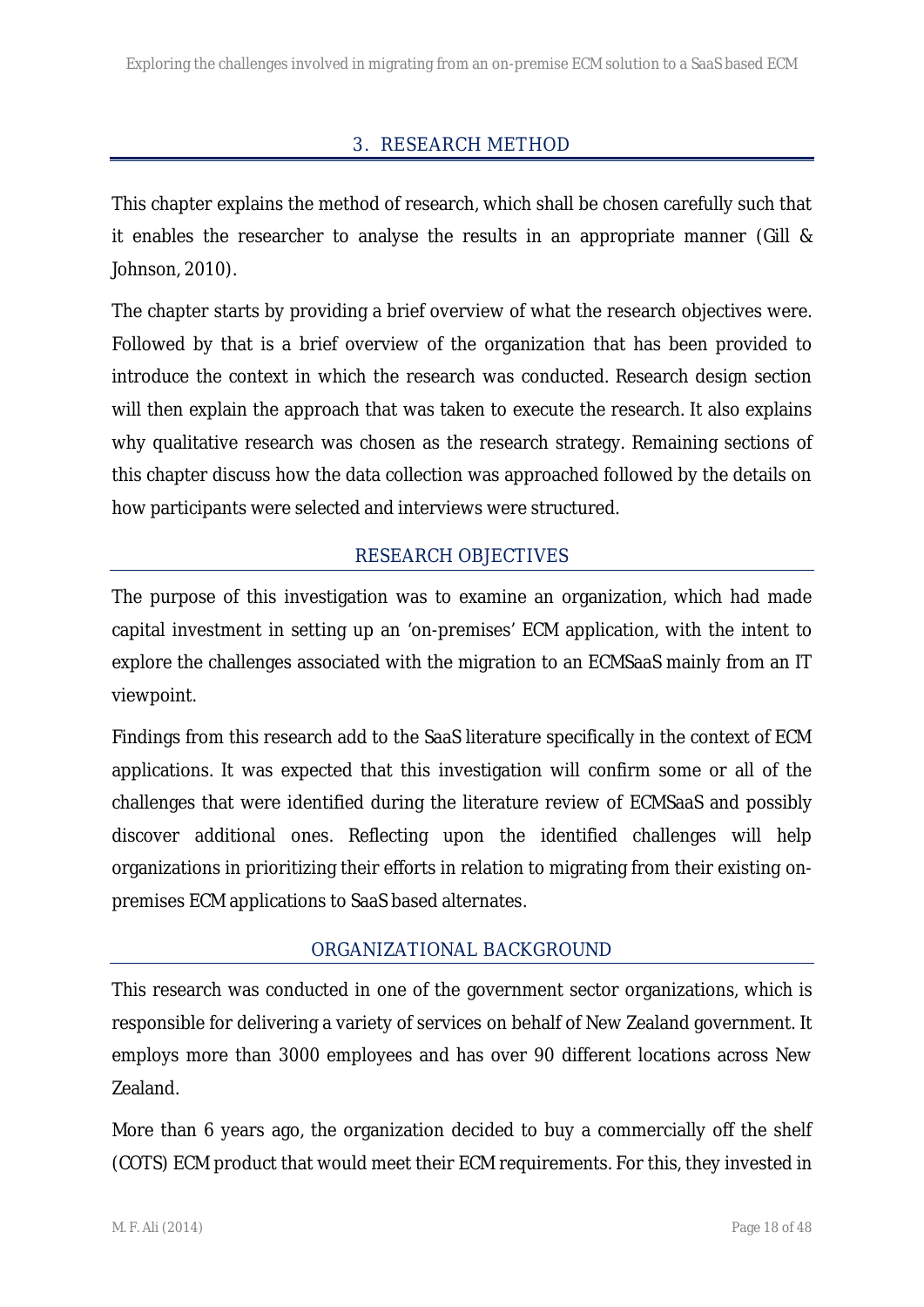setting up the infrastructure, bought the necessary licenses of an ECM product, and engaged a local consulting company to gather their requirements for implementing an 'on-premises' ECM solution for them. During the course of implementation, the organization was made aware of the gaps between the current business practices and the functionality that the COTS (Commercial off the shelf) ECM could offer. Owing to the specific requirements of the organization, the consultancy company was required to modify the ECM application functionality. In addition to that, new software components were developed for facilitating the exchange of information with third party applications such as Novel GroupWise, et cetera. The system was tested successfully for approval by the business users and later put into production where one of the business units had started using it. The solution did undergo occasional version upgrades during the later stages of the maintenance; however these upgrades kept becoming more complex with the arrival of newer versions of the ECM product. The reason behind this complexity was that the major versions usually introduced architectural changes, as a result of which the customizations and integrations had to be modified accordingly, if not redeveloped from scratch. Adding to the worry is the fact that there is no high availability or disaster recovery solution in place and therefore the system is in a highly vulnerable state. Having a look retrospectively at the lifecycle of their existing ECM solution it can be realized that the maintenance phase of their on-premises solution is becoming burdensome in relation to the value that they are getting from it.

In the interest of benefiting from the advantages that a SaaS based solution claims to offer, the organization in the early stages of evaluating ECMSaaS options. This research will investigate the challenges that are involved in migrating to ECMSaaS from an ECM solution.

## RESEARCH DESIGN

For the organization that was examined, cloud based offerings were an emerging field of interest. Only a couple of applications were known to have been adopted so far by the organization. The participants of the research were expected to provide insights based on their prior knowledge and experiences that were applicable in current context. This was the reason qualitative research was chosen as it could provide flexibility for examining the organization with maximum exploratory power (Boeije, 2009).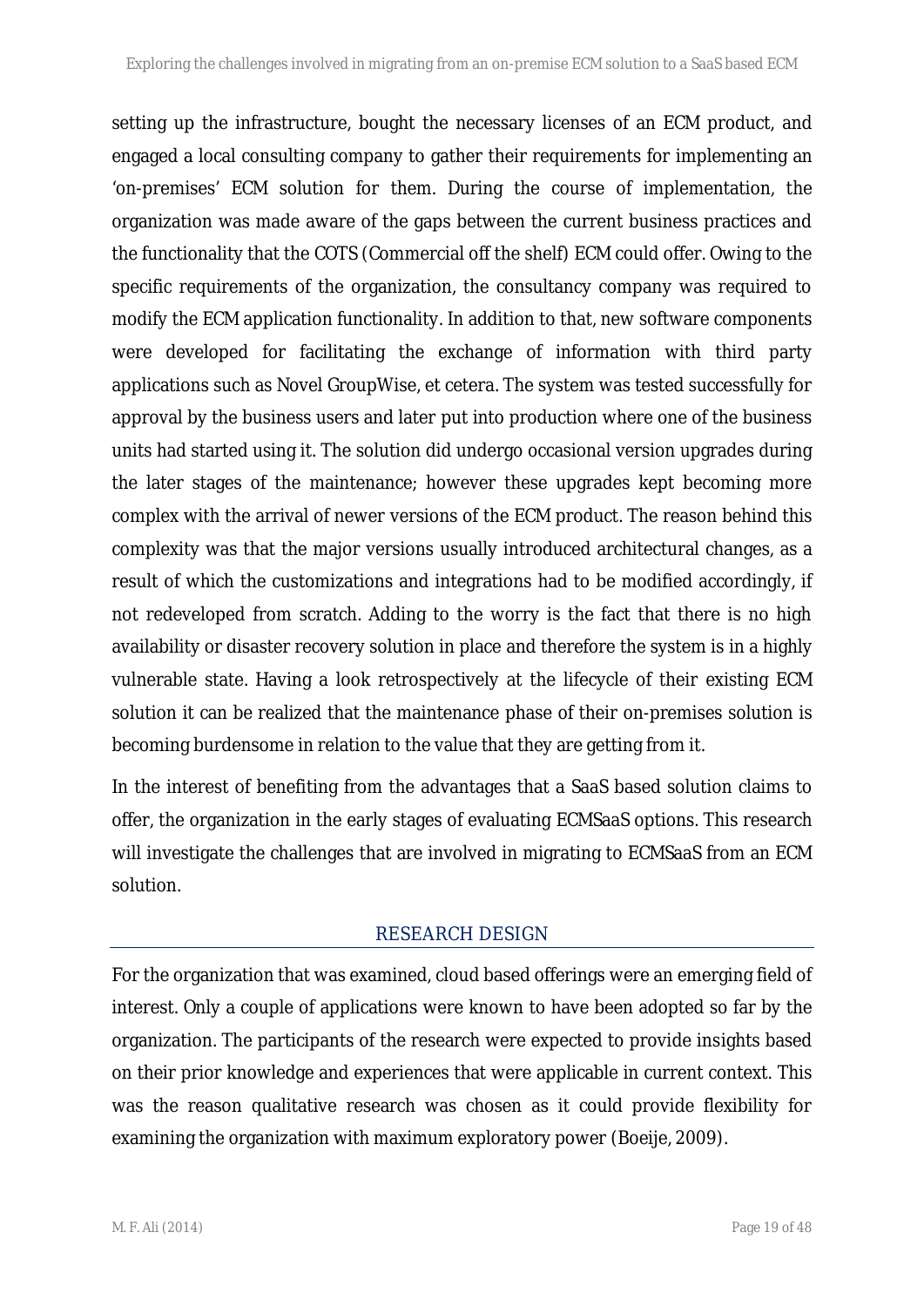Moreover, qualitative research method allows its researcher the ability to carry out an in-depth investigation (Feagin, Orum, & Sjoberg, 1991) in a realistic context (Denzin & Lincoln, 2005) and therefore was another reason why it was chosen for this research. Responses from the participants were compared to bring out the commonalities and differences (Knodel, 1997).

## DATA COLLECTION

This section explains how the process of data collection was approached and how the ethical concerns that were relevant to this research were taken care of.

In order to be able to carry out this research, an application was formally logged with the Human Ethics Committee (HEC). A written approval was obtained from the HEC after which all the proposed participants of this research were personally approached and adequately informed about the intent of the investigation.

Based on the recommendation by DiCicco Bloom and Crabtree (2006), the participation of the interviewees was formalized after having verbal consents on several occasions from the participants. The participants were kept aware of the progress verbally during the informal catch-ups in the earlier stages of the research at a high level without providing them any information that could possibly have influenced their opinions during the interviews. This approach helped in establishing rapport with the interviewees, which Douglas (1985) identified as an essential characteristic of the interviews.

In line with the chosen qualitative research approach, semi-structured interviews were selected as the data sources for this case study. The interviews were conducted on an individual basis. This way, feedback from the interviewees remained anonymous from each other, which according to DiCicco Bloom and Crabtree (2006) helps protect the interest conflicts that may exist between the participants of the research.

At the beginning the interview, each participant was briefed about the context of the research as well as the objectives of the interview. During the interview, notes were taken from time to time for validating the response back with the interviewee. These notes were also helpful in asking any follow-up questions later on in the interview.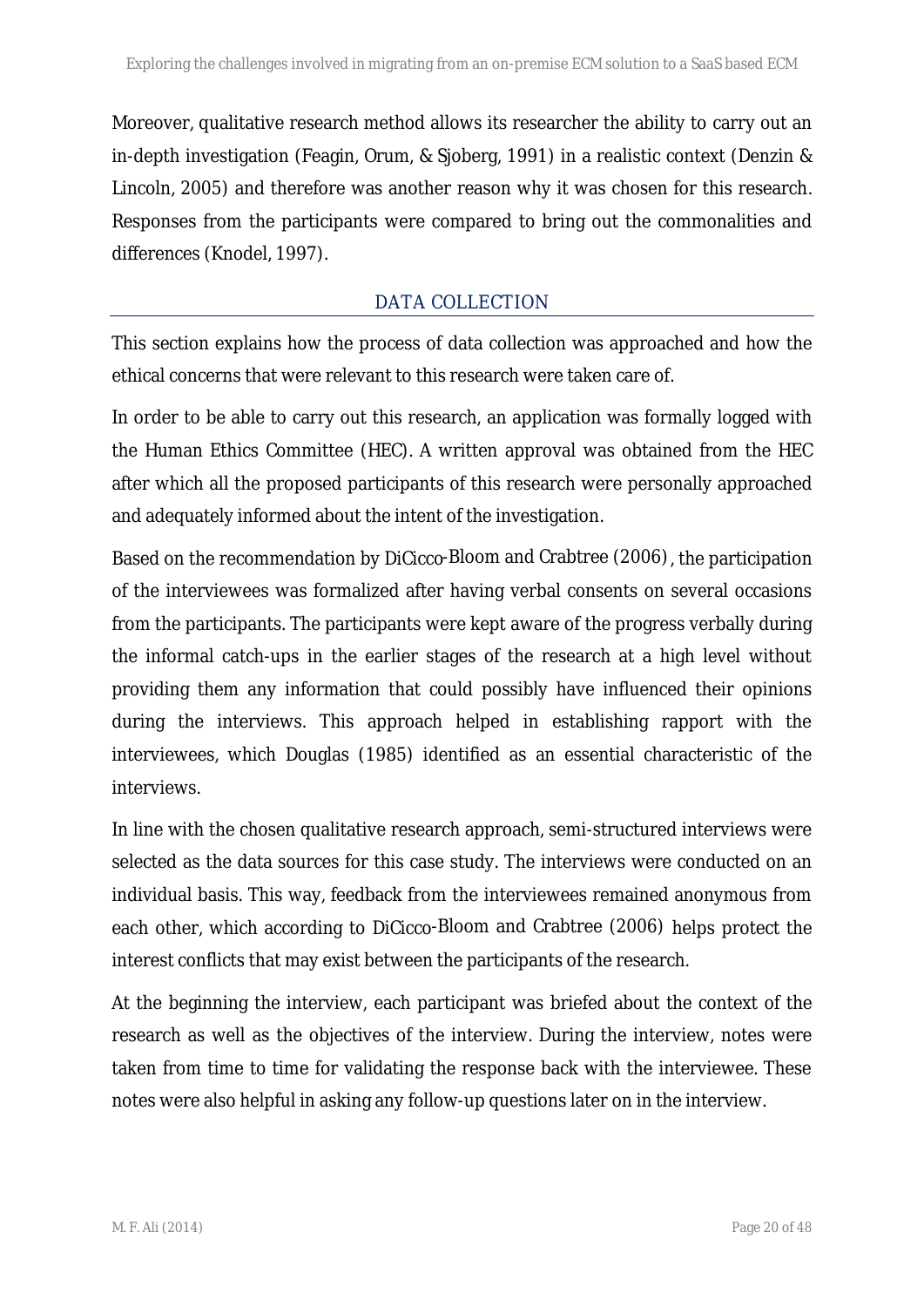The interviews took up to 60 minutes. These interviews were audio-recorded with prior consent of the participants and were later transcribed. The transcriptions were sent to their respective interviewees for verification and approval (Miles & Huberman, 1994).

#### PARTICIPANT SELECTION

Despite the fact that the current solution was being used by a small unit within the organization, it was ensured that the relevant stakeholders were interviewed for their opinions on the case.

Four participants with the following designations were invited to participate in the research interviews. Three of them were the employees of the organization having designations as Solutions Architect (P-1), Service Delivery Manager (P-2), and Senior Information Advisor (P-3). Fourth participant was an on-site senior consultant (P-4) from a local consultancy firm who had been providing support for the organization's current ECM solution for the last five years. These participants have been summarized in the following Table 1: summary of the interviewees that describes their characteristics based on which they were chosen to be interviewed: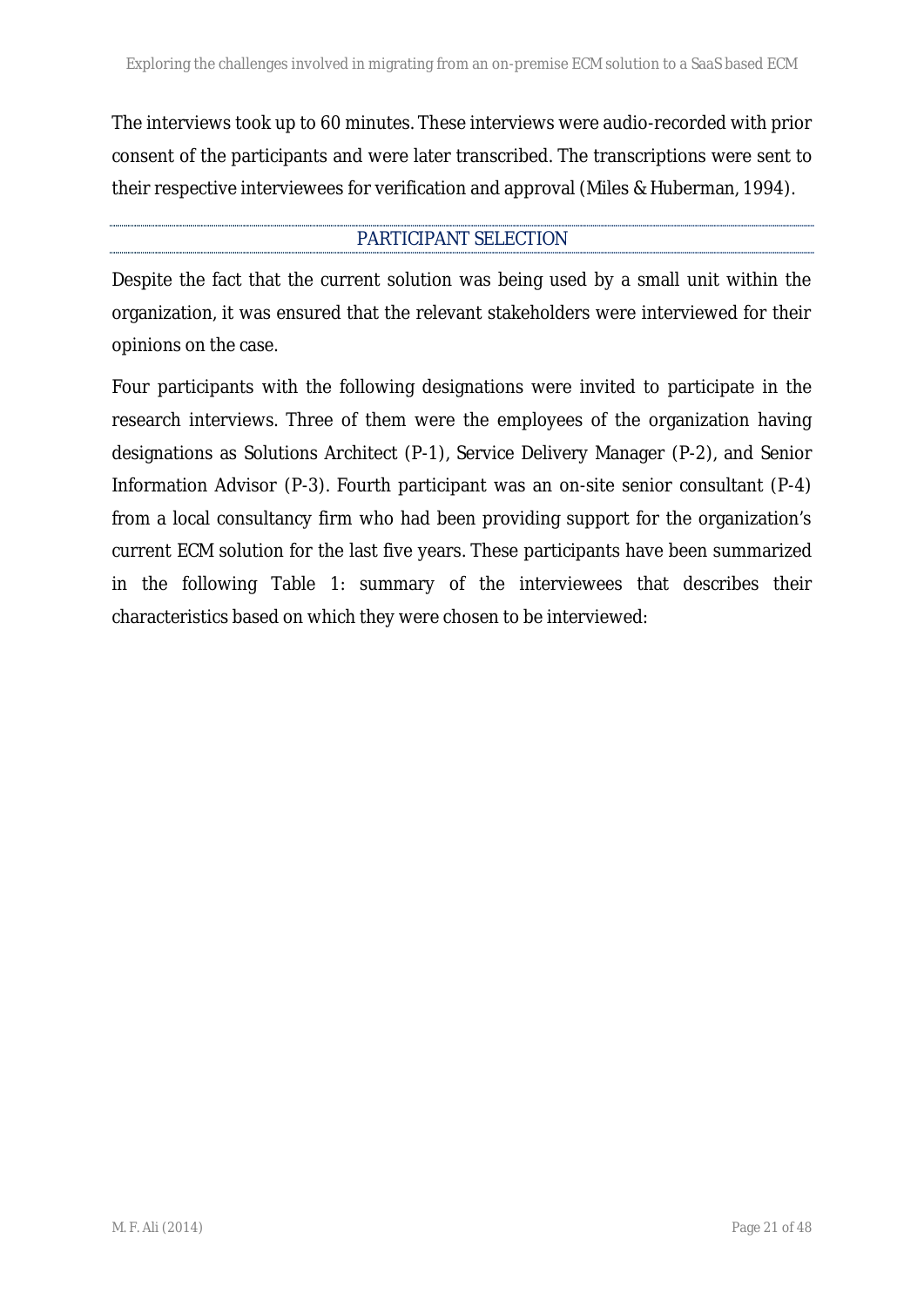| <b>Participant Code</b> | <b>Professional Capacity</b> | <b>Characteristics</b>                                                                              |
|-------------------------|------------------------------|-----------------------------------------------------------------------------------------------------|
| $P-1$                   | <b>Solutions Architect</b>   | Vastly experienced in enterprise level IT implementations                                           |
|                         |                              | Identify and address architectural challenges                                                       |
|                         |                              | Provides inputs to organization's strategy In-depth understanding of:                               |
|                         |                              | the enterprise architecture of the organization                                                     |
|                         |                              | SaaS and its pertinent technologies                                                                 |
| $P-2$                   | Service Delivery Manager     | Seasoned in system maintenance from a Service Delivery aspect                                       |
|                         |                              | Manager of the Outsourced applications                                                              |
|                         |                              | Relationship management with customer service                                                       |
|                         |                              | In-depth understanding of:                                                                          |
|                         |                              | Service delivery metrics with both internal and external entities                                   |
|                         |                              | Project milestones and deliverables                                                                 |
| $P-3$                   | Senior Information Advisor   | Relatively less technical as compared to the other two participants                                 |
|                         |                              | Aware of the organization's needs and practices related to information<br>management (includes ECM) |
| $P-4$                   |                              | In-depth understanding of:                                                                          |
|                         | Senior Technology            | <b>Existing ECM application</b>                                                                     |
|                         | Consultant                   | ECMSaaS and its pertinent technologies                                                              |
|                         |                              | Data Migration                                                                                      |
|                         |                              |                                                                                                     |

**Table 1:** Summary of the interviewees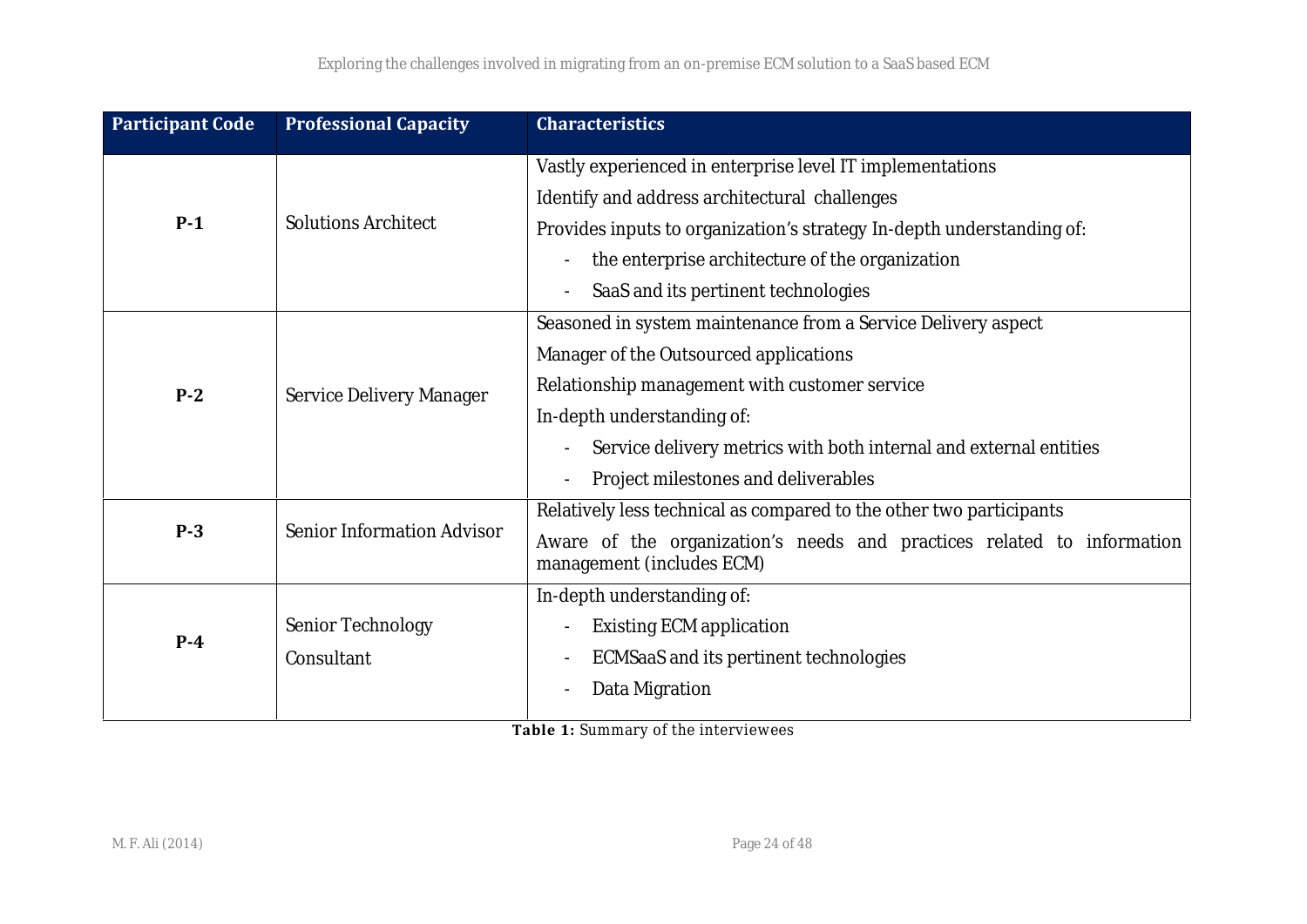Participants P-1 (Solutions Architect), P2 (Service Delivery Manager), and P-4 (Senior Technology Consultant) were expected to be providing their opinions based on their:

- 1. Knowledge regarding the challenges associated with the migration of the current ECM solution
- 2. Past and on-going experiences with existing SaaS implementations

"Deficient requirements" is one of the major reasons behind most IT project failures (Hofmann & Lehner, 2001, p. 58). P-3 (Senior Information Advisor), who is the business representative, becomes a key stakeholder for laying down the requirements that will drive the ECMSaaS implementation. On that basis, P-3 becomes a key stakeholder and hence needed to be interviewed.

## INTERVIEW STRUCTURE

Due to the exploratory nature of the research, it was necessary to suppress "preemptive reduction of the data" that could have prevented discovery (Atieno, 2009, p. 16). On that basis, interview questions were ensured to be open-ended and descriptive in order to minimize this risk. A total of five questions were asked from all the recipients who responded to them in their respective capacities. The questionnaire has been attached in the **Appendix:** Interview questions.

The first question broadly captured the case under investigation and therefore the participants were expected to take most of the available time answering this question. Based on the guidelines by Turner (2010), the respondents were encouraged to reflect upon their past experiences that were applicable in the context of an ECMSaaS implementation while answering this question. It was intended that the respondents would bring out as many issues they possibly can think of without revealing any of the remaining questions to them.

The existing ECM solution had been heavily customized to meet specific needs of its users, in spite of realizing that it was making the maintenance lifecycle of the solution much more complicated and cost consuming. In case of SaaS applications, as mentioned during the literature review, configurations are provided to its users who can modify the behaviour of the application to a certain extent (Jenkins, 2010). The rationale behind the second question (Customization) was to get an idea of the affordable degree of customizations based on which the intensity of challenge could be identified.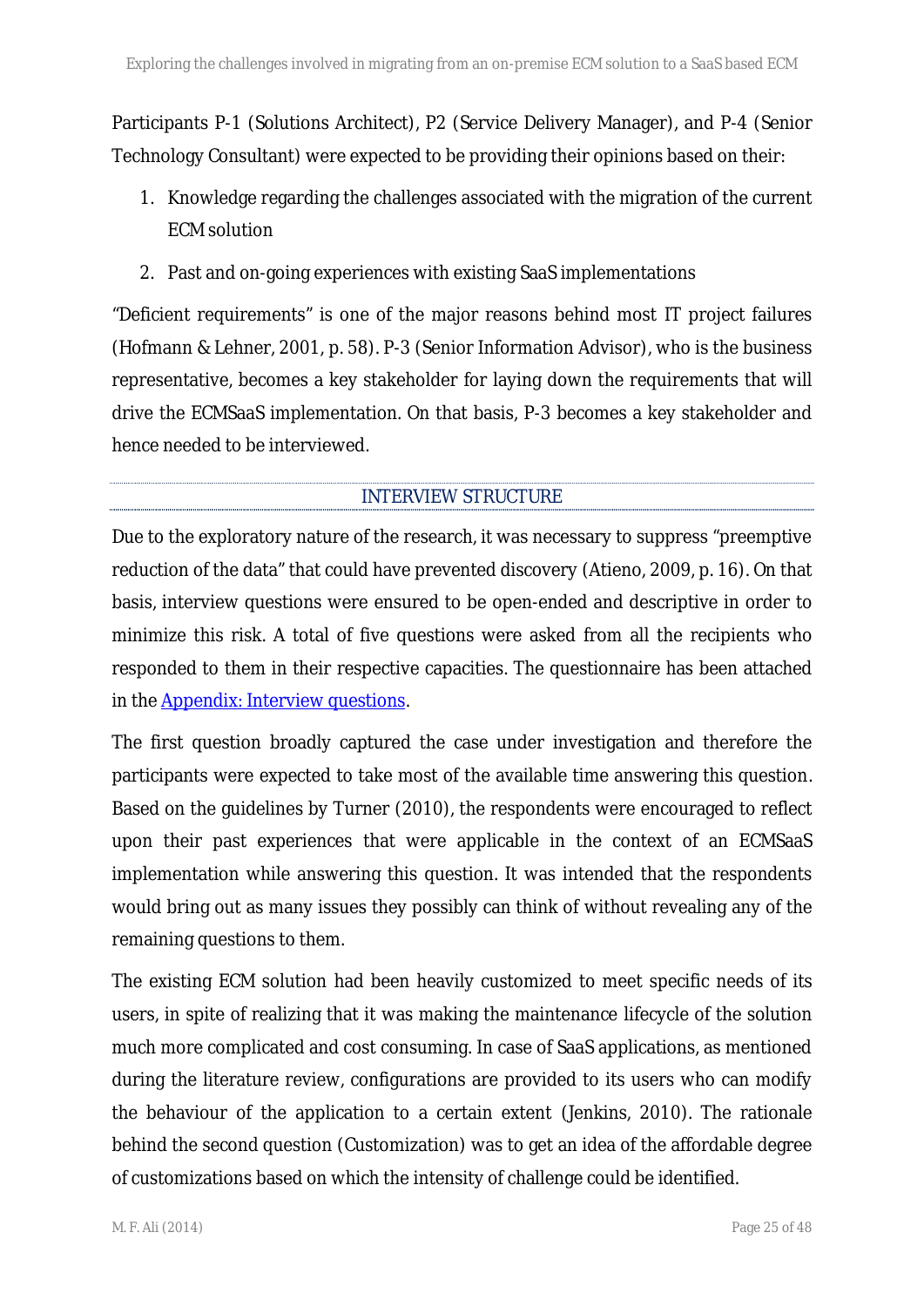A cloud based service would be centrally accessible to the users who may potentially be accessing data from insecure devices. In the interest of keeping the access to the application secure, the IT department might well be interested in the enforcement of data security policies regarding access to ECMSaaS in order to remain compliant with the security standards (Popovic & Hocenski, 2010). The organization therefore needed to be explored in the context of any challenges related to change management, which was the rationale behind asking Q-3.

Vendor lock in has been discussed many times in literature (Brown & Bielskus-Barone, 2013; Chow et al., 2009; Lewis, 2013). It was therefore necessary to get a view of the organization on how it will deal with the challenges that are associated with the vendor lock-in.

Lastly, Q-5 was related to security, availability, and performance, which appeared as the top three challenges in a study by Gens (2009). It was important to obtain participants' views especially around the security concerns while attempting to establish whether government's cloud initiative had any impact on the relevance of these challenges.

The research methodology that has been explained in this section can be summarized into the following steps:

- 1. Extract responses from the semi-structured interviews based on the questions (as attached in Appendix: Interview questions).
- 2. Interpret the data from each interviewee with respect to his or her role and background.
- 3. Compare all responses qualitatively to conclude the challenges that the organization is likely to face.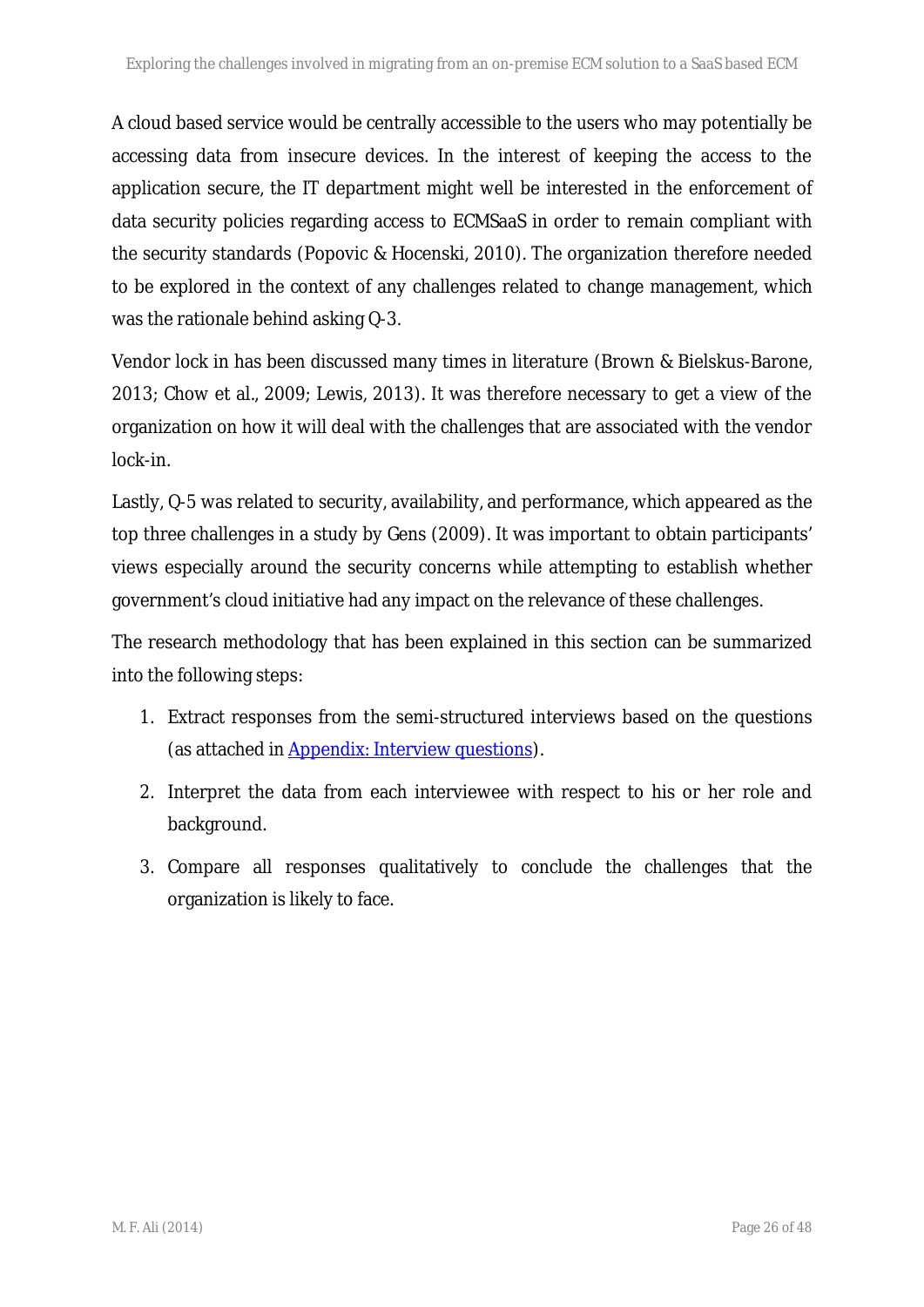## 4. DATA ANALYSIS

In accord with the research methodology explained in the previous chapter, the data analysis procedures are being defined in this chapter. These procedures will then be used to present the data analysis chapter.

## Data Measuring Mechanism

As it can be observed from the participant selection section, the interviewees that were selected belonged to varying sections and levels in the organization. This approach was taken to help examine the (ECMSaaS migration challenges) phenomenon from diverse viewpoints thereby ensuring a wider and in-depth coverage of what challenges the organization is likely to be faced with.

#### PARTICIPANTS PROFILING

Given the varying nature of the interviewees, responses were likely to vary with respect to their areas of concern. On that basis, their responses were categorized in relevance to their key areas of concern. For example, response for Q-4 (see Interview Questions) relates to architectural standards and organizational policies. On that basis, response from P-1 would have been considered more relevant and therefore carries more weightage.

Given the relevancy of requirements to the success of an IT project (Hofmann & Lehner, 2001), inputs from P-2 will play a key role in determining the level of complexity of a given challenge. This has earlier been discussed under **Participant Selection** section of this research.

Table 2 explains how the participants were categorized with respect to their roles and areas of concern in the context of the ECM application:

| <b>Participant Code</b> | <b>Key area of Input</b>                                      |
|-------------------------|---------------------------------------------------------------|
| $P-1$                   | Challenges that are related to infrastructure                 |
| $P-2$                   | Challenges that are related to service delivery               |
| $P-3$                   | Challenges that are related to usability of the application   |
| $P - 4$                 | Challenges that are specific to the application functionality |

**Table 2:** Approach to Data Collection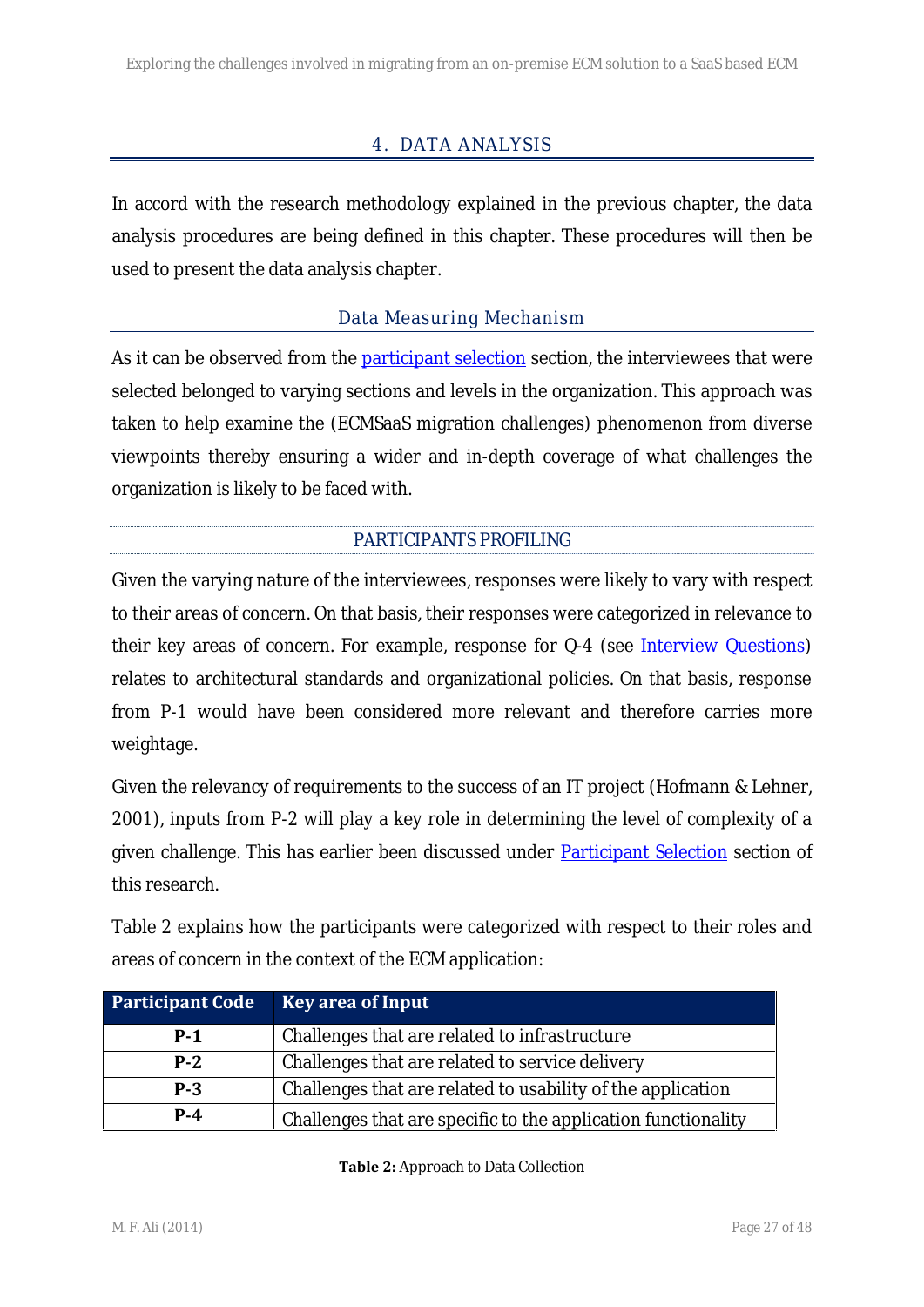Responses from the semi-structured interviews were transcribed. In line with recommendations by Walsham (1995), for a case study that is going to be interpreted as an outside observer, interviews were considered as the primary source. Same questions were asked from all participants of the semi-structured interviews. Responses obtained from all respondents were impartially examined in isolation from the researcher's past experiences, knowledge and learnings from the literature review.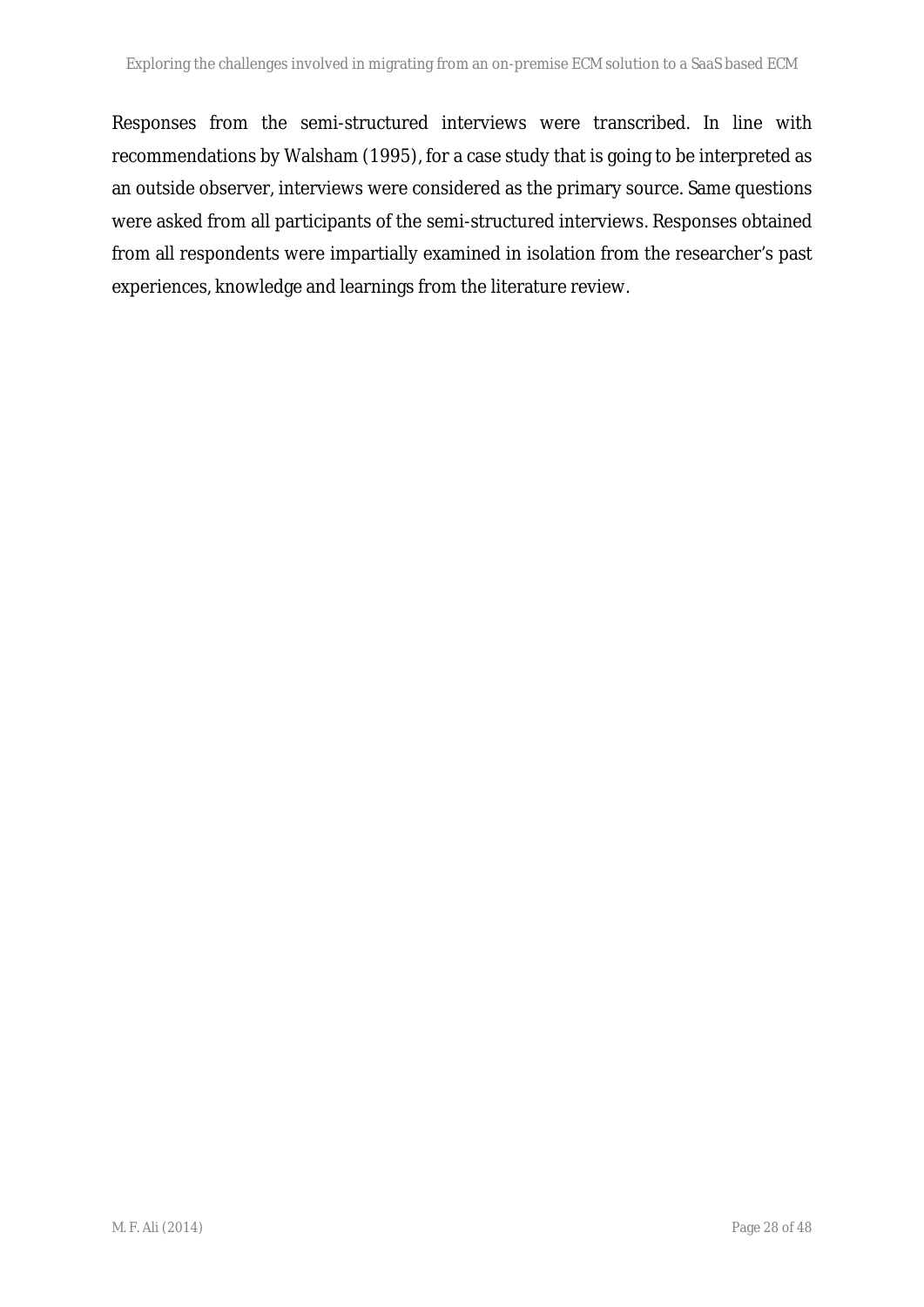## 5. DATA PRESENTATION

This chapter focuses on the presentation of data that was collected from the interviews. The selection of participants and the mechanism through which data was to be collected has been explained in previous sections.

The interviews started by giving a brief introduction of the purpose of the research to the interviewee. Following that, the objective of the interview was communicated to set the scope and expectations with the interviewee. This approach was taken to help getting focused responses from the participants.

## INPUTS FROM PARTICIPANT 'P-1'

P-1's initial concern regarding Q-1 was that implementation of an ECMSaaS was that "it is going to be hard to justify the cost involved in migrating to an ECMSaaS application when the ECM solution currently is used by less than 10% of the whole organization". He added that a "cloud based service does allow you to choose to only pay for the users that you migrate however that is not so much of an issue because the migration project will still cost you time and money [even for this small percentage of users] and unless you have actually got a wide user base to spread that costs across it's going to be very hard to justify".

Another concern regarding the content was commented as "The organization does not understand their data for most of its data probably excluding what we have in the current ECM solution."

P-1 identified three sources of data to which the ECM solution will need to be integrated in order to capture the data: i) Network drives, ii) Third party applications, and iii) E mail service. He suggested that integrating their existing "third-party managed email service into the ECM solution can be a project in its own right" as effort will be spent in migrating existing e-mails.

He commented that there is a "high risk of being an early adopter" as "additional rigour and process will need to go into the management of the project".

Regarding security, P-1 mentioned that there is a concern regarding "where the data is hosted", "whether it is on-shore or off-shore", and "what laws apply".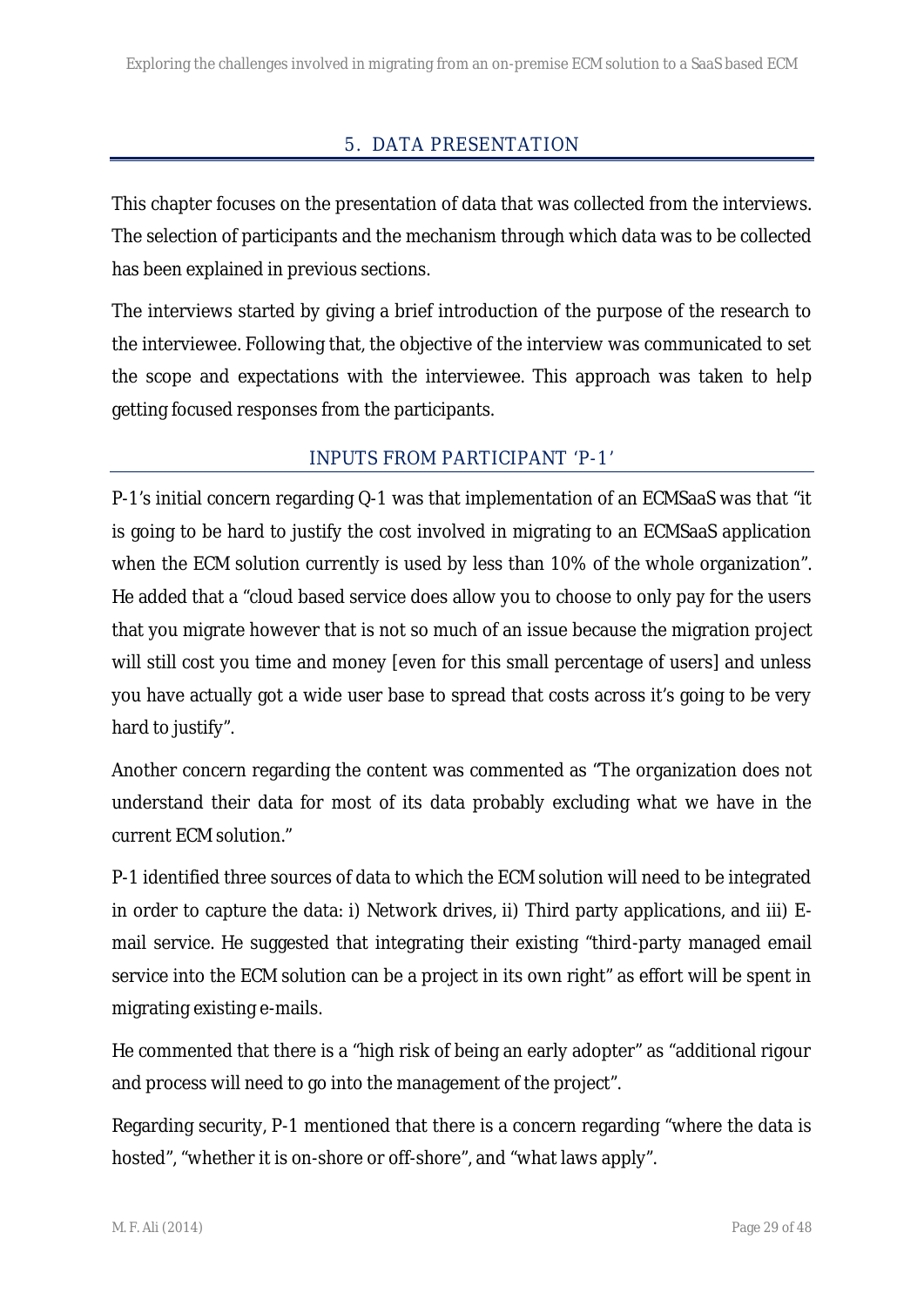P-1 raised an issue related to performance by saying that the organization "has a very spread geography. At the moment the current ECM solution is used within the main office only which is using high speed networks but if the solution is made accessible to other branches of the organization, the latency can be up to a hundreds of milliseconds". As a consequence to that, "there could be network connection costs for making the service perform fast enough for all the users".

P-1 also mentioned that "as soon as anything goes out over the Internet, contractual management and performance goes out of the hand".

Regarding customizations, P-1 commented that "while this [a non-customized application] is cheaper and quicker approach", but at the same time "we found that the usability or the workflow doesn't always function as well for the organization". "Every time you put in an additional step, you are turning the user off effectively. They are going to hate the service", he added.

As for Q-3 that was related to change management, P-1 commented that in case of an ECMSaaS, "the teams can be geographically dispersed and they can still work together". He further added by saying "with my viewpoint, I can see the longer term benefits [of an enterprise wide ECMSaaS] but at the same time it's really hard to sell the users because they can't see the issues such as cost of the infrastructure side of keeping twenty years' worth of documents and never deleting anything". Further to that, P-1 mentioned that "The organization has a legal requirement to have presence in all major cities". P-1 foresaw a major challenge in that "you want to have ideal performance, but by centralizing the solution it can only be perfect performance for one group of users – the ones that are on reliable networks". Moreover, a web based centrally accessible system will be "available to users who may potentially be accessing a document from insecure devices which brings in a whole lot of security issues". P-1 confirmed that they were "not supporting BYOD (Bring your own device) at the moment, but there is definitely a government strategy moving towards that".

In reply to Q-4, P-1 indicated that "I think product/vendor lock-in is a reality whether it's provided as-a-service or in-house". He added, "The lock-in is generally based on the effort/cost to migrate data out of the current system and/or business processes (including user training) so it's normally easier to stick with the current product."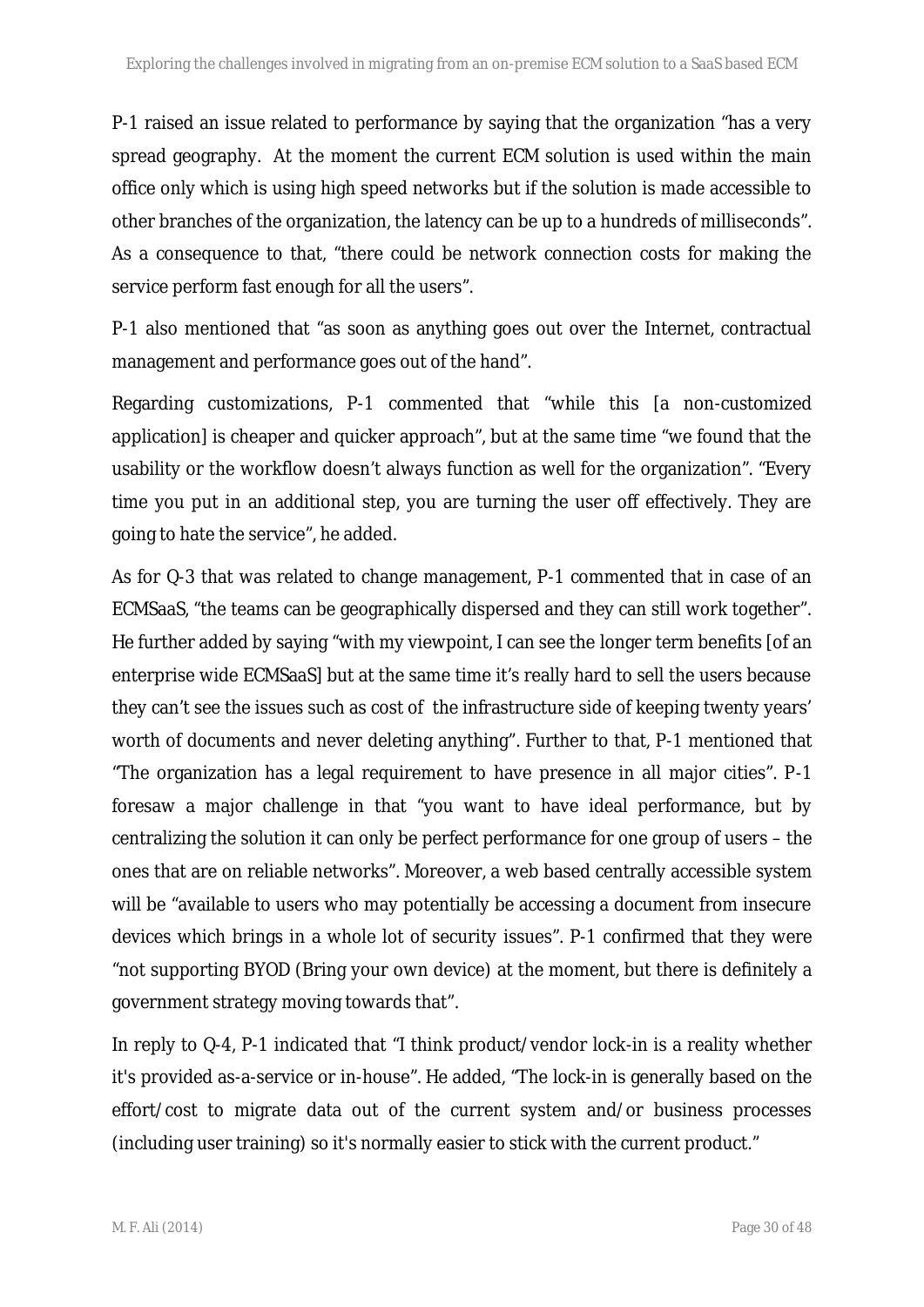P-1 replied to Q-5 by saying that "It's not really what's affordable; it's basically what we have to stick to. There are a number of documents related to security, protection of data, device encryption" and so on "that effectively we are mandated to comply with. So we don't have a choice."

#### INPUTS FROM PARTICIPANT 'P-2'

In reply to Q-1, P-2 remarked, "We purchased a few SaaS based applications that can be supported by one sole company. So it leaves us very weak power to negotiate. It's not only negotiate on the cost of the solution, but also negotiate on the performance. If you ask them to resolve a priority-1 issue within two hours, they will say we can only do in two days and we have got nowhere to go. Also, you need to consider data migration costs as well if you want to switch the provider".

P-2 also mentioned about the "risk of security" as the "data and/or the service could be stored overseas and hence be prone to security risks".

In reply to Q-2, P-2 suggested, "From ICT's point of view, it's always good to have a non customized one, but doesn't mean we have to go for it". P-2 further added, "What we can see here is, considering hundreds of applications that are being used currently in this organization, most of the incidents I have being seeing were with the customized bit and not with the core bit of the software application. For example, we have Office 365, which is cloud based, and there have hardly been any incidents. It's very stable."

Change management was one of the key areas of concern for P-2 in the capacity of a service delivery manager. He pointed out, "As a service delivery manager of the outsourced application team and also as a user of the application I believe every change should be recorded. The only way to record the change is to make the application provider go through the official change management process. For one of the SaaS applications that I am managing, we currently have a challenge for Change Management. The [SaaS] provider insists that the service is hosted externally, and the database is hosted externally as well hence they don't need to go through the official change management process. Their [SaaS provider's] view is that it doesn't affect our [organization's] entire system hence they don't need to go through the Change management, which is kind of arguable point but it isn't ideal from organization's point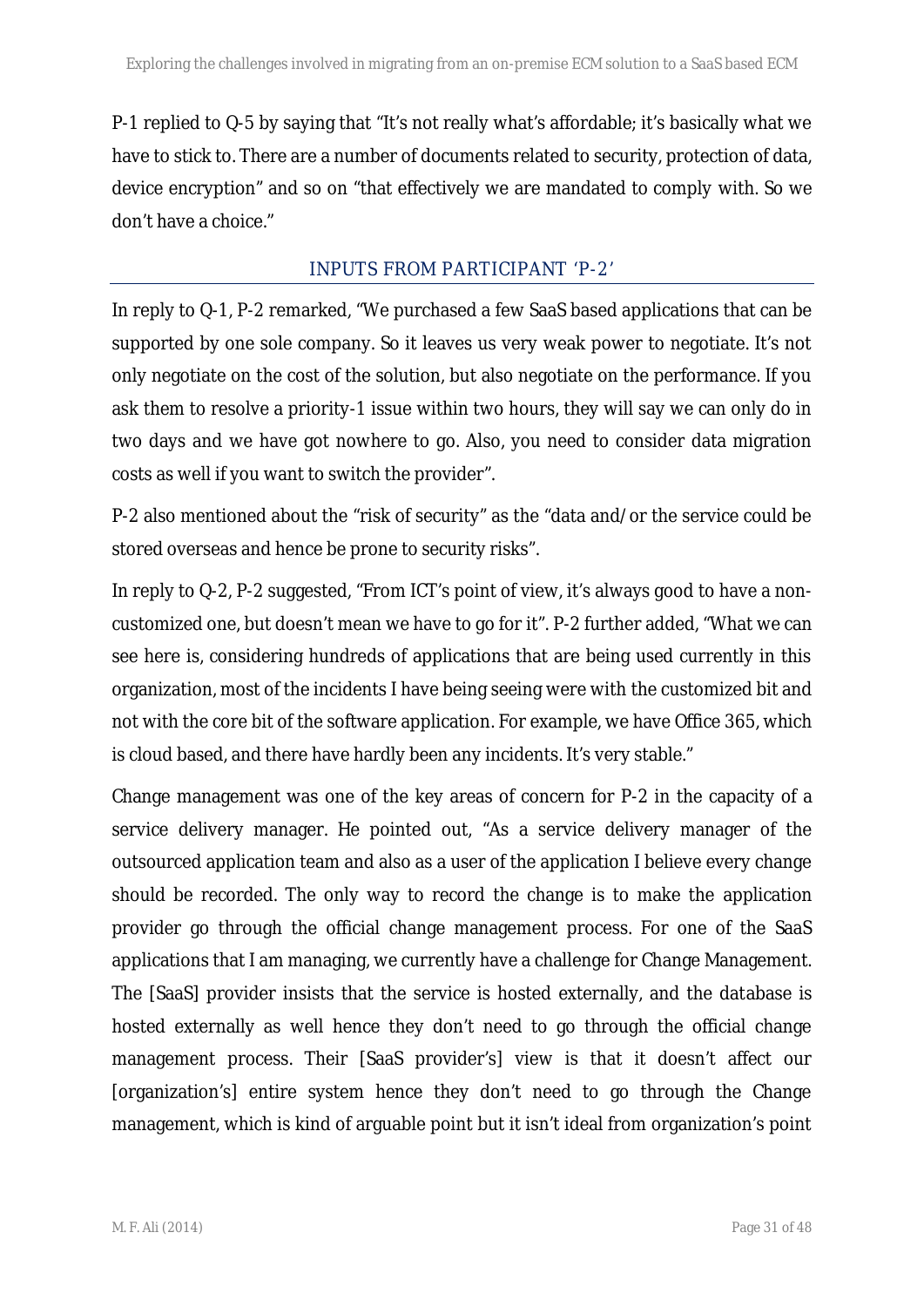of view. That's why it is giving ICT a little bit harder time to have the providers to participate in the change management process."

P-2's response on Q-4 was similar to what he had mentioned for Q-1. P-2 foresaw commercial and serviceability issues especially when an application can solely be provided by a particular SaaS provider. P-2 reiterated that "you need to consider data migration costs as well if you want to switch the provider".

P-2 was "involved in signing contracts for a few SaaS applications". In reply to Q-5, P-2 indicated that "we require the service to be available at least 99.5 percent availability. Even though some businesses may argue that kind of increases the cost because they don't use the application after hours. But we still like to request for that". Regarding security, P-2 suggested that "I think it is one of the risks but not the top risk. As long as government's standards are met, I think that's fine".

## INPUTS FROM PARTICIPANT 'P-3'

When responding to the first question, P-3 remarked that "it is a new business model so there may be unknown factors around service delivery and performance". Moreover, "the solution does not yet have any reference sites or customers". P-2 was able to come up with other challenges when further questions were asked later during the interview.

P-3 clarified on the customizations aspect of the ECMSaaS regarding Q-2 by suggesting that "a COTS system would be unlikely to meet our business requirements around compliance". She referred to a number of customizations that they had as part of the current solution and suggested that "these customizations are critical to performing our jobs efficiently".

When replying to Q-3, P-3 commented that since ECMSaaS is a "different business" model" and "has the potential to offer new capabilities such as mobile, et cetera, so there may be some policy development and socialisation required to implement it [a cloud based ECM] successfully."

In relation to the vendor lock-in phenomenon that was asked under Q-4, P-3 was not able to provide any concerns as the business case for the ECMSaaS was still in early stages. P-3 clarified that "we do not have enough information on vendor lock-in to have specific concerns". Similarly, regarding Q-5, P-3 highlighted that they were "still developing our business requirements so unknown at this stage".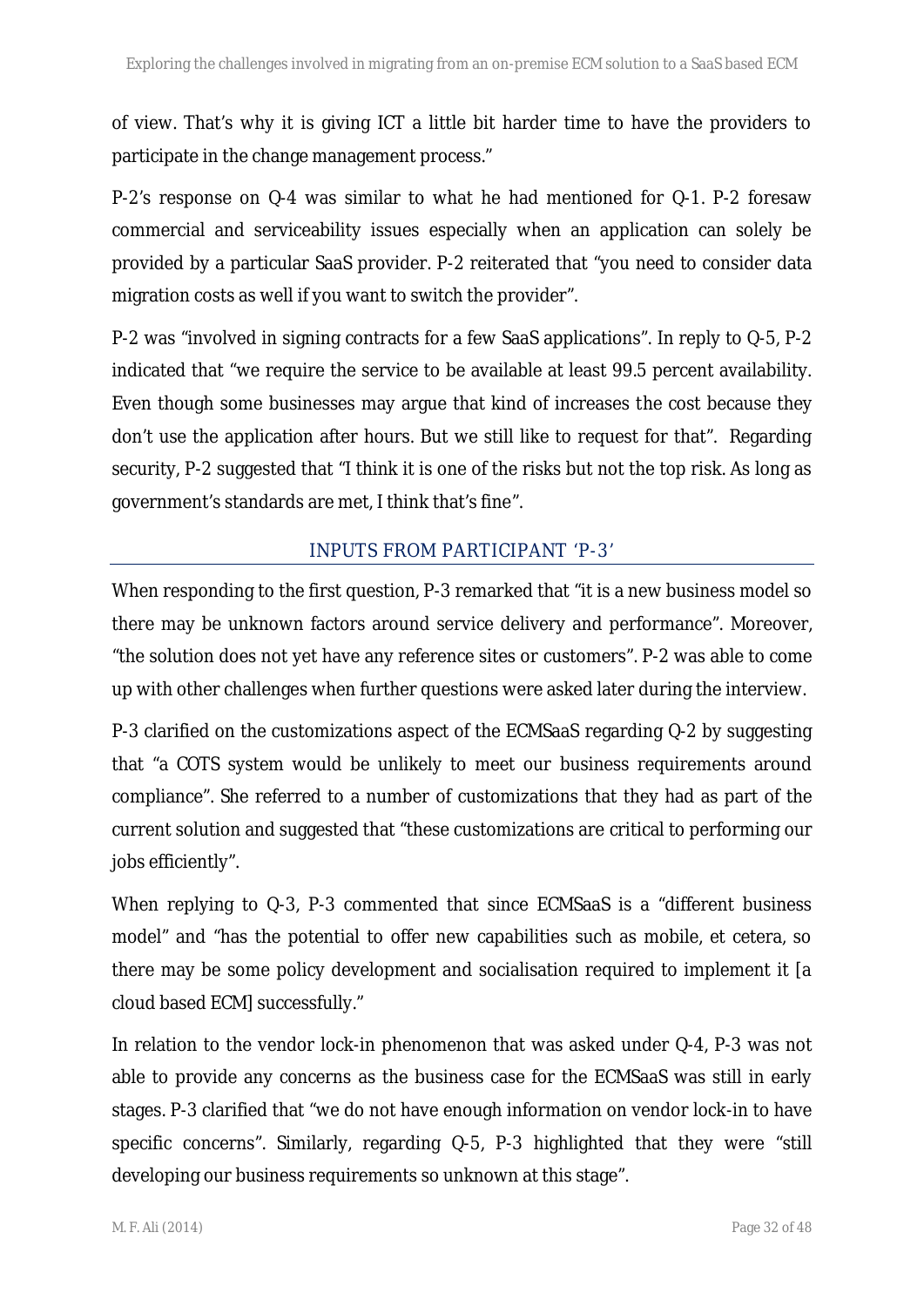## INPUTS FROM PARTICIPANT 'P-4'

P-4 who had been maintaining the current ECM application responded to Q-1 by suggesting that "ECM systems require extensive client-specific customizations. This organization is no different." He indicated that "the UI [User Interface] as well as core functionality of the product has been heavily customized". He further added that "unless the business is willing to let go some of them by re-engineering their business processes, considerable effort will be required to re-develop them in the new SaaS based ECM solution. So much so that the organization "might end up having a private instance of the [cloud based ECM] service". He expressed similar concerns over the "integration" by saying that the system "has been integrated with third-party applications. Those integrations will also need to be redeveloped in the new [ECMSaaS] system". He expressed that "the other thing that comes to my mind when we talk about cloud is security".

In reply to Q-2, P-4 commented that "a customized solution will always be the need for business as there will be a number of business processes that the organization has specifically designed suiting to their business practices". He added that "a cloud based ECM should be flexible enough to cater for customizations otherwise, it will be a big deterrent for serious ECM investment".

Regarding Q-3, P-4 suggested by saying that "I think end users and content owners in business will have anxiety about the performance and reliability of a cloud based system."

When responding to Q-4, P-4 remarked that "in my opinion, vendor lock-in is a concern that would occur even for on-premises ECM implementation, therefore, upfront screening and selection of service provider is critical".

In reply to the last question, P-4 commented regarding security, scalability, high availability standards by remarking that "this would depend upon business, compliance and regulatory requirements". He added that "as long as the business is happy in having their requirements met, ECMS should be acceptable".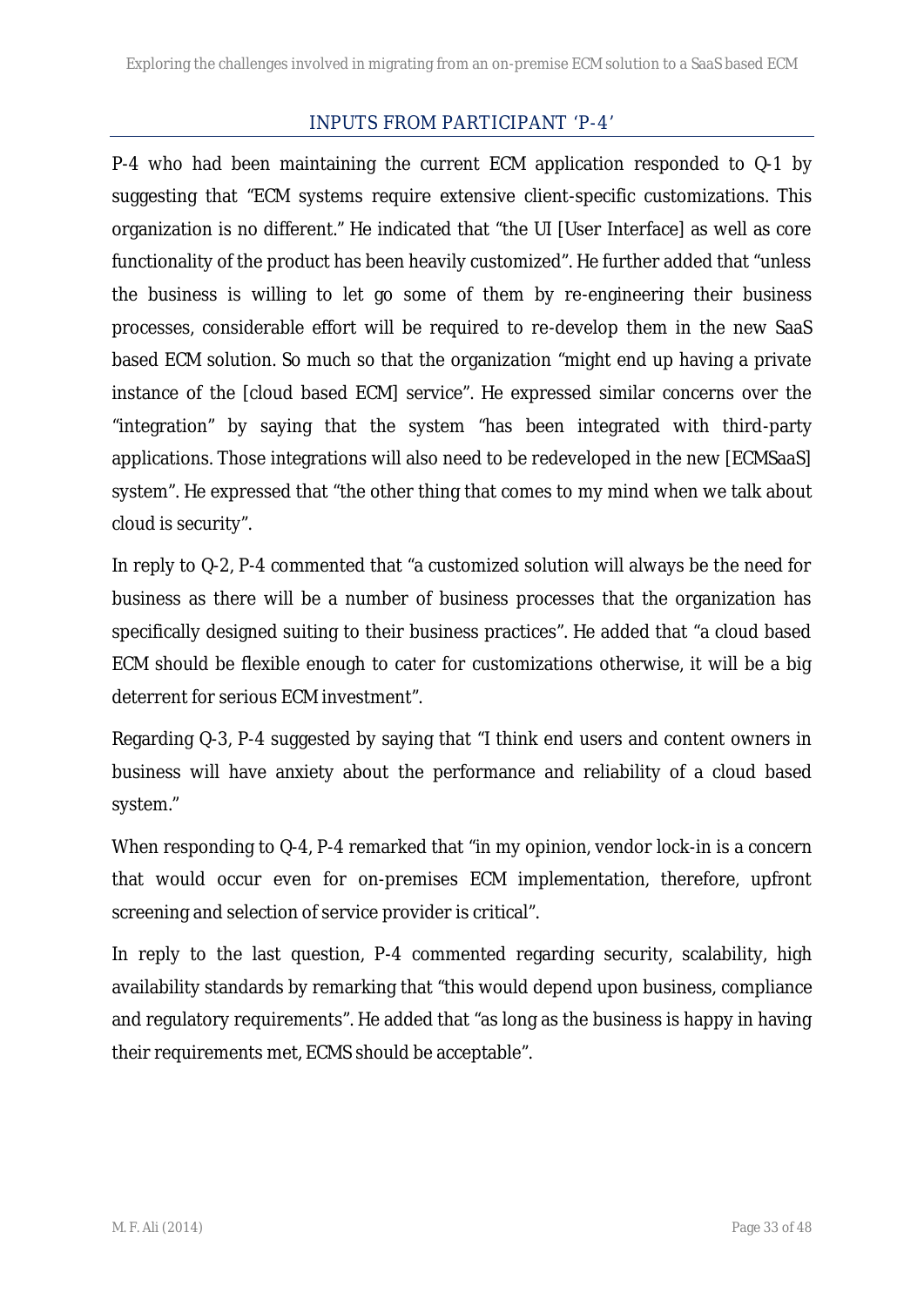## 6. DISCUSSION

The results from semi-structured interviews that were conducted to explore the challenges that are acting as barriers to the adoption of a SaaS based ECM solution. In general, the results have resonated what had been identified during the literature review. Although for some of the issues, such as integration and customization, in particular, the propensity was found to be relatively higher as compared with the IDC's study (Gens, 2009).

Figure 2 entails a summarized list of challenges that were recognized during the interviews. These challenges have also been categorized across the various high level initiation, development, and operational/maintenance phases of a project.



## **Figure 2:** Categorized challenges

Above challenges are further discussed in the coming sections of this chapter.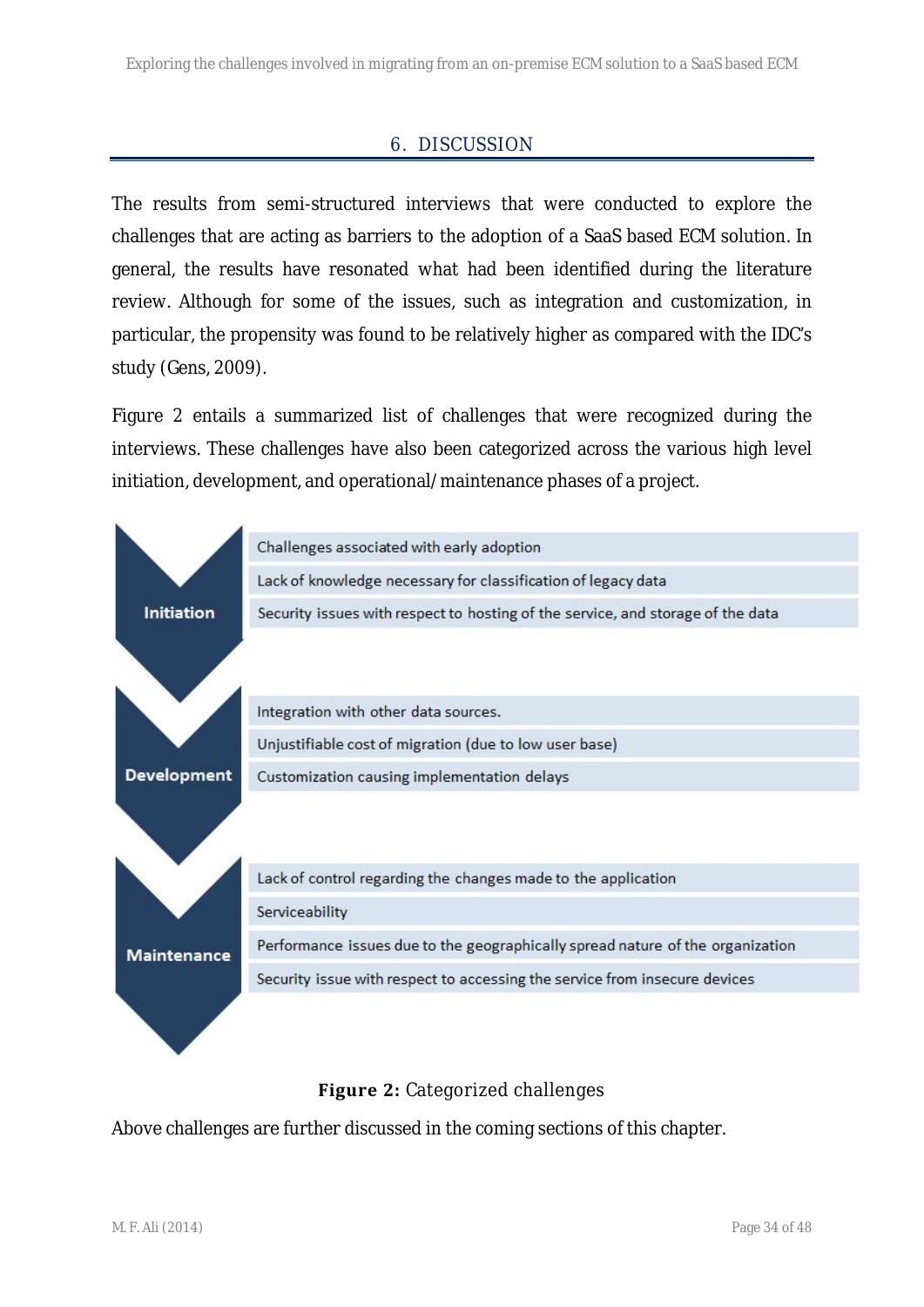#### MIGRATION COSTS TOO EXPENSIVE TO BE JUSTIFIED

One of the key issues identified during the investigation was the migration of data from existing ECM as well as other repositories. The complexity of this task has also been asserted by Hai and Sakoda (2009). P-1 further suggested that at the moment the current ECM solution is used by only a small percentage of the organization and therefore the cost of migration, in spite of the fewer users, is going to be very hard to justify. The underlying challenge therefore is with the reduced utilization, say within a small percentage of users, of the ECMSaaS which in turn makes the cost of implementing an ECMSaaS solution rather unjustifiable.

## INADEQUATE INFRASTRUCTURE FOR REMOTE BRANCHES LEADING TO PERFORMANCE ISSUES

The advancements in technology and communication played an instrumental role in realizing the SaaS utility model. However the organization was found to have spread geography, due to which some of the branches may be prone to latency issues due to unreliable network connections. This may likely not sit well with the expectations of the business (P-3) who had mentioned concerns about service delivery and performance. In addition to that, upgrading the infrastructure could be quite an expense as well. Therefore for organizations with dispersed locations, the SaaS will have clear performance implications unless significant amount is spent to upgrade the underlying infrastructure. This is where the role of New Zealand government's Ultra-Fast Broadband (UFB) could potentially come into play. However, New Zealand government's 'cloud first' program, on one hand, is promoting centralization of services and is aimed at achieving efficiencies, whereas on the other hand, the public sector organizations that are geographically spread are likely to face performance issues that may hinder them from performing their day to day jobs efficiently.

## INTEGRATION ISSUES

As identified in the literature review, ECM system typically needs to be integrated with other applications for exchange of information. Given the disparate repositories that were identified in the organization, which in turn requires involvement from a variety of teams, integration could become quite challenging. Moreover, due to lack of interoperability standards, as well as fewer capabilities provided by cloud to cloud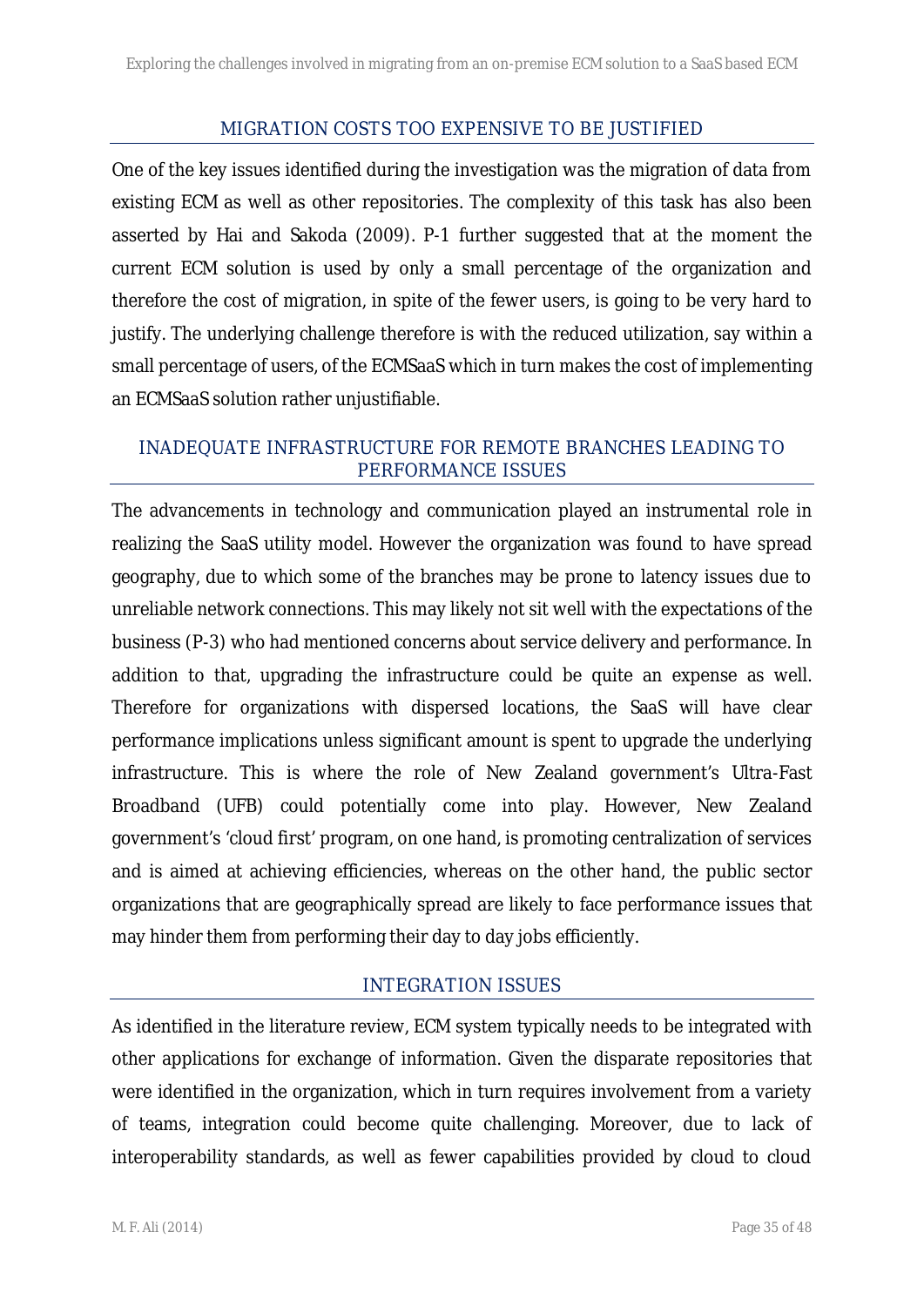integration services as compared to on-premises ones, the organization's ECMSaaS initiative is likely to suffer from prolonged implementation timelines. This was highlighted as the hardest challenge for the organization by P-1 as a variety of applications need to communicate with each other with respect to different use cases (Lewis, 2013).

On one hand, the government is promoting centralization of services, whereas on the other hand, the organization had a range of applications (third party applications, email service to name a couple that were identified by P-1) that need to be integrated with the ECMSaaS solution. Moreover, since these applications were designed in isolation, and therefore enabling them for integration attracts additional costs in most cases as informed by P-1. Without having these integrations in place, the ECMSaaS would be unlikely to meet the business requirements around compliance as suggested by P-3.

## CUSTOMIZATIONS

In addition to the integration requirements mentioned in the previous section, it was raised by all three participants that a COTS implementation of ECMSaaS is unlikely to meet the requirements that are specific to the organization. As quoted from Jenkins (2010) in the literature review, the ECMSaaS providers have not been able to provide enough depth in terms of configurability. Therefore the solution will need to be customized according to be able to meet the specific requirements. These customizations in turn inhibit the "pure SaaS characteristics" (Mäkilä et al., 2010, p. 121) and are likely to exhibit "High SaaS" characteristics instead. Therefore, a deployment that is specifically tailored to meet client requirements as mentioned by Mäkilä et al. (2010) would be more suitable to the organization with specialized requirements as highlighted by P-3.

## **SECURITY**

All the respondents felt relatively confident about the issue of security, which had been ranked as a top concern IDC's report by in 2008 as well as 2009 (Gens, 2009). All participants seconded that as long as the standards set by the government are met, they should be fine. It is possible that Government's cloud first initiative has relieved the organization by providing them the "confidence that their infrastructure resides in a secure environment" ("Infrastructure as a Service (IaaS) | ICT.govt.nz," 2014) and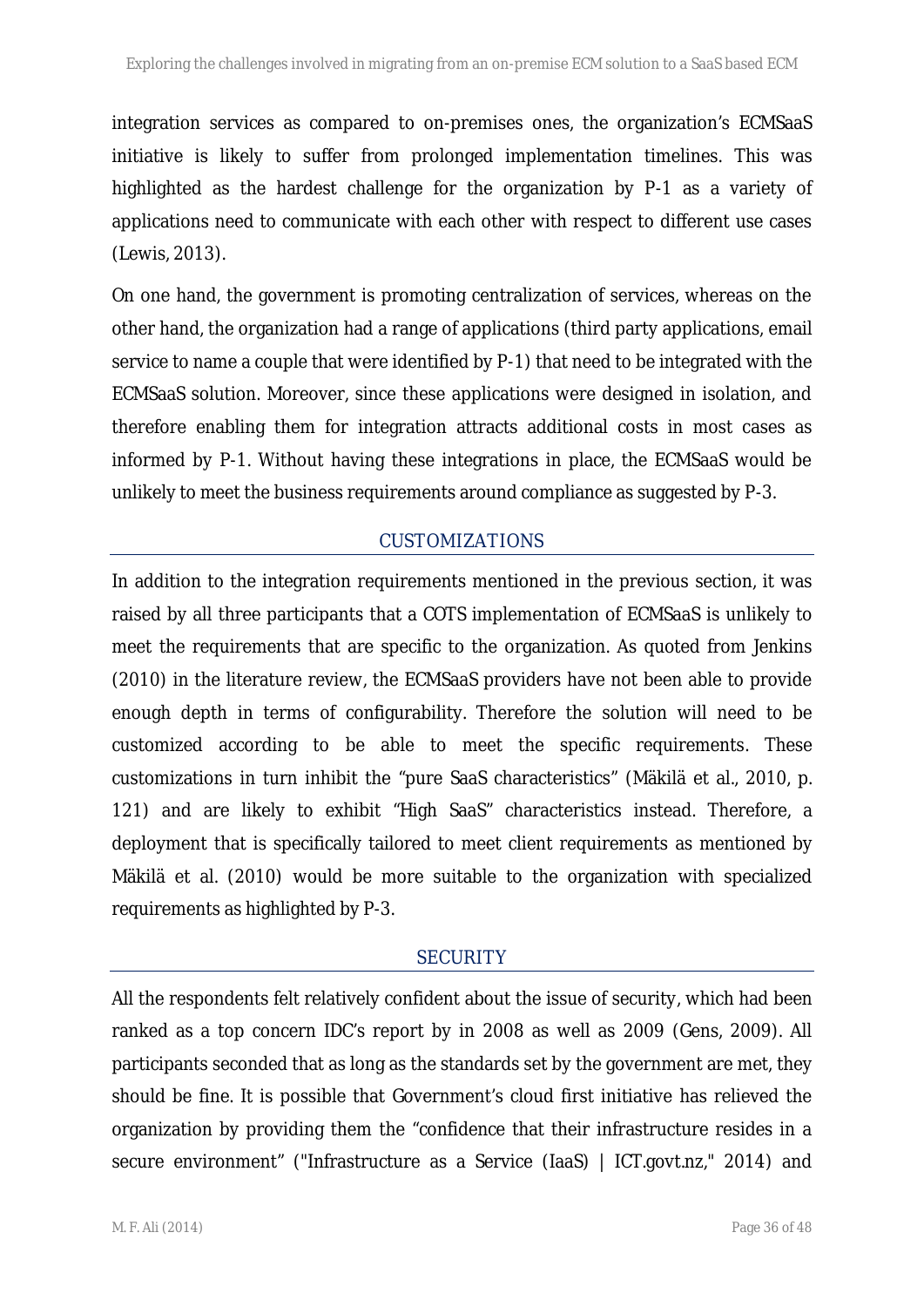therefore the mind-set has started to change as reflected by one of the respondents who remarked, "I think it is one of the risks but not the top risk".

## RISK OF BEING AN EARLY ADOPTER

To start with, one of the risks foreseen by P-1 specifically was the risk of being an early adopter as this will potentially enforce additional rigour and oversight from the government.

## POTENTIAL LACK OF CONTROL OVER INTERNAL ICT PROCESSES

One of the challenges identified by P-2 was related to a particular SaaS provider who was refusing by principle to participate in the change advisory board meetings of the Organization. This can potentially be avoided through a careful consideration and mutual agreement of the terms and conditions at the time when contract is being signed. The takeaway from this concern is that an organization that has any internal policies or processes to which the cloud provider needed to abide by, those shall be included in the contract so to avoid any misalignment of requirements.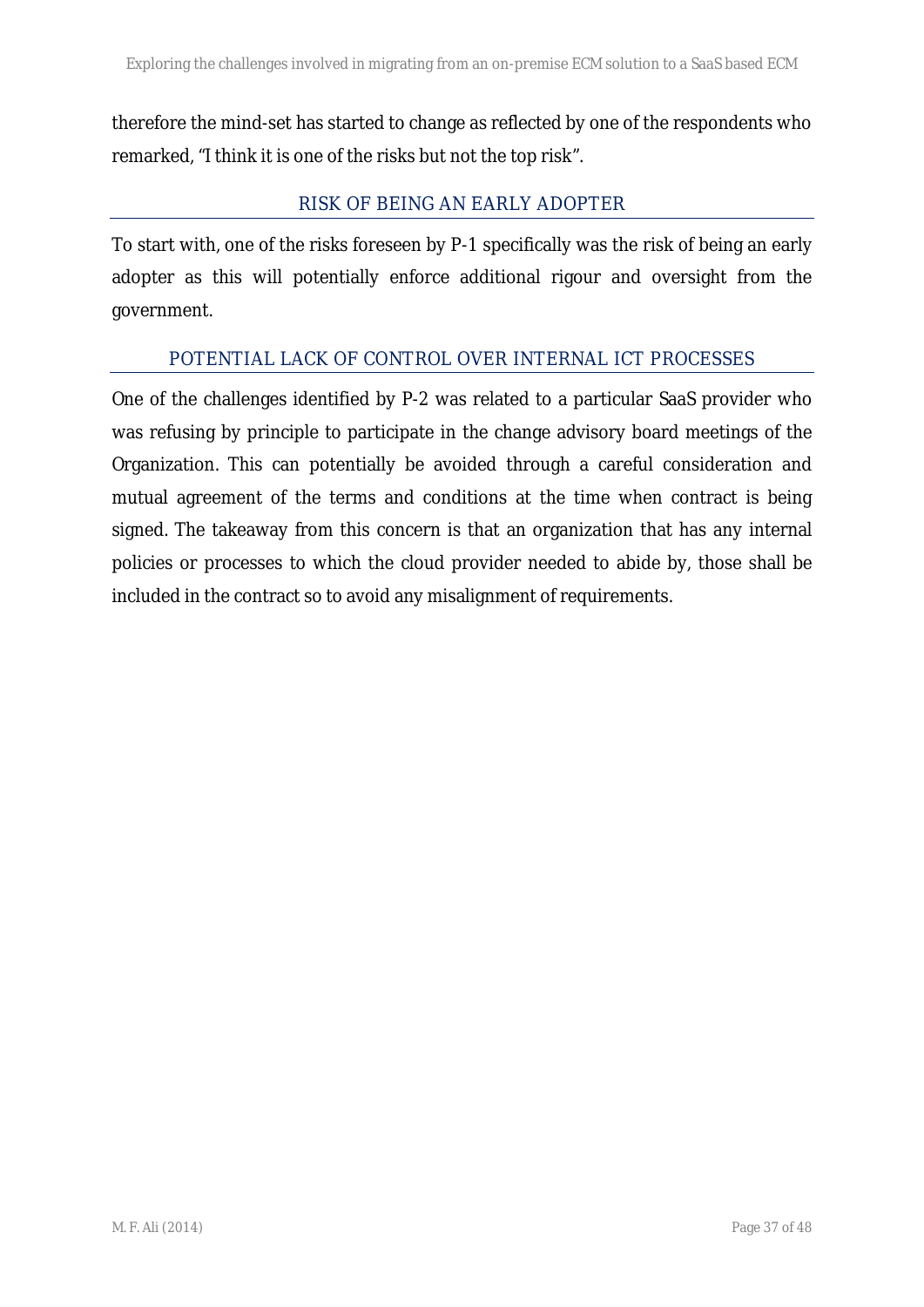## 7. CONCLUSIONS

This case study highlighted the challenges that are associated with the adoption of ECM in SaaS based settings.

Despite the low cost, pay-as-you-go subscription benefits ECMSaaS has on offer, concerns including actual cost of migration (from an existing on-premises solution), limited support for integration with back-office and other SaaS applications (due to lack of interoperability standards), limited product configurability (that could eventuate into increased customizations demands), performance implications (potentially for geographically spread organization), along with concerns that are related to security and serviceability continue to pose challenges to the adoption of a cloud based ECM service.

On a positive note, however, initiatives such as New Zealand Government's 'cloud first' that are promising to provide, amongst other benefits, a secure environment to the government agencies. This in turn can potentially help raise their level of trust and promote cloud based services.

## LIMITATIONS

While the organization was carefully analysed through qualitative method of research, it may well have provided a limited sample space based on which the conclusions could be generalized. Moreover, the opinions provided by the participants were based on their current knowledge of the existing ECM solution as well as past experiences of cloud based applications. An investigation of the organization in future, once it has migrated to the ECMSaaS, might reveal actual, rather than foreseen, challenges in retrospect.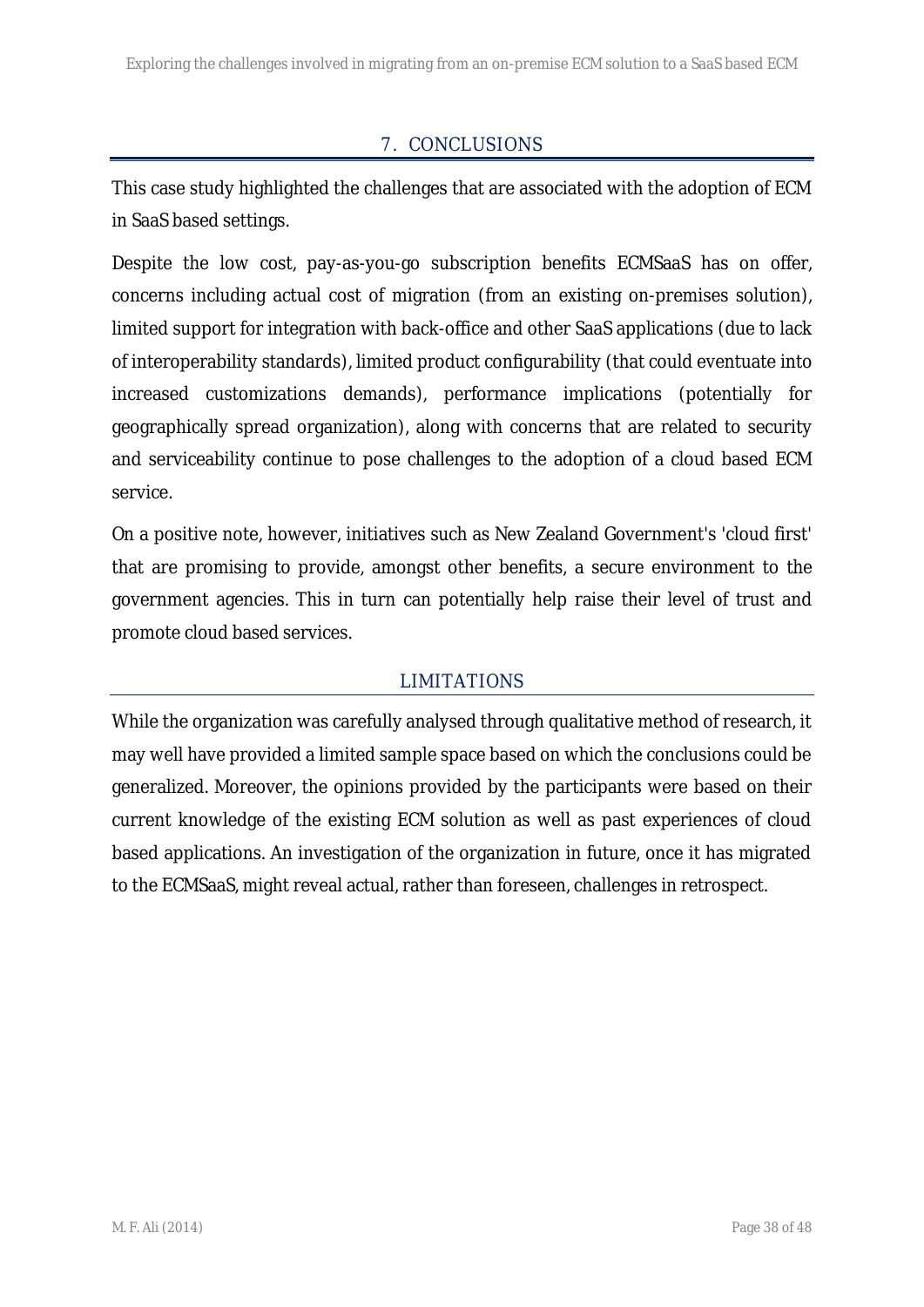#### REFERENCES

- *What is enterprise content management?* (2014). Retrieved August 3, 2014, from http://www.aiim.org/what-is-ecm-enterprise-content-management
- Alalwan, J. A., & Weistroffer, H. R. (2012). Enterprise content management research: A comprehensive review. *Journal of Enterprise Information Management*, *25*(5), 441-461.
- Atieno, O. (2009). An analysis of the strengths and limitations of qualitative and quantitative research paradigms. *Problems of Education in the 21st Century*, *13*(1), 13-18.
- Azarnik, A., Shayan, J., Alizadeh, M., & Karamizadeh, S. (2012). Associated Risks of Cloud Computing for SMEs. *Open International Journal Informatics*, *1*(1), 37-45. Retreived from http://www.academia.edu/download/30626279/58-229-1- PB.pdf
- Bailey, J., & Burd, E. (2006, September). *What is the current state of web accessibility?* Paper presented at the Proceedings of the Eighth IEEE International Symposium on Web Site Evolution, Philadelphia, PA. doi: 10.1109/WSE.2006.23
- Becker, J., Knackstedt, R., & Serries, T. (2003, June). *Architectures for enterprise information portals: an approach to integrate data warehousing and content management*. Paper presented at the European Conference on Information Systems, Naples, Italy. Retrieved from http://is2.lse.ac.uk/asp/aspecis/20030139.pdf
- Bernstein, P. A., & Haas, L. M. (2008). Information integration in the enterprise. *Communications of the ACM*, *51*(9), 72-79.
- Berson, A. (1992). *Client-server architecture.* New York: McGraw-Hill.
- Bezemer, C.-P., & Zaidman, A. (2010). *Multi-tenant SaaS applications: maintenance dream or nightmare?* Paper presented at the Proceedings of the Joint ERCIM Workshop on Software Evolution (EVOL) and International Workshop on Principles of Software Evolution (IWPSE), Antwerp, Belgium. doi:10.1145/1862372.1862393
- Blair, B. T. (2004). An enterprise content management primer. *Information Management Journal*, *38*(5), 64-66.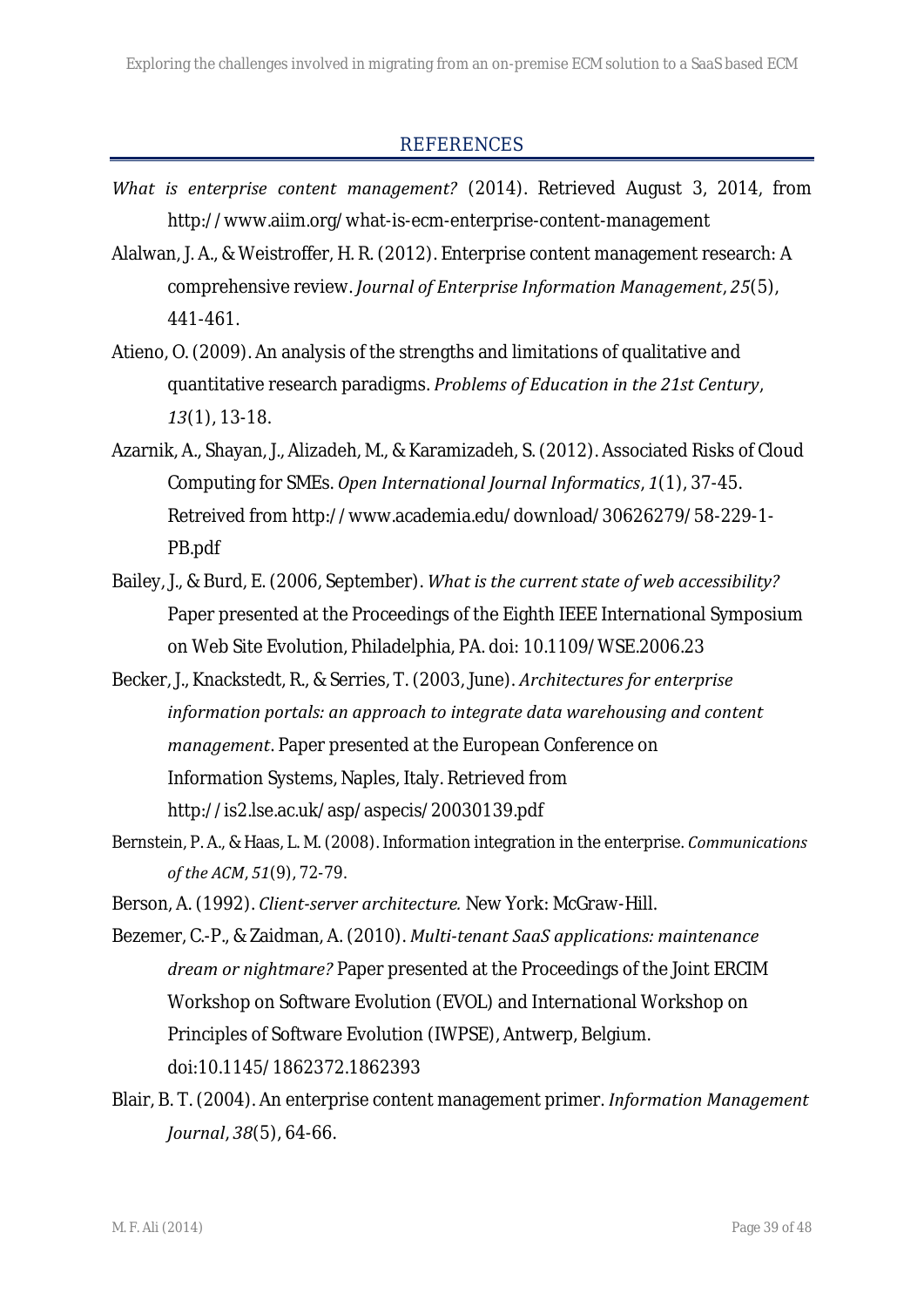Blumberg, R., & Atre, S. (2003). The problem with unstructured data. *DM Review*, *13*, 42- 49.

Boeije, H. R. (2009). *Analysis in qualitative research.* London: SAGE Publications.

Boiko, B. (2005). *Content management bible*. Indianapolis: John Wiley & Sons.

- Brown, V., & Bielskus-Barone, K. (2013, March). *Software as a service (SaaS): Revolutionizing software delivery through the cloud*. In R. McBride & M. Searson (Eds.), Proceedings of Society for Information Technology & Teacher Education International Conference 2013 (pp. 3836-3840). Chesapeake, VA: AACE. Retrieved from http://www.editlib.org/p/48713.
- Carnes, D., & Longtin, N. (2006). US PATENT No. 200,602,481,29 A1. Minessota, MN: U.S. Patent and Trademark Office.
- Choudhary, V. (2007, January). Software as a Service: Implications for Investment in Software Development. In *Proceedings of the 40th Annual Hawaii International Conference on System Sciences* (p. 209a). IEEE Computer Society.
- Chow, R., Golle, P., Jakobsson, M., Shi, E., Staddon, J., Masuoka, R., & Molina, J. (2009, November). Controlling data in the cloud: outsourcing computation without outsourcing control. In *Proceedings of the 2009 ACM workshop on Cloud computing security* (pp. 85-90). ACM.
- *Cloud Programme* (2014). Retrieved July 2, 2014, from https://ict.govt.nz/programmes and-initiatives/cloud-programme/
- Denzin, N. K., & Lincoln, Y. S. (2011). *The SAGE handbook of qualitative research*. California: SAGE publications.
- Desisto RP, Plummer DC & Smith DM 2008. *Tutorial for understanding the relationship between cloud computing and SaaS*. Stamford, CT: Gartner
- DiCicco‐Bloom, B., & Crabtree, B. F. (2006). The qualitative research interview.*Medical education*, *40*(4), 314-321.
- Dillon, T., Wu, C., & Chang, E. (2010, April). Cloud computing: issues and challenges. In *Advanced Information Networking and Applications (AINA), 2010 24th IEEE International Conference on* (pp. 27-33). IEEE.
- Douglas, J. D. (1985). *Creative interviewing*. Beverly Hills, CA: SAGE Publications.
- Feagin, J. R., Orum, A. M., & Sjoberg, G. (1991). A case for the case study. Carolina: UNC Press Books.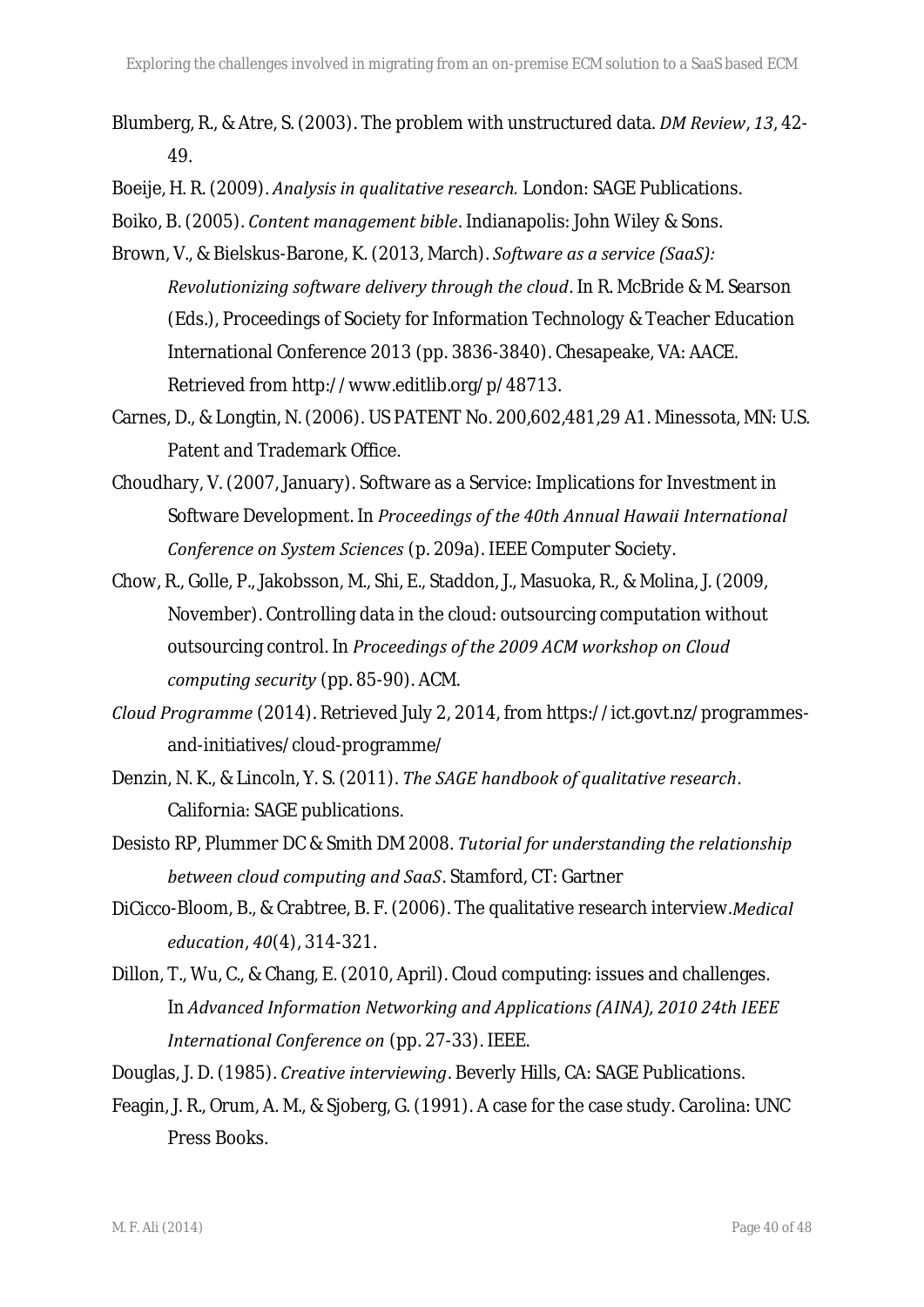Feng, J., Chen, Y., & Liu, P. (2010). *Bridging the missing link of cloud data storage security in AWS.* Paper presented at the Proceedings of the 7th IEEE conference on Consumer communications and networking conference, Las Vegas, Nevada, USA. Retrieved from http://dl.acm.org/citation.cfm?id=1834304

Fonseca, B. (2008). SaaS benefits starting to outweigh risks. *Computerworld*,*42*(19), 12.

- Foster, I., Zhao, Y., Raicu, I., & Lu, S. (2008, November). Cloud computing and grid computing 360-degree compared. In *Grid Computing Environments Workshop, 2008. GCE'08* (pp. 1-10). IEEE.
- Fox, A., Griffith, R., Joseph, A., Katz, R., Konwinski, A., Lee, G., ... & Stoica, I. (2009). Above the clouds: A Berkeley view of cloud computing. *Dept. Electrical Eng. and Comput. Sciences, University of California, Berkeley, Rep. UCB/EECS*, *28*, 13.
- Francis, Alayna (2014). Global Software Leaders Increase 'Software-as-a-Service' Revenues 60% in One Year *PwC Global 100 Software Leaders* [Press release]. Retrieved from http://press.pwc.com/global/global-software-leaders-increase software-as-a-service-revenues-60-in-one-year/s/6d1e7ae1-7d6d-428a-9129 e2ec53e3b6d8
- *Gartner Says Worldwide Software-as-a-Service Revenue to Reach \$14.5 Billion in 2012.* (2012). Retrieved from http://www.gartner.com/newsroom/id/1963815
- Gens, F. (2009). New IDC IT Cloud Services Survey: Top Benefits and Challenges. *IDC exchange*.
- Gill, J., & Johnson, P. (2010). *Research methods for managers. London*: SAGE Publications.
- Gong, C., Liu, J., Zhang, Q., Chen, H., & Gong, Z. (2010). *The characteristics of cloud computing.* Paper presented at the the 39th International Conference on Parallel Processing Workshops. Washington, DC. doi: 10.1109/ICPPW.2010.45

Grimes, S. (2008). Unstructured data and the 80 percent rule. *Carabridge Bridgepoints*.

- Hai, H., & Sakoda, S. (2009). SaaS and integration best practices. *Fujitsu Scientific and Technical Journal, 45*(3), 257-264.
- Hamerman, P. D., Holger Kisker, Ph.D., and David Murphy. (2014). Application Adoption Trends: The Rise Of SaaS: Forrester Research. Retrieved from https://www.forrester.com/Application+Adoption+Trends+The+Rise+Of+SaaS/ fulltext/-/E-RES116071
- Hammer, J., McHugh, J., & Garcia-Molin, H. (1997, September). Semistructured data: the TSIMMIS experience. *In Proceedings of the First East-European conference on*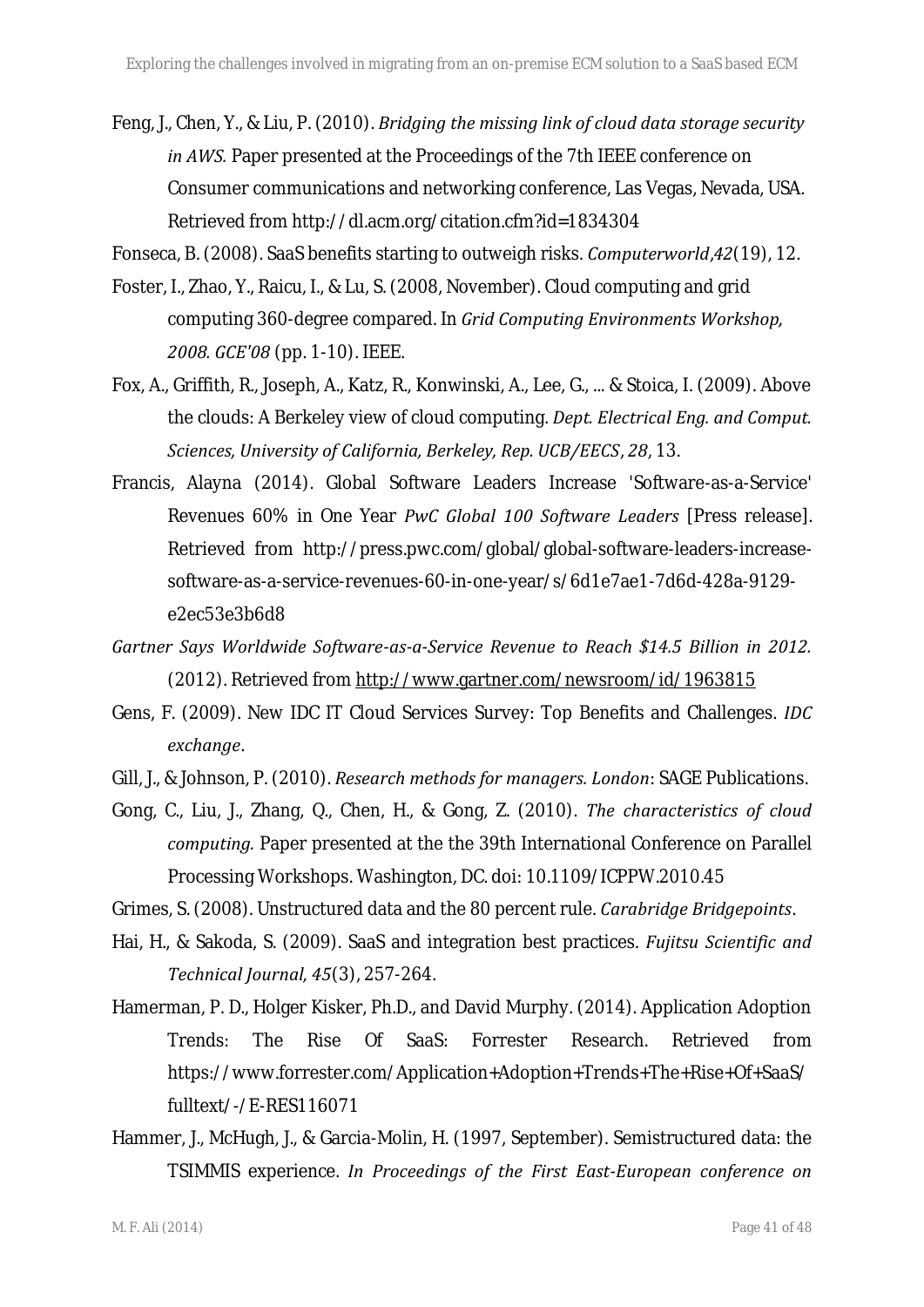*Advances in Databases and Information systems* (pp. 22-22). British Computer Society. Swinton, UK.

- Harrigan, K. R. (1988). *Managing maturing businesses: restructuring declining industries and revitalizing troubled operations*: Simon and Schuster.
- Hashida, O., & Sakata, H. (2007). Client/Server Technology *Handbook of Industrial Engineering* (pp. 710-736): John Wiley & Sons, Inc.
- Herr, J. R. (1974). Microprocessor design for inteligent point-of-sale terminals. *Computer, 7*(7), 30-34.
- Hofmann, H. F., & Lehner, F. (2001). Requirements engineering as a success factor in software projects. *IEEE software, 18*(4), 58-66.
- Huth, G. (2002). *Retention and Disposition of Records: How Long to Keep Records and how to Destroy Them*: University of the State of New York, State Education Department, State Archives and Records Administration, Government Records Services.
- *Infrastructure as a Service (IaaS) | ICT.govt.nz.* (2014). Retrieved August 31, 2014, from https://ict.govt.nz/services/show/IaaS
- *What is On-Premises Software?* (2014) Retrieved 6 July, 2014, from http://www.techopedia.com/definition/26714/on-premises-software
- Janssen, M., & Joha, A. (2011). Challenges for adopting cloud-based Software as a Service (SaaS) in the public sector.
- Jenkins, T. (2010). *Managing content in the cloud*. Ontario, Canada: Open Text Corporation.
- Jenkins, T., Köhler, W. & Schaper, H. (2005). *ECM Technology: What You Need to Know* (Vol. 2). Ontario, Canada: Open Text Corporation.
- Jensen, M., Schwenk, J., Gruschka, N., & Iacono, L. L. (2009). *On technical security issues in cloud computing.* Paper presented at the proceedings of the 2009 IEEE International Conference on Cloud Computing, Vancouver, BC. doi: 10.1109/CLOUD.2009.60
- Kampffmeyer, U. (2004). Trends in record, document and enterprise content management. *Project Consult CmbH*.
- Knodel, J. (1997). A case for nonanthropological qualitative methods for demographers. *Population and development review*, 847-853.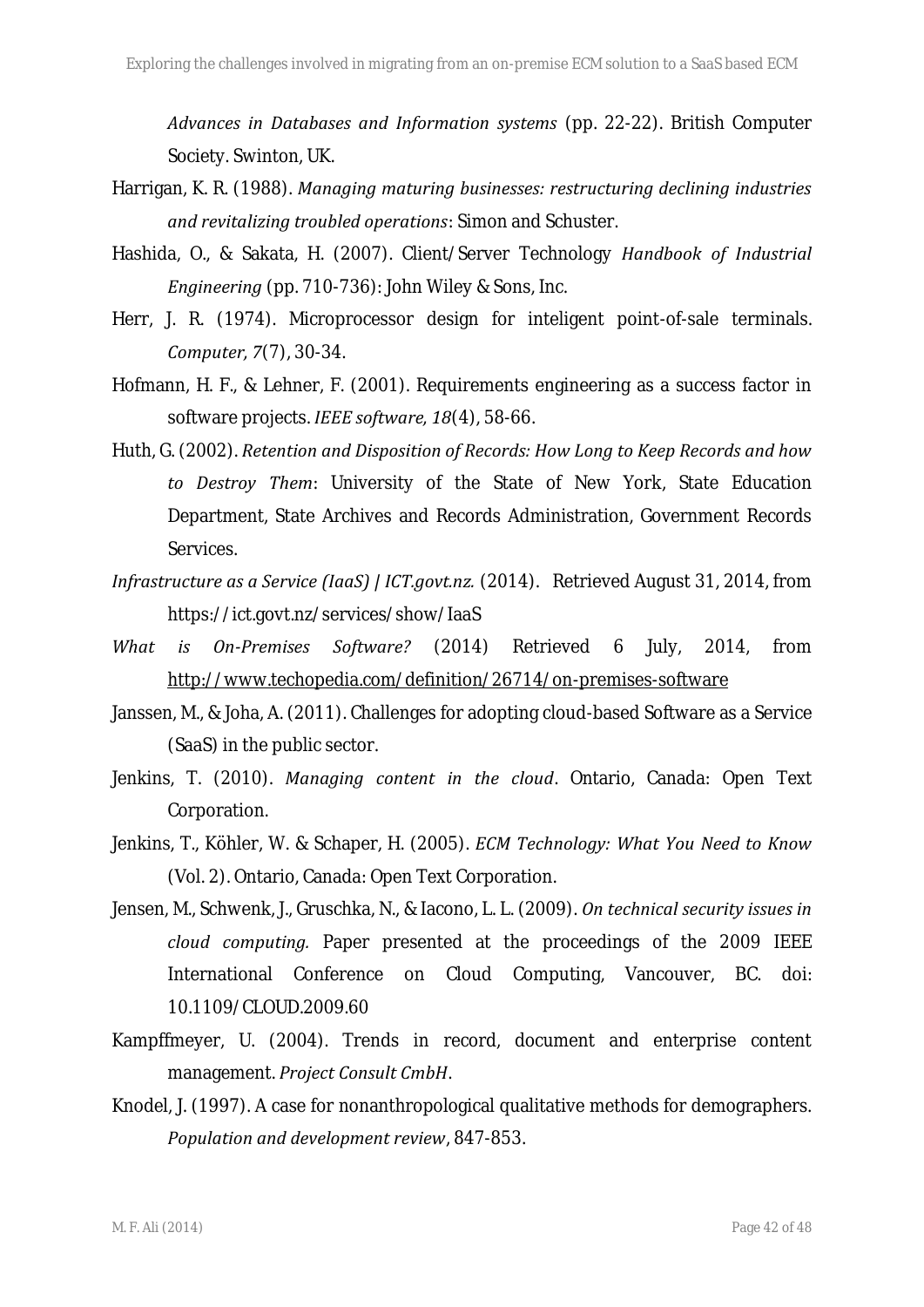- *Public Records Act 2005 No 40 (as at 30 June 2012), Public Act Contents.* (2014). Retrieved August 20, 2014, from http://www.legislation.govt.nz/act/public/2005/0040/latest/DLM345529.html
- Levitt, J. (2001). From EDI to XML and UDDI: A brief history of Web Services. *Information Week*.
- Lewis, G. A. (2013). *Role of standards in cloud-computing interoperability.* Paper presented at the System Sciences (HICSS), 2013 46th Hawaii International Conference on.
- Liu, F., Tong, J., Mao, J., Bohn, R., Messina, J., Badger, L., & Leaf, D. (2011). NIST Cloud Computing Reference Architecture. *NIST Special Publication, 500*, 292.
- Maher, M. (1998). An Analysis of Internet Standardization. *Va. JL & Tech., 3*, 5-10.
- Mäkilä, T., Järvi, A., Rönkkö, M., & Nissilä, J. (2010). How to Define Software-as-a-Service – An Empirical Study of Finnish SaaS Providers. In P. Tyrväinen, S. Jansen & M. Cusumano (Eds.), *Software Business* (Vol. 51, pp. 115-124): Springer Berlin Heidelberg.
- McCarthy, J. (1962). Time-sharing computer systems (pp. 221-236): MIT Press, Cambridge, Mass.
- Mell, P. M., & Grance, T. (2011). SP 800-145. The NIST Definition of Cloud Computing: National Institute of Standards & Technology.
- Miles, M. B., & Huberman, A. M. (1994). Qualitative data analysis: An expanded sourcebook. 1994. *Beverly Hills: SAGE Publications*.
- Moore, R. W., Baru, C., Marciano, R., Rajasekar, A., & Wan, M. (1999). Data-intensive computing. In F. Ian & K. Carl (Eds.), The grid (pp. 105-129): Morgan Kaufmann Publishers Inc.
- Morgan, L., & Conboy, K. (2013). *Factors affecting the adoption of cloud computing: An exploratory study*. Paper presented at the proceedings of the 21st European Conference on Information Systems, Utrecht, Netherlands. Retrieved from http://www.staff.science.uu.nl/~Vlaan107/ecis/files/ECIS2013-0710-paper.pdf
- Munkvold, B. E., Päivärinta, T., & Kristine, A. (2006). Contemporary issues of enterprise content management. *Scandinavian Journal of Information Systems, 18*(2), 69- 100.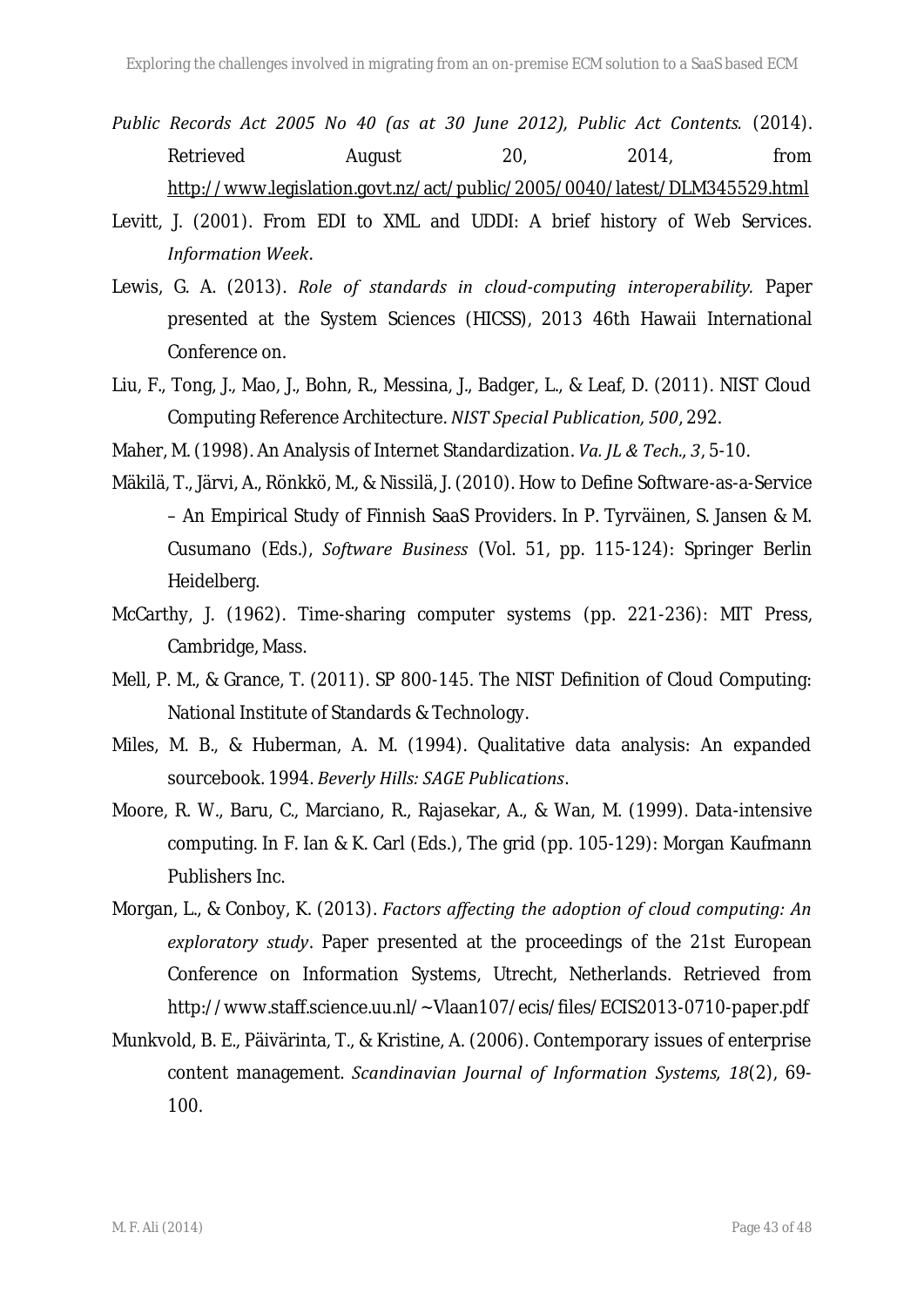- Nah, F. F.-H., Lau, J. L.-S., & Kuang, J. (2001). Critical factors for successful implementation of enterprise systems. *Business process management journal, 7*(3), 285-296.
- Noorlander, W. (2001). Information management: who's controlling who? *Online, 25*(1), 36-38.
- Nordheim, S., & Paivarinta, T. (2004). *Customization of enterprise content management systems: an exploratory case study.* Paper presented at the System Sciences, 2004. Proceedings of the 37th Annual Hawaii International Conference on. doi: 10.1109/HICSS.2004.1265255
- Nordheim, S., & Päivärinta, T. (2006). Implementing enterprise content management: from evolution through strategy to contradictions out-of-the-box. *European Journal of Information Systems, 15*(6), 648-662. doi: 10.1057/palgrave.ejis.3000647
- Ortiz Jr, S. (2011). The problem with cloud-computing standardization. *Computer, 44*(7), 13-16. doi: 10.1109/MC.2011.220
- Ottens, M. (2006). *Use of the Internet among individuals and enterprises*. Brussels: Eurostat.
- Paivarinta, T., & Munkvold, B. E. (2005). *Enterprise content management: An integrated perspective on information management.* Paper presented at the proceedings of the 38th Annual Hawaii International Conference on System Sciences, Washington, DC. doi: 10.1109/HICSS.2005.244
- Petcu, D. (2011). *Portability and interoperability between clouds: challenges and case study*. Paper presented at the Proceedings of the 4th European conference on Towards a service-based internet, Poznan, Poland. Retrieved from http://link.springer.com/chapter/10.1007/978-3-642-24755-2\_6
- Popovic, K., & Hocenski, Z. (2010). *Cloud computing security issues and challenges.* Paper presented at the MIPRO, 2010 proceedings of the 33rd international convention.
- Rajaraman, V. (2014). Cloud computing. *Resonance, 19*(3), 242-258. doi: 10.1007/s12045-014-0030-1
- Rockley, A., Kostur, P., & Manning, S. (2003). *Managing enterprise content: A unified content strategy*. Boston: New Riders.
- Scott, J., Globe, A., & Schiffner, K. (2004). Jungles and gardens: the evolution of knowledge management at JD Edwards. *MIS Quarterly Executive, 3*(1), 37-52.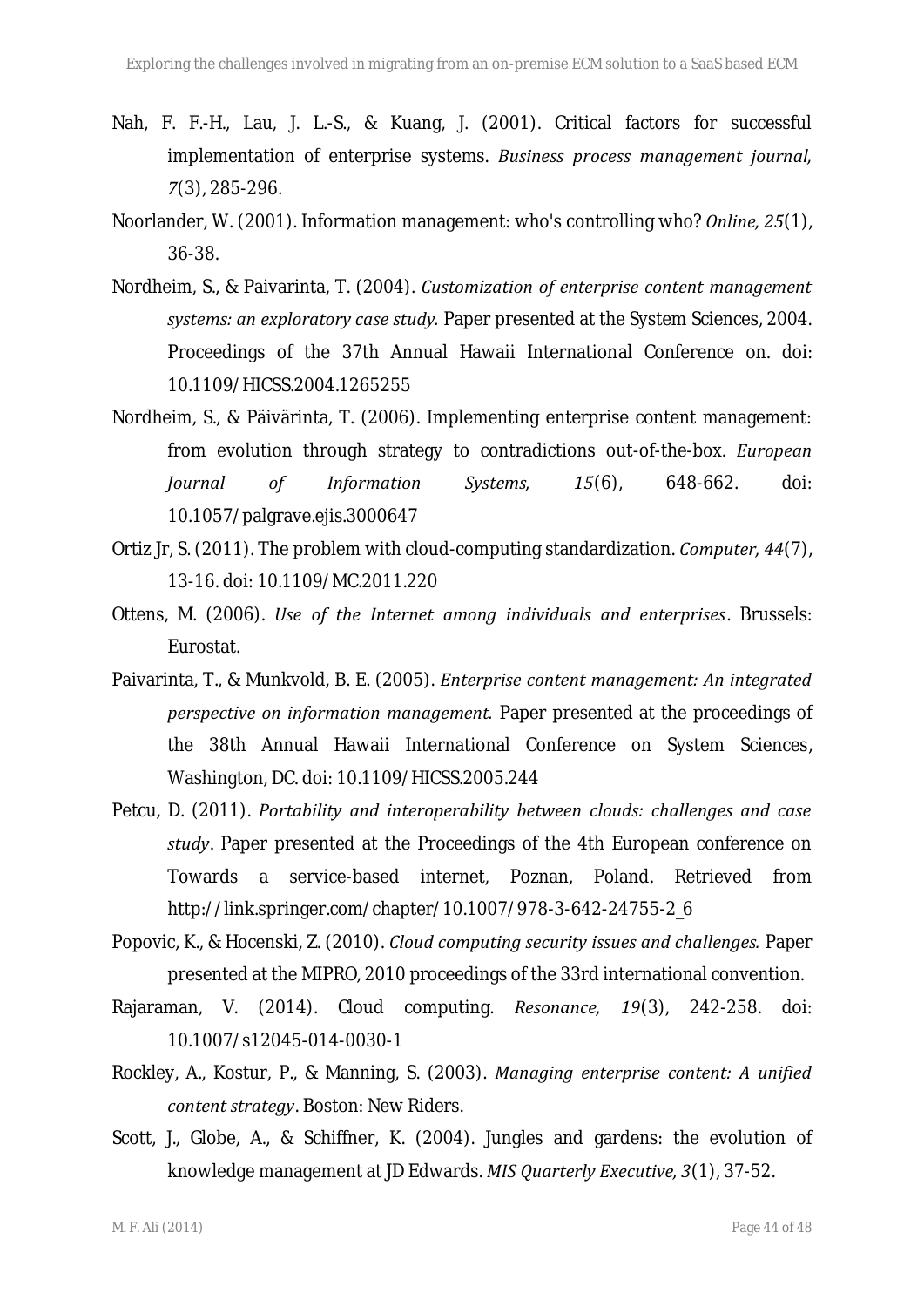- Shilakes, C., & Tylman, J. (1998). Enterprise Information Portals. *Enterprise Software Team*. Retrieved from http://ikt.hia.no/perep/eip\_ind.pdf
- Simons, A., & vom Brocke, J. (2014). *Enterprise content management in information systems research*. Berlin Heidelberg: Springer. doi: 10.1007/978-3-642-39715- 8\_1.
- Smith, H. A., & McKeen, J. D. (2003). Developments in practice VIII: Enterprise content management. *The Communications of the Association for Information Systems, 11*(1), 41.
- Soh, C., Kien Sia, S., Fong Boh, W., & Tang, M. (2003). Misalignments in ERP implementation: a dialectic perspective. *International Journal of Human- Computer Interaction, 16*(1), 81-100.
- Talukder, A. K., & Zimmerman, L. (2010). *Cloud economics: Principles, costs, and benefits* (pp. 343-360). London: Springer.
- Tsai, W. T., Huang, Y., Bai, X., & Gao, J. (2012, April). *Scalable architectures for SaaS*. Paper presented at the 15th IEEE International Symposium on object/component/service-oriented real-time distributed computing workshops, Shenzhen, Guangdong. doi: 10.1109/ISORCW.2012.44.
- Turner, D. W. (2010). Qualitative interview design: A practical guide for novice investigators. *The Qualitative Report, 15*(3), 754-760.
- Van den Ende, J., & Dolfsma, W. (2005). Technology-push, demand-pull and the shaping of technological paradigms-Patterns in the development of computing technology. *Journal of Evolutionary Economics, 15*(1), 83-99.
- Vaquero, L. M., Rodero-Merino, L., Caceres, J., & Lindner, M. (2008). A break in the clouds: towards a cloud definition. *ACM SIGCOMM Computer Communication Review, 39*(1), 50-55.
- Villars, R. L., Olofson, C. W., & Eastwood, M. (2011). Big data: What it is and why you should care. *White Paper, IDC*.
- Walsham, G. (1995). Interpretive case studies in IS research: nature and method. *European Journal of Information Systems, 4*(2), 74-81.
- Waters, B. (2005). Software as a service: A look at the customer benefits. *Journal of Digital Asset Management, 1*(1), 32-39.
- *Welcome to the Cloud Standards Wiki.* (2012). Retrieved September 2, 2014, from http://cloud-standards.org/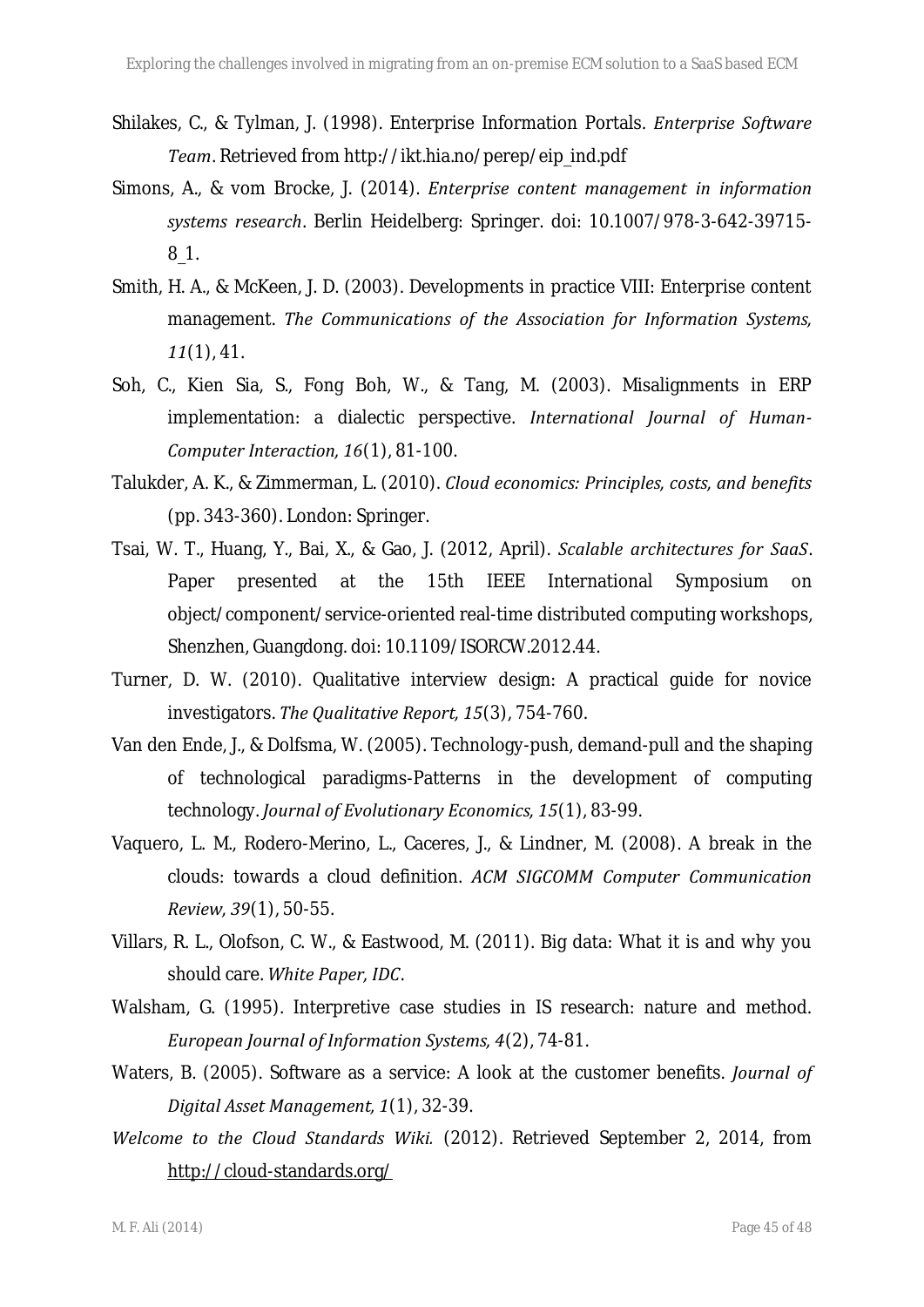- White, B. J., Brown, J. A. E., Deale, C. S., & Hardin, A. T. (2009). Collaboration using cloud computing and traditional systems. *Issues in Information Systems, 10*(2), 27-32.
- Xu, X. (2012). From cloud computing to cloud manufacturing. *Robotics and Computer- Integrated Manufacturing, 28*(1), 75-86. doi: http://dx.doi.org/10.1016/j.rcim.2011.07.002
- Zhang, Q., Cheng, L., & Boutaba, R. (2010). Cloud computing: state-of-the-art and research challenges. *Journal of internet services and applications, 1*(1), 7-18.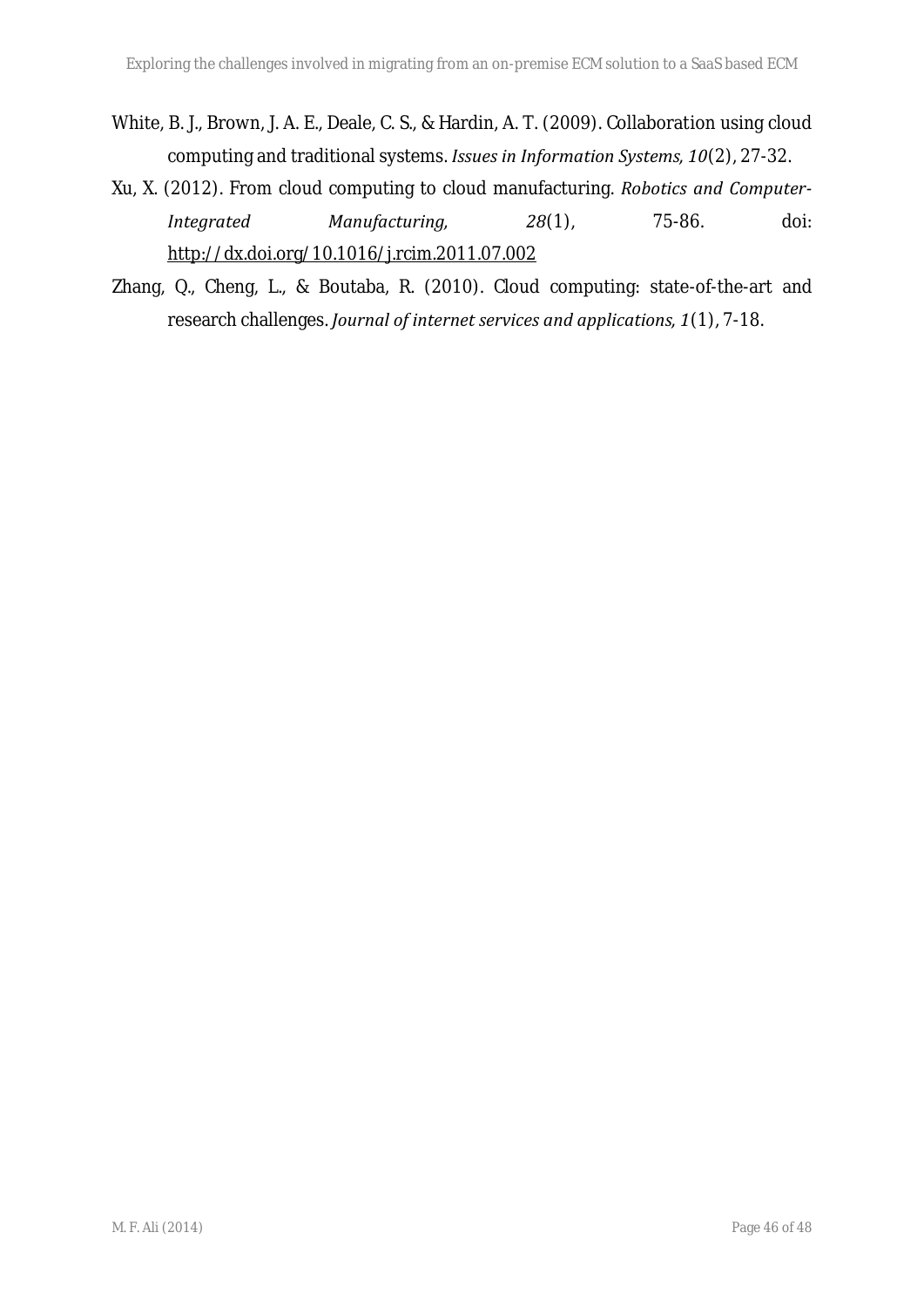# APPENDIX: INTERVIEW QUESTIONS

| No.     | Question                                                                                                                                                                 |
|---------|--------------------------------------------------------------------------------------------------------------------------------------------------------------------------|
| $Q-1$   | Describe your concerns about the transition to a new SaaS based<br>ECMS?                                                                                                 |
| $Q-2$   | Explain your preferences for a customized ECMS compared to a<br>standardized SaaS ECM Service?                                                                           |
| $Q-3$   | Describe any change management problems you can anticipate by<br>implementing a SaaS based ECMS?                                                                         |
| $Q - 4$ | Describe your concerns about vendor lock-in for a SAAS based<br><b>ECMS</b> implementation?                                                                              |
| $Q-5$   | Explain the standards / criteria applicable to the Security,<br>Scalability, and High Availability of the cloud based ECMS. What<br>level is affordable in your opinion? |